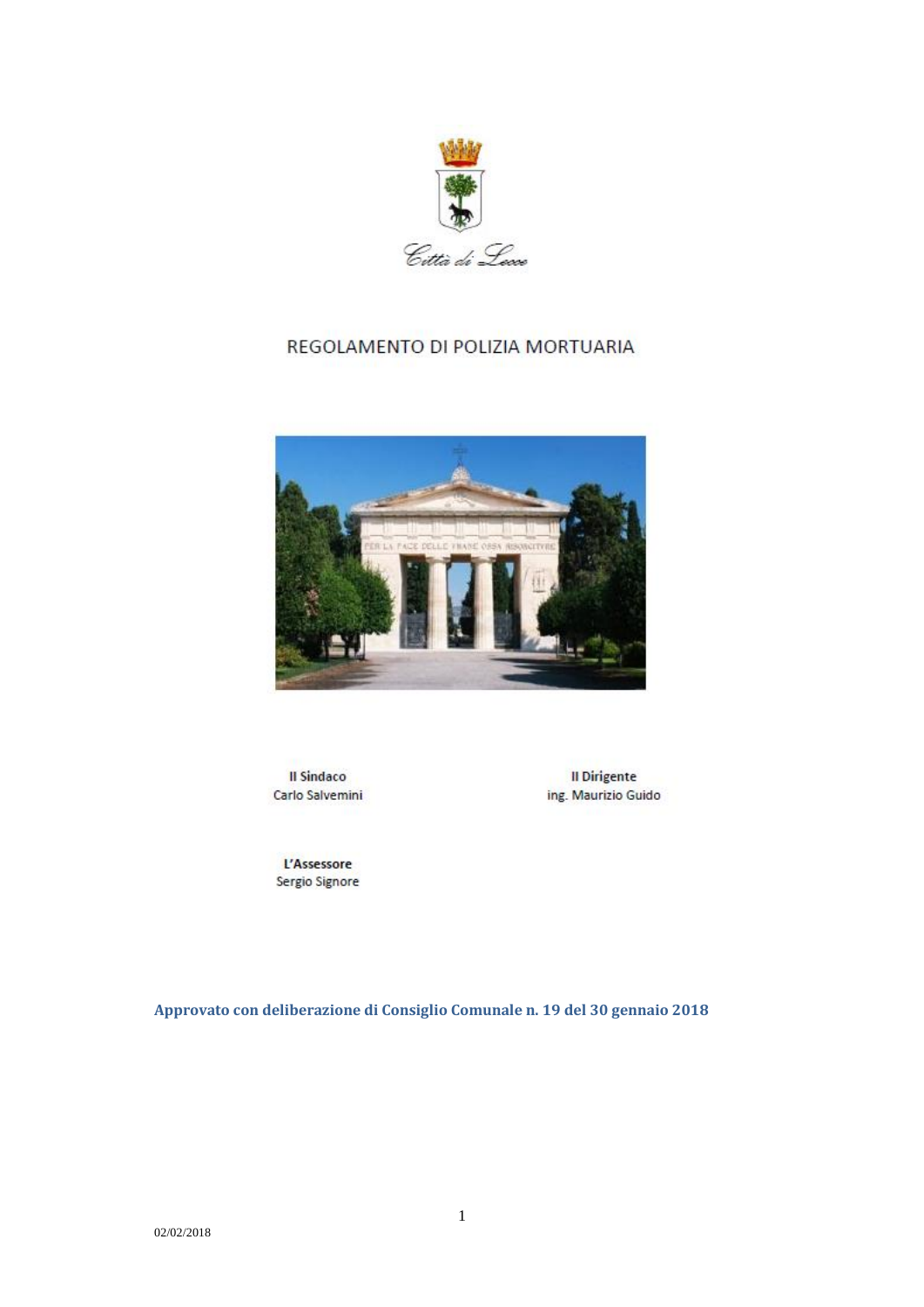# Sommario

| ART. 11 REGISTRO PER LA DICHIARAZIONE DI VOLONTÀ ALLA PROPRIA CREMAZIONE |  |
|--------------------------------------------------------------------------|--|
|                                                                          |  |
|                                                                          |  |
|                                                                          |  |
|                                                                          |  |
|                                                                          |  |
|                                                                          |  |
|                                                                          |  |
|                                                                          |  |
|                                                                          |  |
|                                                                          |  |
|                                                                          |  |
|                                                                          |  |
|                                                                          |  |
|                                                                          |  |
|                                                                          |  |
|                                                                          |  |
|                                                                          |  |
|                                                                          |  |
|                                                                          |  |
|                                                                          |  |
|                                                                          |  |
|                                                                          |  |
|                                                                          |  |
|                                                                          |  |
|                                                                          |  |
| ART. 24 - AMMISSIONE NEL CIMITERO E NEI REPARTI SPECIALI  15             |  |
|                                                                          |  |
|                                                                          |  |
|                                                                          |  |
|                                                                          |  |
|                                                                          |  |
|                                                                          |  |
|                                                                          |  |
|                                                                          |  |
|                                                                          |  |
| ART. 34 - ESUMAZIONI ED ESTUMULAZIONI GRATUITE E A PAGAMENTO  18         |  |
|                                                                          |  |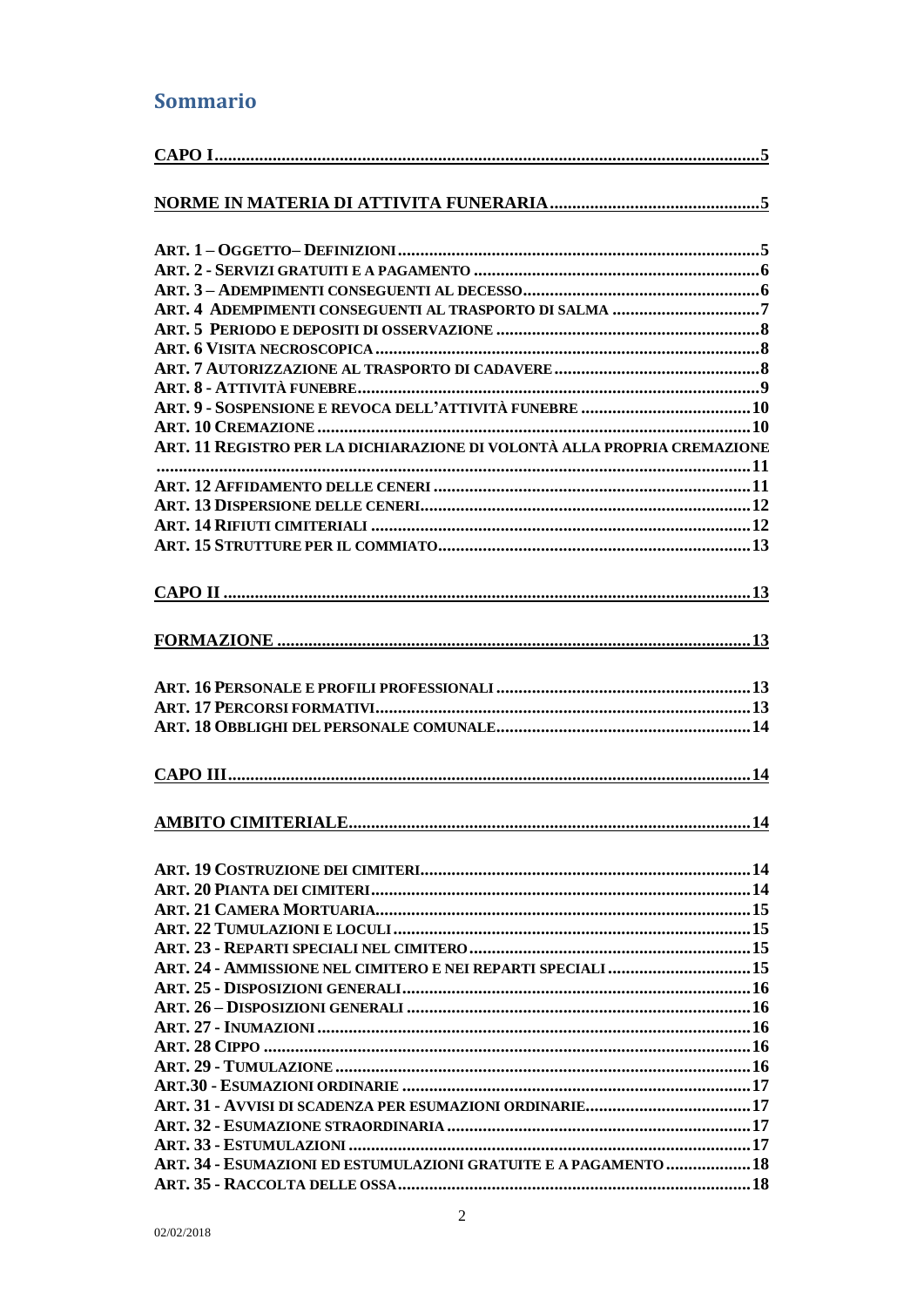| ART. 42 - MANUTENZIONE, CANONE ANNUO, AFFRANCAZIONE 21                    |  |
|---------------------------------------------------------------------------|--|
|                                                                           |  |
|                                                                           |  |
|                                                                           |  |
|                                                                           |  |
| ART. 47 - RINUNCIA A CONCESSIONE DI AREE CON PARZIALE O TOTALE            |  |
|                                                                           |  |
|                                                                           |  |
|                                                                           |  |
|                                                                           |  |
|                                                                           |  |
|                                                                           |  |
|                                                                           |  |
|                                                                           |  |
| ART. 55 - NORME DI COMPORTAMENTO ALL'INTERNO DEL CIMITERO 25              |  |
|                                                                           |  |
|                                                                           |  |
| ART. 58 - ACCESSO DELLE IMPRESE NEL CIMITERO PER L'ESECUZIONE DI LAVORI   |  |
|                                                                           |  |
| ART. 59 - AUTORIZZAZIONI E PERMESSI DI COSTRUZIONE DI SEPOLTURE PRIVATE E |  |
|                                                                           |  |
|                                                                           |  |
|                                                                           |  |
|                                                                           |  |
|                                                                           |  |
| ART. 64 - SOSPENSIONE DEI LAVORI IN OCCASIONE DELLA COMMEMORAZIONE DEI    |  |
|                                                                           |  |
|                                                                           |  |
|                                                                           |  |
|                                                                           |  |
|                                                                           |  |
|                                                                           |  |
| ART. 68 - EPIGRAFI, MONUMENTI, ORNAMENTI, SULLE TOMBE NEI CAMPI COMUNI27  |  |
|                                                                           |  |
|                                                                           |  |
| ART. 72- OBBLIGHI E DIVIETI PER IL PERSONALE DEI CIMITERI  28             |  |
|                                                                           |  |
|                                                                           |  |
|                                                                           |  |
|                                                                           |  |
|                                                                           |  |
|                                                                           |  |
|                                                                           |  |
|                                                                           |  |
|                                                                           |  |
|                                                                           |  |
|                                                                           |  |
| ART. 77 COMPITI DEL SOGGETTO GESTORE DELLA STRUTTURA30                    |  |
| ART. 78 SPOGLIE ANIMALI DESTINATE AL CIMITERO E SERVIZI OFFERTI 30        |  |
|                                                                           |  |
|                                                                           |  |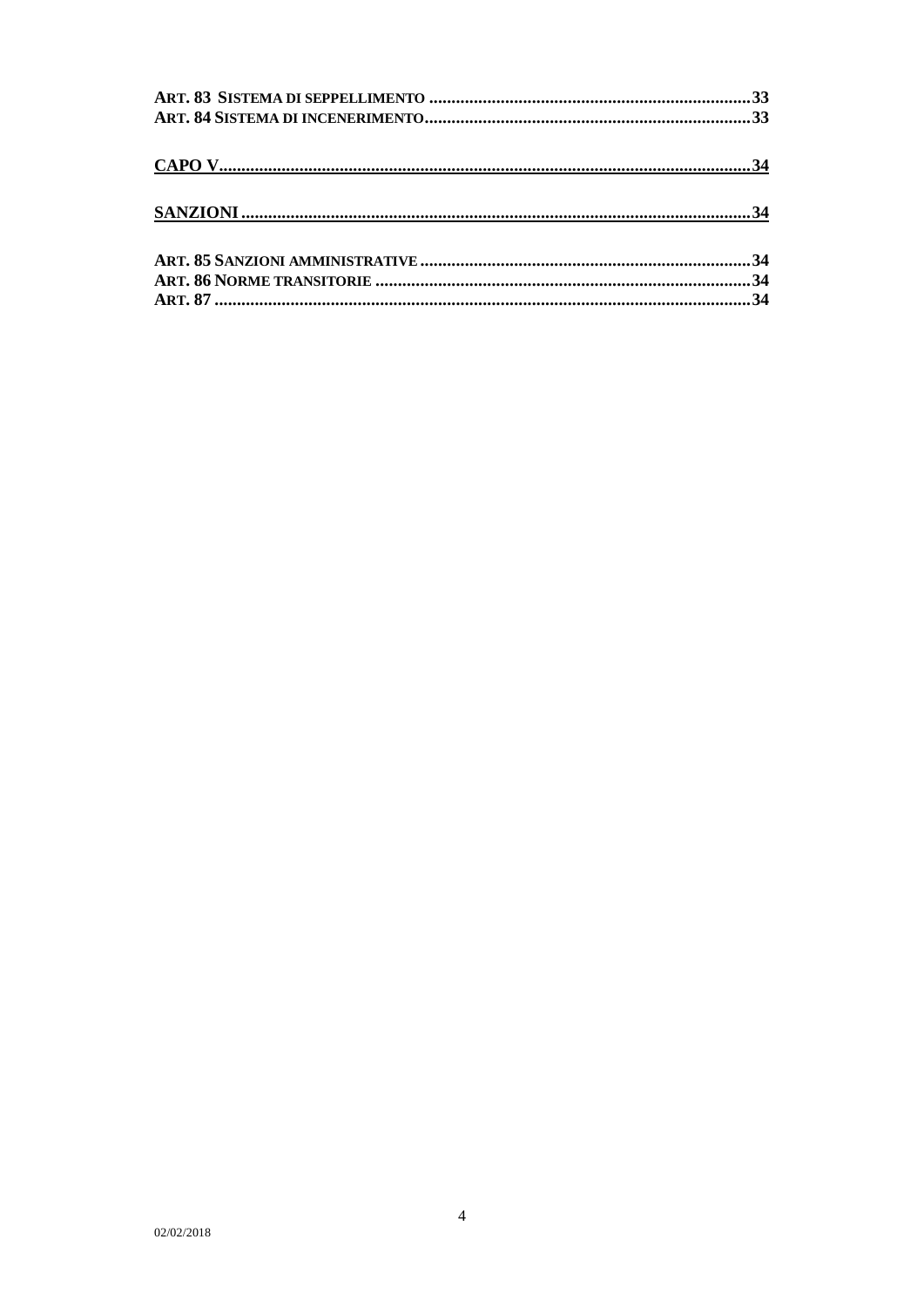# **CAPO I NORME IN MATERIA DI ATTIVITA FUNERARIA**

### **Art. 1 – Oggetto– Definizioni**

- <span id="page-4-2"></span><span id="page-4-1"></span><span id="page-4-0"></span>1. Il presente regolamento, in osservanza delle disposizioni di cui *al Regolamento di Polizia Mortuaria regionale n. 8 dell'11 Marzo 2015, al Regolamento dello Stato Civile D.P.R. 3 novembre 2000, n.396, al D.P.R. 10 settembre 1990, n. 285* al Titolo VI del testo Unico delle Leggi Sanitarie di cui al R.D. 27 luglio 1934, n. 1265, al D.P.R. 10 settembre 1990, n. 285, ha per oggetto il complesso delle norme dirette alla generalità dei cittadini ed alla Pubblica Amministrazione, intese a prevenire i pericoli che alla pubblica salute potrebbero derivare dalla morte delle persone e a disciplinare i servizi, in ambito comunale, relativi alla Polizia Mortuaria, intendendosi per tali quelli sulla destinazione e uso dei cadaveri o parti di essi, sui trasporti funebri, sulla costruzione, gestione e custodia dei cimiteri e locali annessi, sulla concessione di aree e manufatti destinati a sepoltura privata nonché sulla loro vigilanza, sulla costruzione di sepolcri privati, sulla cremazione, e in genere su tutte le diverse attività connesse con la cessazione della vita e la custodia delle salme.
- 2. Le funzioni di polizia mortuaria di competenza del Comune sono esercitate dal Sindaco, quale Ufficiale di Governo e Autorità Sanitaria Locale.
- 3. I servizi inerenti la polizia mortuaria vengono effettuati attraverso una delle forme di gestione individuate dalla d.lgs. 267/2000 nonché a mezzo del servizio individuato dalla competente Azienda Sanitaria Locale.
- 4. Il Comune cura che all'interno dei cimiteri siano evitate situazioni di pericolo alle persone e alle cose, e non assume responsabilità per atti commessi nei cimiteri da persone estranee al suo servizio o per mezzi e strumenti a disposizione del pubblico e da questo utilizzati in modo difforme dal consentito.
- 5. Chiunque causi danni a persone o cose, sia personalmente che per fatto altrui, ne risponde secondo quanto previsto dal Codice Civile, salvo che l'illecito non rilevi penalmente.

# 1) Ai fini del presente regolamento si intende per:

**a) ambito necroscopico**: tutte le prestazioni assicurate in via obbligatoria sia da parte del comune sia del servizio sanitario regionale, quali:

a.1 il trasporto funebre per indigenti;

a.2 la raccolta e il trasporto funebre su chiamata dell'autorità giudiziaria o per esigenze igienicosanitarie;

a.3 il deposito di osservazione;

a.4 l'obitorio;

a.5 le attività di medicina necroscopica;

**b) ambito cimiteriale:** insieme delle attività connesse alla disponibilità del demanio cimiteriale, quali:

b.1 le operazioni cimiteriali e la loro registrazione;

- b.2 le concessioni di spazi cimiteriali;
- b.3 la cremazione;

b.4 l'illuminazione elettrica votiva;

b.5 i rifiuti;

**c) attività funebre:** servizio che comprende in maniera congiunta su mandato degli aventi titolo: c.1 il disbrigo delle pratiche amministrative e sanitarie inerenti il decesso;

c.2 la fornitura del cofano e di tutti gli articoli funebri inerenti il funerale;

c.3 cura, composizione e vestizione di salme e di cadaveri;

c.4 il trasporto di salma e di cadavere;

**d) cadavere:** corpo umano rimasto privo delle funzioni vitali dopo l'accertamento della morte; **e) celletta ossario:** manufatto destinato ad accogliere i resti ossei provenienti da esumazioni o estumulazioni;

**f) cinerario comune:** luogo destinato ad accogliere le ceneri provenienti da cremazioni per le quali, gli aventi titolo, non abbiano richiesto diversa destinazione;

**g) cremazione:** pratica funeraria che trasforma il cadavere, i resti mortali o le ossa, tramite un procedimento termico, in cenere;

**h) estumulazione:** operazione di recupero dei resti ossei o mortali da tomba o loculo;

**i) esumazione:** disseppellimento di un cadavere precedentemente inumato;

**j) feretro:** insieme della bara e del cadavere ivi contenuto;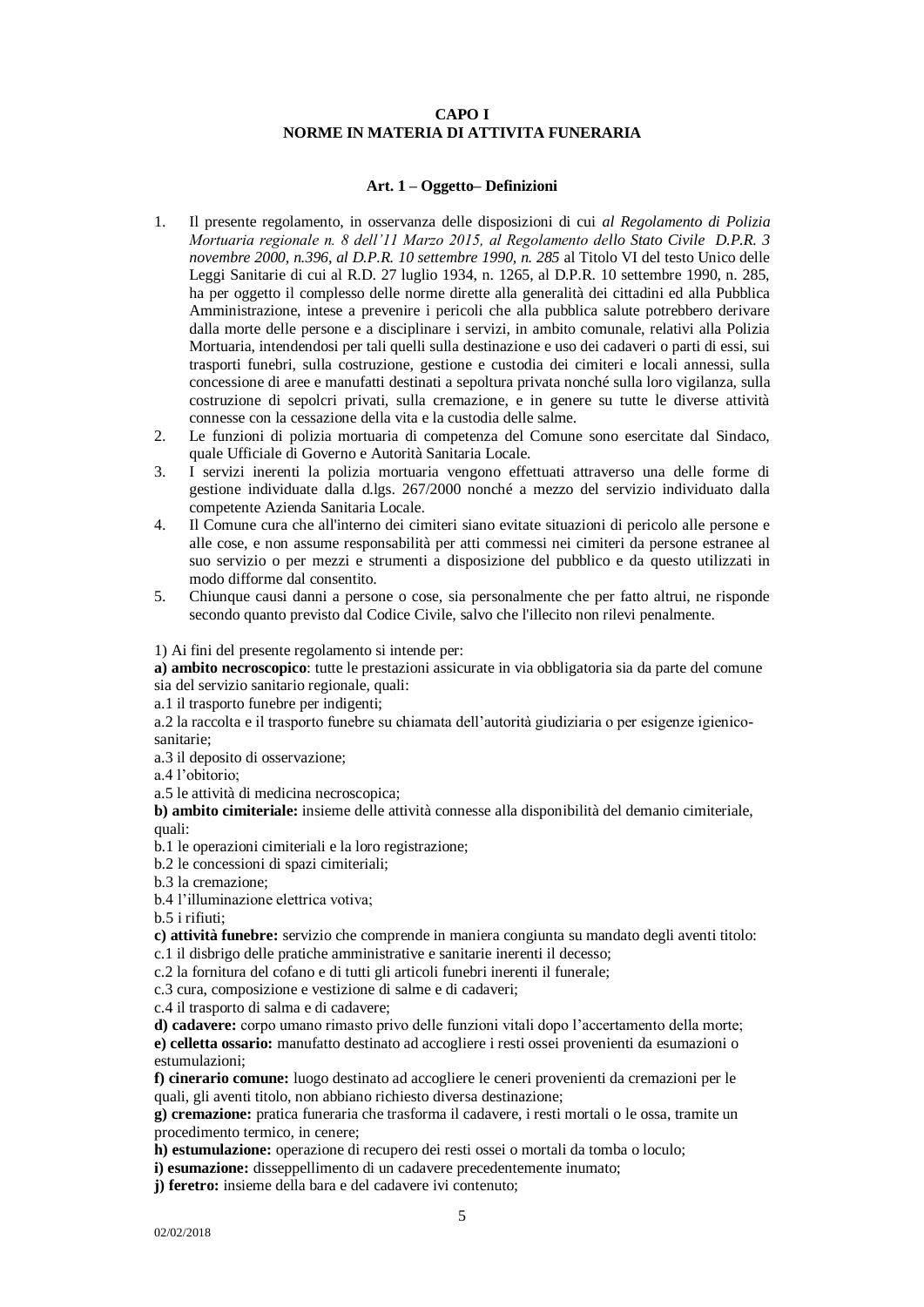**k) inumazione:** sepoltura di feretro in terra;

**l) medico curante:** il medico che ha conoscenza del decorso della malattia che ha determinato il decesso (medico di medicina generale, medico di reparto ospedaliero e similari),

indipendentemente dal fatto che abbia o meno presenziato al decesso ai sensi della Circolare del Ministero della Sanità n. 24 del 24.06.1993;

**m) nicchia cineraria:** manufatto destinato ad accogliere le urne contenenti le ceneri provenienti da cremazioni;

**n) operatore funebre:** dipendente dell'impresa funebre con mansioni operative;

**o) ossario comune:** luogo in cui sono conservati i resti ossei provenienti da esumazioni o estumulazioni per i quali gli aventi titolo non abbiano chiesto diversa destinazione;

**p) polizia mortuaria:** attività da parte degli enti competenti di tipo:

p.1 autorizzatoria;

p.2 di vigilanza e di controllo;

p.3 sanzionatoria.

**q) resti mortali:** esiti dei fenomeni cadaverici trasformativi conservativi risultanti dalla incompleta scheletrizzazione di un cadavere per effetto di mummificazione, saponificazione, corificazione, decorso il periodo di ordinaria inumazione o tumulazione, pari rispettivamente a 10 e 20 anni;

**r) salma:** corpo umano privo delle funzioni vitali prima dell'accertamento di morte; **s) traslazione:** trasferimento di un feretro da un loculo ad un altro loculo all'interno del Cimitero o in altro loculo di Cimitero differente;

**t) trasporto funebre:** trasferimento di una salma, di un cadavere o di resti mortali dal luogo del decesso o del rinvenimento al deposito di osservazione, all'obitorio, alle sale anatomiche, alle sale del commiato, al cimitero, alla propria abitazione o dei familiari, ai luoghi di culto o dall'uno all'altro di questi luoghi, mediante l'utilizzo di mezzi idonei e del personale necessario;

**u) tumulazione:** sepoltura di feretro, cassetta di resti ossei o urna cineraria in loculo o tomba; **v) Sottoprodotti di origine animale:** (art.2 Reg.Ce n° 1069/2009) corpi interi o parti di animali, prodotti di origine animale o altri prodotti ottenuti da animali, non destinati al consumo umano, ivi compresi gli ovociti, gli embrioni e lo sperma;

**w) Animale da compagnia:** (art.2 Reg. Ce n° 1069/2009); un animale appartenente a una specie abitualmente nutrita e detenuta, ma non consumata dall'uomo a fini diversi dall'allevamento; **x) incenerimento:** lo smaltimento di sottoprodotti di origine animale o prodotti derivati come rifiuti, in un impianto di incenerimento, conformemente alla direttiva 2000/76/CE;

# **Art. 2 - Servizi gratuiti e a pagamento**

- <span id="page-5-0"></span>1. Sono gratuiti i servizi di interesse pubblico, indispensabili ed esplicitamente classificati gratuiti dalla legge e specificati dal regolamento.
- 2. I servizi gratuiti sono:
	- a) la visita necroscopica, se disposta dall'Autorità Giudiziaria o dalle forze di polizia che hanno rinvenuto il cadavere;
	- b) il servizio di osservazione dei cadaveri;
	- c) il recupero e relativo trasporto delle salme accidentate se disposti dall'Autorità Giudiziaria o dalle forze di polizia che hanno rinvenuto il cadavere;
	- d) l'uso delle celle frigorifere comunali, se disposti dell'Autorità Giudiziaria o dalle forze di polizia che hanno rinvenuto il cadavere;
	- e) il trasporto funebre nell'ambito del Comune, quando non vengano richiesti servizi o trattamenti speciali, così come individuati dal successivo art. 24;
	- f) la deposizione delle ossa in ossario comune;
	- g) la dispersione delle ceneri in cinerario comune;
	- h) l'inumazione in campo comune, compresa la fornitura dell'apposito feretro, per le salme di persone i cui familiari non risultino in grado di sostenere la spesa, sempre che non vi siano persone o Enti ed Istituzioni che se ne facciano carico, secondo quanto specificato al successivo art. 21;
- 3. Tutti i servizi non contemplati nel comma 2 sono da intendersi a pagamento secondo le tariffe stabilite.

#### **Art. 3 – Adempimenti conseguenti al decesso**

<span id="page-5-1"></span>1. Di ogni decesso che avviene nell'ambito del territorio comunale deve essere fatta dichiarazione o dato avviso all'Ufficiale di stato civile da parte dei familiari o di chi per essi, ai sensi dell'Ordinamento sullo Stato Civile, di cui al titolo VII del R.D. n° 1238 del 9/7/1939.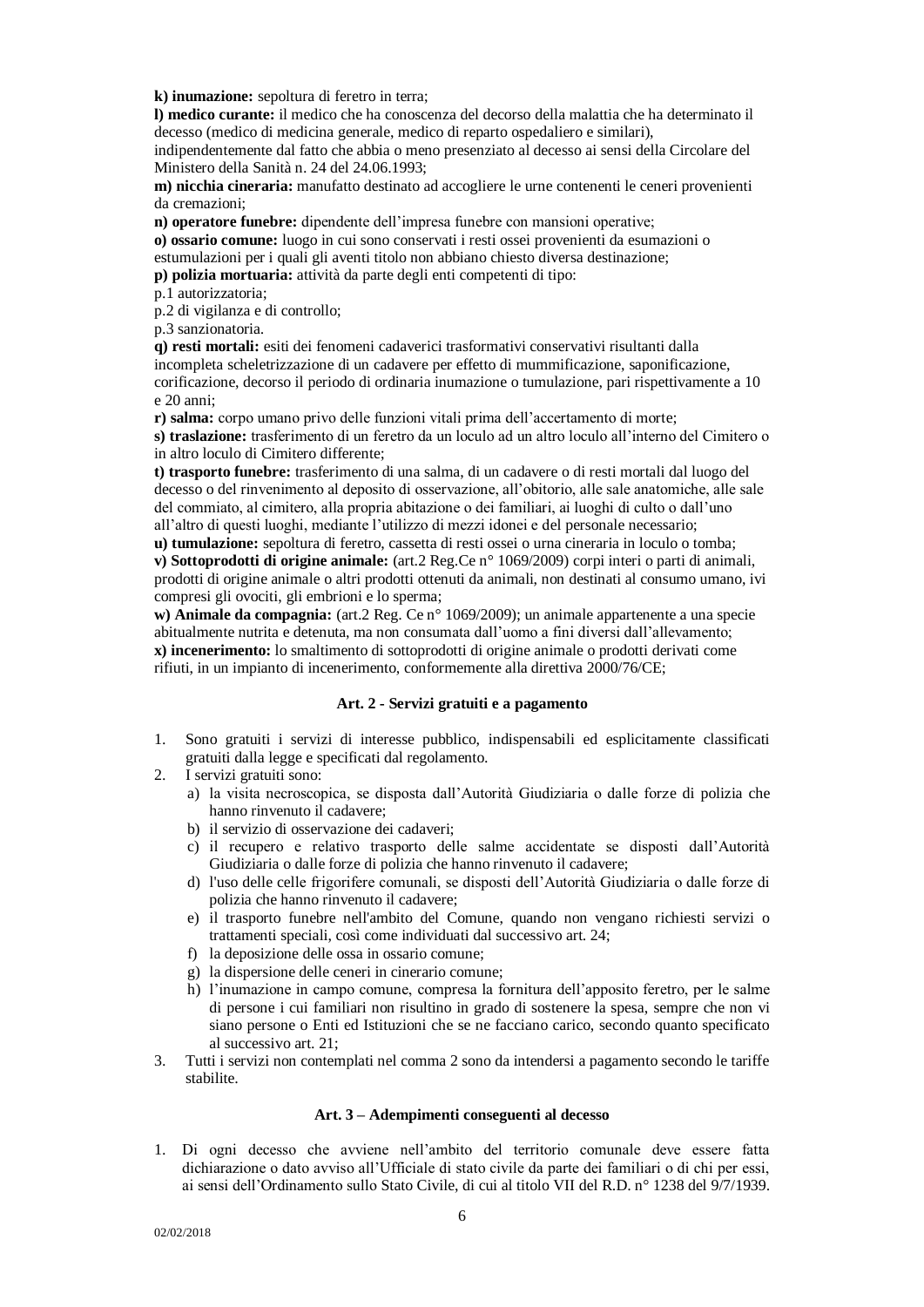Per la dichiarazione o avviso di morte si rimanda all'art. 72 del Regolamento di Stato Civile approvato con D.P.R. 3 novembre 2000, n. 396 e alla vigente normativa in materia. La dichiarazione di morte, redatta secondo il modello di cui al successivo art. 87, co.1., lett. b.1, contiene, oltre ai dati anagrafici del defunto, la data, l'ora ed il luogo del decesso.

- 2. L'impresa funebre, prima di espletare qualsiasi attività di competenza, deve essere delegata dagli aventi titolo. Il mandato di delega, sul modello di cui all'art. 87 co.1, lett. b.3, rimane agli atti dell'impresa ed è esibito al responsabile della camera mortuaria, dell'obitorio, del crematorio o dello Stato civile, prima di accedere a tali locali per le finalità del servizio.
- 3. Il medico curante redige la denuncia di causa di morte ISTAT entro ventiquattro ore dall'ora del decesso, indicata nella predetta dichiarazione di morte.
- 4. In caso di indisponibilità del medico curante, ovvero in caso di decesso senza assistenza medica, la redazione della denuncia di causa di morte ISTAT è affidata, ai sensi dell'art. 1, c. 4 del D.P.R. 285/1990, al medico necroscopo che può richiedere l'esecuzione di riscontro diagnostico;
- 5. Qualora gli aventi diritto manifestino l'intenzione di avvalersi delle previsioni del comma 1, art.10 della l.r. 34/2008, a richiesta e ad onere dei familiari, la salma, per lo svolgimento del periodo di osservazione e per l'esposizione, può essere trasportata dal luogo del decesso, ivi comprese le strutture sanitarie, socio sanitarie e socio assistenziali pubbliche o private:
	- a. alla sala del commiato;
	- b. alla camera mortuaria di struttura sanitaria pubblica e/o privata accreditata, previa disponibilità all'accoglimento della salma;
	- c. al civico obitorio;
	- d. all'abitazione propria o dei familiari;
	- e. ai luoghi di culto purché idonei all'osservazione della salma come prescritto dall'art. 12 comma 2 del D.P.R. 285/1990;
- 6. Per salme di persone che abbiano acquisito particolari benemerenze, il Sindaco può autorizzare l'osservazione della salma in altri luoghi, previo parere favorevole della ASL territorialmente competente, ai sensi della normativa vigente.
- 7. Per il trasporto dal luogo di decesso alle predette sedi di destinazione, è necessaria l'acquisizione del certificato, di cui all'art. 87, co.1, lett.a.1, da compilare in ogni sua parte, che dichiara l'idoneità della salma ad essere trasportata.
- 8. La dichiarazione o avviso di morte, di cui all'art. 72 del DPR 396/2000, avviene prima del trasporto della salma corredata della denuncia di causa di morte ISTAT in originale e di copia della certificazione di cui all'art. 37 co.1, lett.a.1.
- 9. La salma è trasportata corredata della certificazione di cui al comma precedente in originale e di copia della denuncia di causa di morte ISTAT nella parte riguardante i dati sanitari, come previsto dal comma 3 dell'art. 10 della l.r. 34/08, fatti salvi gli obblighi in materia di tutela della riservatezza dei dati personali.
- 10. I congiunti, come individuati dall'art.4 del DPR 223/1989, purché non si oppongano altri aventi titolo, possono avvalersi delle procedure di cui all'art. 10, comma 1, della l.r. n.34/2008.
- 11. Il Comune promuove la formazione, l'archiviazione e la trasmissione dei relativi atti anche tramite strumenti informatici nel rispetto delle norme in materia di trattamento di dati personali. Vigila che ogni impresa, nella compilazione e produzione della documentazione, si attenga scrupolosamente a quanto previsto dalla normativa.

# **Art. 4 Adempimenti conseguenti al trasporto di salma**

- <span id="page-6-0"></span>1. Nel caso in cui la sede di destinazione della salma di cui al precedente art.3, c.5, del presente regolamento, è sita nel territorio del Comune in cui è avvenuto il decesso, il responsabile della struttura ricevente registra l'accettazione della salma con l'indicazione del luogo di partenza, l'orario di arrivo, le generalità dell'incaricato del trasporto e trasmette la certificazione di cui all'art. 87 co.1, lett.a.1, alla ASL competente per territorio e al Comune, il quale provvede a richiedere l'accertamento necroscopico alla stessa ASL.
- 2. Nel caso in cui la struttura di destinazione non si trovi nel Comune ove è avvenuto il decesso, il responsabile della struttura ricevente registra l'accettazione della salma con l'indicazione del luogo di partenza, dell'orario di arrivo e le generalità dell'incaricato al trasporto, trasmettendo la certificazione di cui all'art. 87 co.1, lett.a.1, alla ASL ed al Comune ove è avvenuto il decesso, nonchè alla ASL ed al Comune sede della struttura ricevente. Quest'ultimo Comune, dopo aver richiesto l'accertamento della realtà della morte alla ASL competente per territorio, riceve il certificato necroscopico e lo trasmette al Comune ove è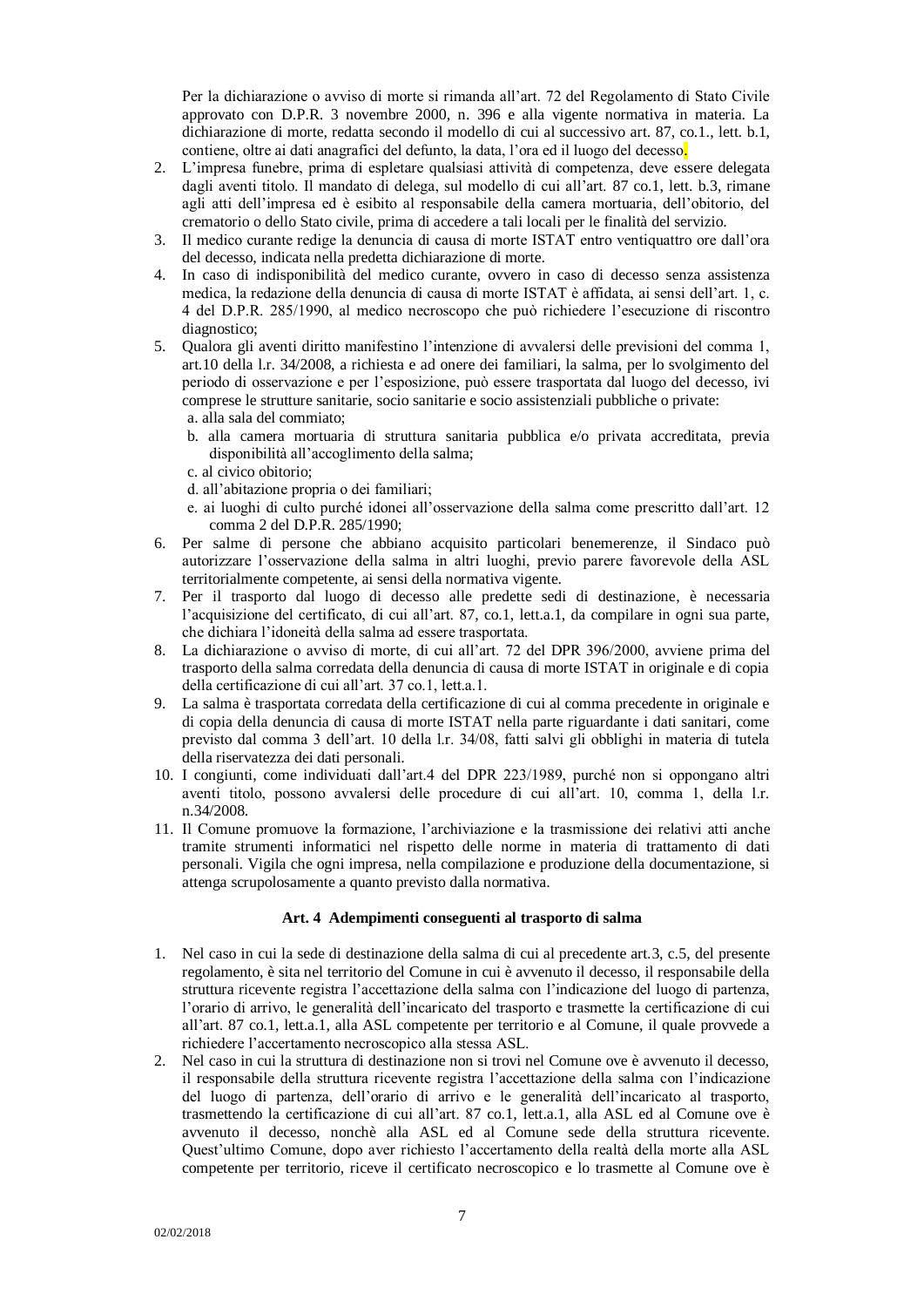avvenuto il decesso, cui spetta formare l'atto di morte, al fine del successivo rilascio dell'autorizzazione al trasporto e seppellimento o cremazione.

3. Nel caso di trasporto di salma presso abitazione privata o luogo di culto, indipendentemente dal Comune di decesso, la compilazione e la trasmissione ai Comuni e alle AA.SS.LL della certificazione di cui ai precedenti commi 1 e 2 del presente articolo, sono a carico dell'addetto al trasporto e possono avvenire per via telematica certificata.

#### **Art. 5 Periodo e depositi di osservazione**

- <span id="page-7-0"></span>1. I soggetti deceduti non possono essere seppelliti né sottoposti a trattamenti di imbalsamazione e tanatoprassi prima dell'accertamento della realtà di morte e, comunque, prima che siano trascorse ventiquattro ore dal decesso, salvo i casi previsti dagli artt. 8, 9, 10 del D.P.R. 285/90.
- 2. In caso di soggetti deceduti sulla pubblica via, per lo svolgimento del periodo di osservazione, le salme sono trasportate al Civico Obitorio.

#### **Art. 6 Visita necroscopica**

- <span id="page-7-1"></span>1. Le modalità di esecuzione dell'accertamento della realtà della morte sono disciplinate dal DPR 285/1990, salvo le fattispecie previste dalla L. 29.12.1993, n. 578 e dai successivi regolamenti applicativi.
- 2. La salma deve essere condizionata in modo da consentire al medico incaricato della visita necroscopica di verificare la realtà della morte attraverso il rilievo diretto dei fenomeni abiotici consecutivi post-mortali. La relativa certificazione è redatta su modello di cui all'art. 87 c. 1 lett. a.2.
- <span id="page-7-2"></span>3. La chiusura del feretro è effettuata dopo il rilascio del certificato necroscopico.

#### **Art. 7 Autorizzazione al trasporto di cadavere**

- 1. L'autorizzazione al trasporto di cadavere, redatta su modello conforme alla modulistica di cui all'art. 87 c. 1 lett. b.4, compete al funzionario responsabile o delegato del Comune di decesso, anche quando il cadavere si trova in altro Comune.
- 2. L'autorizzazione al trasporto del cadavere è rilasciata anche con unico provvedimento per tutti i trasferimenti, dopo la verifica di:
	- a. esistenza di autorizzazione all'esercizio dell'attività funebre;
		- b. esistenza dell'incarico attribuito dai familiari o aventi titolo alla ditta che lo esegue;
		- c. elementi identificativi degli incaricati al trasporto funebre e del responsabile, nonché del mezzo impiegato.

Tale autorizzazione è necessaria per il trasporto del cadavere dall'abitazione privata del defunto alla struttura cimiteriale o al crematorio, anche se situate nello stesso Comune.

- 3. L'autorizzazione al trasporto non è necessaria se il cadavere si trova nell'obitorio cimiteriale, ivi pervenuto come salma in base alla certificazione medica di cui all'art. 10 della L.R. n. 34/2008, ovvero su disposizione dell'autorità giudiziaria. Rimane comunque necessaria l'attestazione di identificazione, confezionamento e chiusura feretro, su modello di cui all'Art. 37 c. 1, lett. B5.
- 4. L'operazione di chiusura feretro deve essere effettuata in condizioni di assoluta sicurezza. In carenza, la identificazione e chiusura possono essere effettuate presso la camera mortuaria del cimitero, a cura dell'addetto al trasporto, incaricato dall'impresa funebre.
- 5. All'atto del ricevimento del feretro, il responsabile del servizio cimiteriale o del crematorio procede alla verifica dell'integrità del sigillo e alla registrazione del feretro sulla scorta della documentazione di accompagnamento ed in particolare, del verbale di identificazione, chiusura feretro per trasporto, nonché dell'autorizzazione al trasporto e autorizzazione al seppellimento.
- 6. Per effettuare l'esecuzione del corteo funebre, ove consentito, occorre l'autorizzazione comunale al trasporto di cadavere.
- 7. L'autorizzazione al trasporto di cadavere è rilasciata prima dell'autorizzazione al seppellimento.
- 8. Per il trasporto del cadavere nell'ambito del territorio nazionale, sono necessari l' autorizzazione comunale al trasporto e il verbale di identificazione e chiusura feretro. Per il trasporto del cadavere all'estero valgono le disposizioni del DPR 285/90.
- 9. La Asl competente per territorio rilascia l'autorizzazione per quanto riguarda: a. trasporto di prodotti abortivi di cui all'art. 7, comma 2, del DPR 285/1990;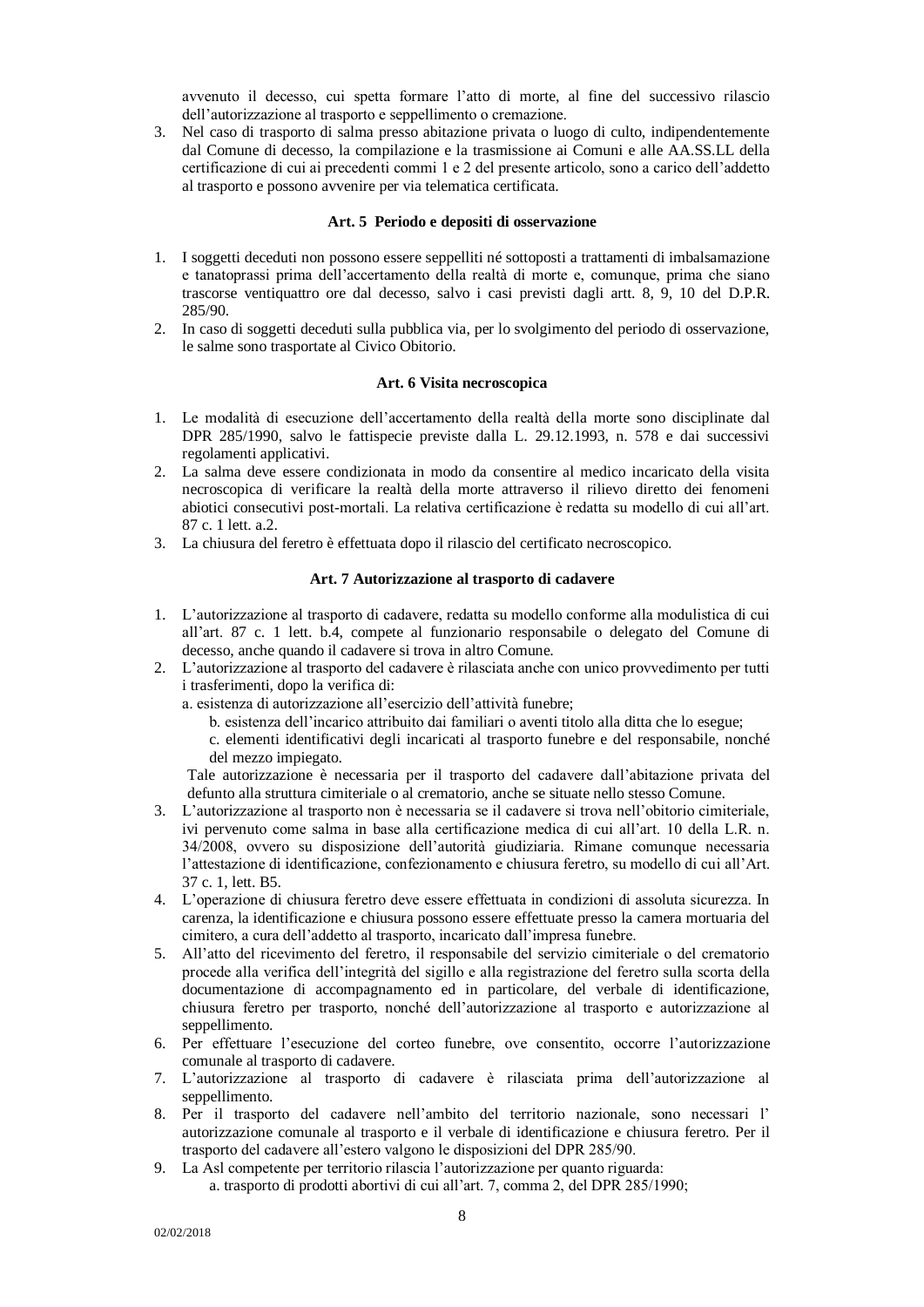b. trasporto di parti anatomiche riconoscibili destinate alla sepoltura in cimitero, ai sensi dell'art. 3, comma 2, del DPR 254/2003.

- 10. E' consentito il rilascio dell'autorizzazione al trasporto del cadavere sullo stesso documento che contiene l'autorizzazione alla cremazione, seppellimento e affidamento o dispersione delle ceneri: la prima parte a firma del responsabile del procedimento, la seconda dall'Ufficiale dello Stato civile.
- 11. Qualora l'accertamento di morte venga effettuato con l'esecuzione del tanatogramma, non finalizzato alla riduzione del periodo di osservazione, la salma può essere trasportata secondo le modalità previste dall'art. 10 della l.r. 34/2008.
- <span id="page-8-0"></span>12. La vigilanza sui trasporti funebri spetta ai Comuni, alle ASL e alle Forze dell'Ordine.

#### **Art. 8 - Attività funebre**

- 1. L'attività funebre può essere esercitata da imprese pubbliche e/o private previo rilascio della autorizzazione dal Comune ove ha sede legale l'impresa. A detta impresa è vietata qualsiasi altra attività che possa configurare un conflitto di interesse, quale la contestuale gestione dell' impresa funebre e del trasporto infermi e feriti, salvo quanto previsto dall'art. 16. L'attività funebre comprende congiuntamente:
	- **a.** la vendita di casse ed altri articoli funebri secondo la normativa vigente;
	- **b.** l'autorizzazione al disbrigo di pratiche amministrative inerenti il funerale, su mandato degli aventi diritto;
	- **c.** l'autorizzazione al trasporto di salma, di cadavere, di ceneri e di resti mortali.
- 2. I soggetti autorizzati garantiscono la continuità ed il corretto svolgimento del servizio funebre, compreso il trasporto, e devono possedere tutti i requisiti richiesti, compresi quelli formativi, in relazione a ciascun aspetto dell'attività.
- 3. I soggetti dell'impresa coinvolti nell'espletamento dell'attività funebre acquisiscono la qualifica di incaricato di pubblico servizio, ex art. 358 C.P.
- 4. Per l'espletamento dell'attività funebre le imprese devono avere la disponibilità permanente di:
	- **a.** a. una sede commerciale idonea dedicata al conferimento degli incarichi per il disbrigo delle pratiche amministrative, alle operazioni di vendita di casse ed articoli funebri in genere e ad ogni attività connessa allo svolgimento dell'attività funebre.
	- **b.** b. almeno un'auto funebre idonea all'uso e verificata annualmente da parte dell'ASL ed una autorimessa, conformi alla normativa vigente.
	- **c.** d. Le imprese che esercitano l'attività funebre devono disporre di almeno quattro operatori funebri o necrofori, in possesso dei previsti requisiti formativi, assunti direttamente dal soggetto titolare dell'autorizzazione con contratto di lavoro ai sensi delle vigente normativa.
	- **d.** e. Il personale di cui alle lettere c) concorre a formare il numero di almeno 4 necrofori necessari per l'espletamento del funerale.
- 5. I requisiti di cui al comma 4 lettere b) e d) relativi ad autorimessa, carro funebre e personale necroforo, si intendono soddisfatti anche laddove la relativa disponibilità venga acquisita attraverso consorzi, società consortili o contratti di agenzia, appalto o di fornitura di durata e di contenuto idonei a garantire in via continuativa e funzionale l'espletamento dell'attività funebre. Tali contratti, regolarmente registrati e depositati presso il Comune autorizzante, devono esplicitare i compiti dei soggetti che, attraverso le forme contrattuali suddette, garantiscono in via continuativa e funzionale l'espletamento dell'attività funebre. Tali compiti devono riguardare anche il trasporto della salma e la sigillatura del feretro.
- 6. I soggetti che intendono garantire il possesso dei requisiti tecnico-organizzativi per svolgere l'attività funebre ad altro esercente di cui al comma precedente, devono possedere i requisiti organizzativi minimi di almeno n. 6 addetti necrofori regolarmente formati, assunti con regolare contratto di lavoro e 2 auto funebri. Per ogni altro contratto che si aggiunge, i requisiti minimi del personale aumentano di una unità, mentre aumentano di un'auto ogni tre contratti aggiunti. Annualmente documentano al Comune che ha rilasciato l'autorizzazione, la congruità organizzativa e funzionale della propria struttura in relazione al numero di contratti o di soggetti consorziati e numero dei servizi svolti.
- 7. Per l'apertura di ulteriori sedi commerciali, i soggetti esercenti l'attività funebre devono disporre di un addetto alla trattazione degli affari, distinto dal personale già computato presso la sede principale o altre sedi, con regolare contratto di lavoro stipulato direttamente con il soggetto titolare dell'autorizzazione ed in possesso degli stessi requisiti formativi del responsabile della conduzione dell'attività.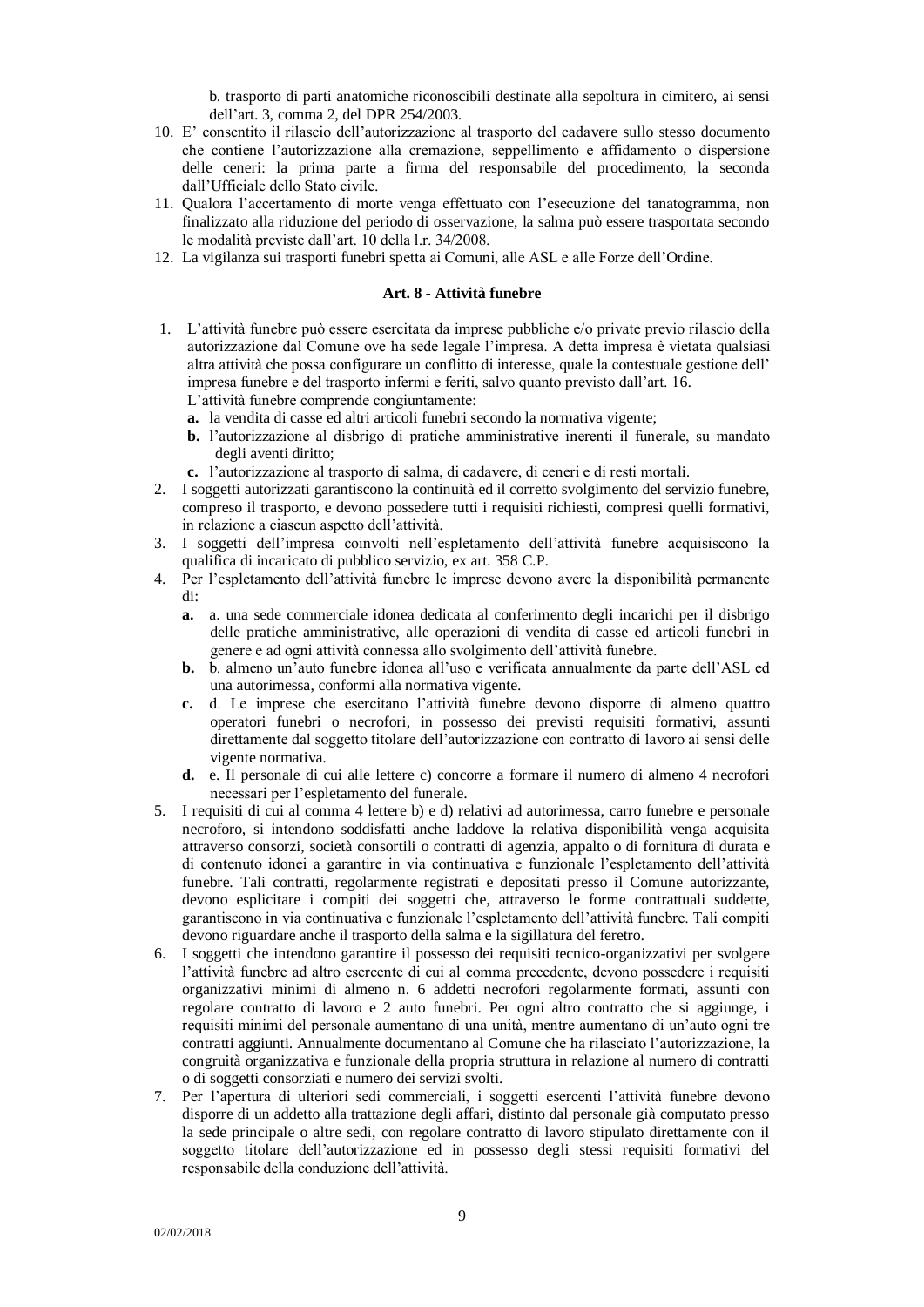- 8. L'impresa funebre avente sede legale al di fuori del territorio regionale, per poter svolgere la propria attività nella regione Puglia, deve produrre autocertificazione circa la sussistenza dei requisiti previsti dal presente regolamento, da consegnare agli uffici richiedenti.
- 9. Le imprese che intendono svolgere servizio di trasporto funebre in modo disgiunto dall'attività di onoranza, di cui al comma 6 dell'art.15 della l.r.34/08, si uniformano ai requisiti enunciati dal comma 5 dell'art.15 della stessa legge regionale.
- 10. Le infrazioni anche di natura comportamentale da parte del personale dell'impresa di onoranze funebri, determinano la responsabilità in solido dell'impresa.
- 11. I soggetti autorizzati all'esercizio dell'attività funebre, previa disponibilità e corresponsione dei corrispettivi a prezzo di mercato, secondo il criterio di rigida turnazione disposto dal Comune, effettuano le seguenti prestazioni:

a. Il servizio di trasporto di salma o di cadavere nei casi di indigenza del defunto, stato di bisogno della famiglia o disinteresse da parte dei familiari;

b. Il servizio di recupero e trasferimento all'obitorio comunale dei deceduti sulla pubblica via o in luogo pubblico, nonché per accidente anche in luogo privato.

I corrispettivi di detti servizi, sono stabiliti dalla Giunta Comunale e regolati da convenzioni con le imprese funebri locali disponibili. In mancanza di totale disponibilità, detti servizi sono resi obbligatori, a rotazione, per le diverse aziende, previa corresponsione dei corrispettivi che siano remunerativi per i servizi resi.

- 12. L'autorimessa, adibita al ricovero dei veicoli riguardanti l'attività funebre, deve essere conforme alle prescrizioni previste dal DPR 285/90 e deve essere dotata di attrezzature e mezzi per la pulizia interna ed esterna dei veicoli e sanificazione dei vari vani di carico. Per tali operazioni, l'impresa può avvalersi di aziende autorizzate con regolare contratto registrato.
- 13. Le Associazioni rappresentative della categoria, predispongono il codice deontologico delle imprese che svolgono attività funebre. Tale codice è approvato dalla Giunta regionale.

# **Art. 9 - Sospensione e revoca dell'attività funebre**

- <span id="page-9-0"></span>1. Il Comune vigila sulla correttezza dell'esercizio della attività funebre.
- 2. La proposta diretta o indiretta, da parte di chiunque all'interno dell'impresa di offerte, promesse, doni o vantaggi di qualsiasi genere per ottenere informazioni tese a consentire il procacciamento di uno o più servizi funebri o indicazioni per l'attribuzione di uno o più servizi funebri, è causa di sospensione dell'attività per un periodo di tempo da un minimo di 10 gg. ad un massimo di 60 gg.
- 3. La recidiva sospensione temporanea, ripetuta per tre volte, determina la revoca dell'autorizzazione.
- 4. In caso di violazione delle disposizioni di cui all'art. 8 comma 1, il Comune dispone la revoca dell'autorizzazione.

#### **Art. 10 Cremazione**

- <span id="page-9-1"></span>1. Ai fini della cremazione del cadavere e della conservazione dell'urna, l'autorizzazione è rilasciata da parte dell'Ufficiale dello stato civile del Comune di decesso che ha formato l'atto di morte, sulla base della volontà espressa dal defunto o dai suoi familiari attraverso le modalità previste ed indicate dall'art.3, lettera b) della legge n.130/2001.
- 2. Il medico necroscopo compila, sulla base delle indicazioni riportate nella scheda di morte ISTAT o nel registro delle cause di morte, di cui all'art. 1 del D.P.R. 285/1990, la certificazione di cui all'art. 37 comma, 1 lett. a.3) attestante l'esclusione del sospetto che la morte sia dovuta a reato e preleva dal cadavere campioni di formazioni pilifere. Detti campioni, prelevati per "strappamento" con idoneo mezzo (pinza anatomica o garza), sono riposti in busta di carta, su cui sono riportate le generalità del cadavere e del medico necroscopo, data e luogo del decesso, data e luogo di prelievo e conservati in sicurezza, in armadio o locale ben aerato, per un periodo non inferiore a dieci anni, per eventuali indagini disposte dall'autorità giudiziaria. Le procedure relative ai prelievi non si effettuano su cadaveri in fase putrefattiva o rivenienti da esumazione o estumulazione ordinarie. Nella predetta certificazione è chiaramente indicato che il cadavere non è portatore di pace-maker. Nel caso in cui il cadavere sia portatore di pace-maker questo deve essere rimosso a titolo oneroso per i richiedenti la cremazione. La rimozione del pace-maker è attestata da idonea certificazione.
- 3. L'autorizzazione dell'Ufficiale dello stato civile alla cremazione ingloba l'autorizzazione all'eventuale seppellimento (tumulazione o interramento), dell'urna cineraria. L'interramento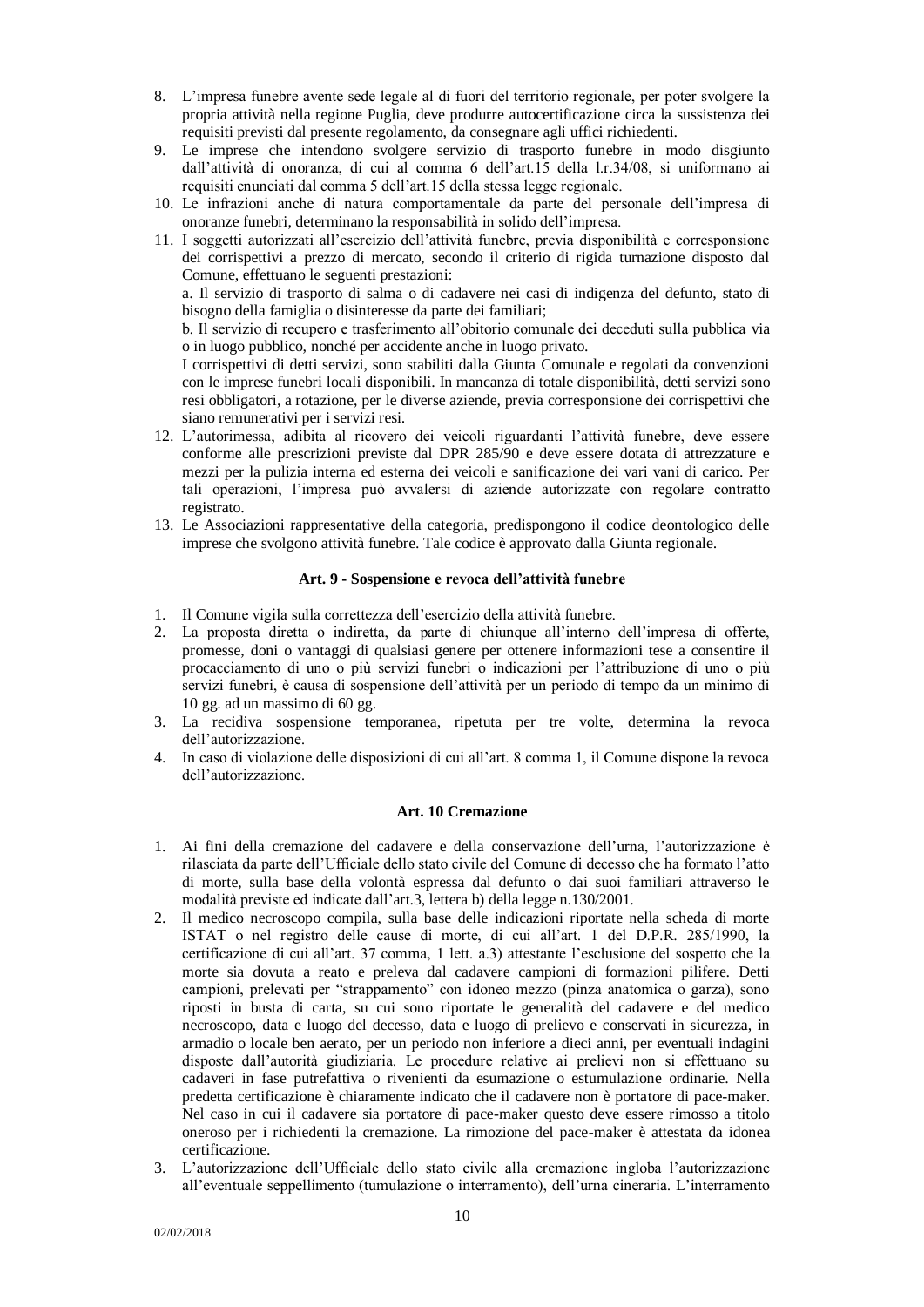avviene in una apposita area cimiteriale che i Comuni sono tenuti ad individuare. La predetta autorizzazione vale anche quale documento per il trasporto.

- 4. In caso di cremazione di cittadino straniero, i richiedenti, ai sensi dell'art. 2 del DPR 31 agosto 1999, n.394, presentano apposita dichiarazione della loro rappresentanza diplomatica o consolare in Italia, dalla quale risulti che in tale Paese sia consentita la cremazione e siano applicabili norme analoghe a quelle vigenti in Italia, in ossequio a quanto statuito dall'art. 24 della Legge 31.5.95, n. 218, a condizione di reciprocità.
- 5. Ciascuna urna contiene le ceneri di un solo defunto e deve riportare le sue generalità, la data di nascita e di morte.
- 6. E' consentita la collocazione di più cassette di resti mortali e di urne cinerarie in un unico tumulo, sia o meno presente un feretro.
- 7. Il trasporto delle ceneri non è soggetto alle misure precauzionali igieniche previste per il trasporto delle salme o dei cadaveri, salva diversa indicazione dell'autorità sanitaria.
- 8. In caso di trasporto di cadavere destinato alla cremazione, anche in un Comune diverso da quello di decesso, è consentito, con un unico atto amministrativo, autorizzare il trasporto del cadavere ed il successivo trasferimento delle ceneri al luogo di definitiva conservazione o dispersione.
- 9. Il verbale di cremazione redatto dal responsabile del crematorio riporta la destinazione finale. Detto verbale è redatto in quattro esemplari: una agli atti del crematorio, una è consegnata a chi ha effettuato il trasporto, un'altra viene consegnata al responsabile del cimitero o chi riceve l'urna ed una all'Ufficiale di stato civile del Comune che ha autorizzato la cremazione.
- 10. Nell'ipotesi in cui la cremazione sia eseguita dopo un primo periodo di inumazione o tumulazione, la competenza è del Comune di sepoltura.
- 11. L'autorizzazione alla cremazione dei prodotti abortivi, all'affidamento e alla dispersione delle relative ceneri, compete all'Ufficiale dello Stato Civile.
- 12. Nel caso di decesso all'estero l'autorizzazione è rilasciata dal Comune che trascrive l'atto di morte successivamente all'introduzione del cadavere in Italia.

### **Art. 11 Registro per la dichiarazione di volontà alla propria cremazione**

- <span id="page-10-0"></span>1. É istituito presso ogni Comune (Ufficio di stato civile) il registro della cremazione per i residenti.
- 2. Nel registro sono riportate le modalità con cui il richiedente ha manifestato la propria volontà di essere cremato e la destinazione delle ceneri. Il richiedente consegna al funzionario incaricato l'atto contenente la volontà di essere cremato, redatto secondo le forme prescritte dall'articolo 602 del codice civile; a tale scopo il Comune predispone un modello di dichiarazione.
- 3. In qualsiasi momento il soggetto iscritto può richiedere la cancellazione o la modifica delle proprie volontà.
- 4. Nella ipotesi di iscrizione del defunto ad associazione riconosciuta che abbia tra i propri fini la cremazione dei propri associati, deve risultare, oltre alla volontà di essere cremato, anche l'indicazione della destinazione delle proprie ceneri. I dati vengono trasmessi, a cura dell'associazione, al Comune per la trascrizione nel Registro.

# **Art. 12 Affidamento delle ceneri**

- <span id="page-10-1"></span>1. L'Ufficiale dello stato civile del Comune del decesso è competente al rilascio dell'autorizzazione all'affidamento delle ceneri.
- 2. L' autorizzazione all'affidamento delle ceneri è concessa, nel rispetto della volontà espressa dal defunto o dai suoi familiari con le stesse modalità previste per la cremazione, ad un affidatario unico.
- 3. L'autorizzazione all'affidamento è comunicata, a cura dell'Ufficiale dello Stato civile del Comune ove è avvenuto il decesso, all'Ufficiale dello Stato civile del Comune di residenza del deceduto e, se diverso, anche al Comune ove sono custodite le ceneri.
- 4. Nell'autorizzazione è indicata la persona che ha richiesto detta autorizzazione, il titolo legittimante, le generalità del defunto e dell'affidatario oltre alla destinazione finale dell'urna e delle ceneri che non può avvenire in un locale /edificio non custodito.
- 5. L'Ufficiale dello Stato civile del Comune ove sono custodite le ceneri annota i dati del defunto e dell'affidatario, in apposito registro. L'affidatario in caso di variazione del luogo di custodia delle ceneri o della propria residenza, informa con preavviso di 15 giorni, il Comune di residenza, il Comune di decesso e il Comune dove si trasferirà, ai fini dell'aggiornamento del registro di custodia. In detto registro sono indicati: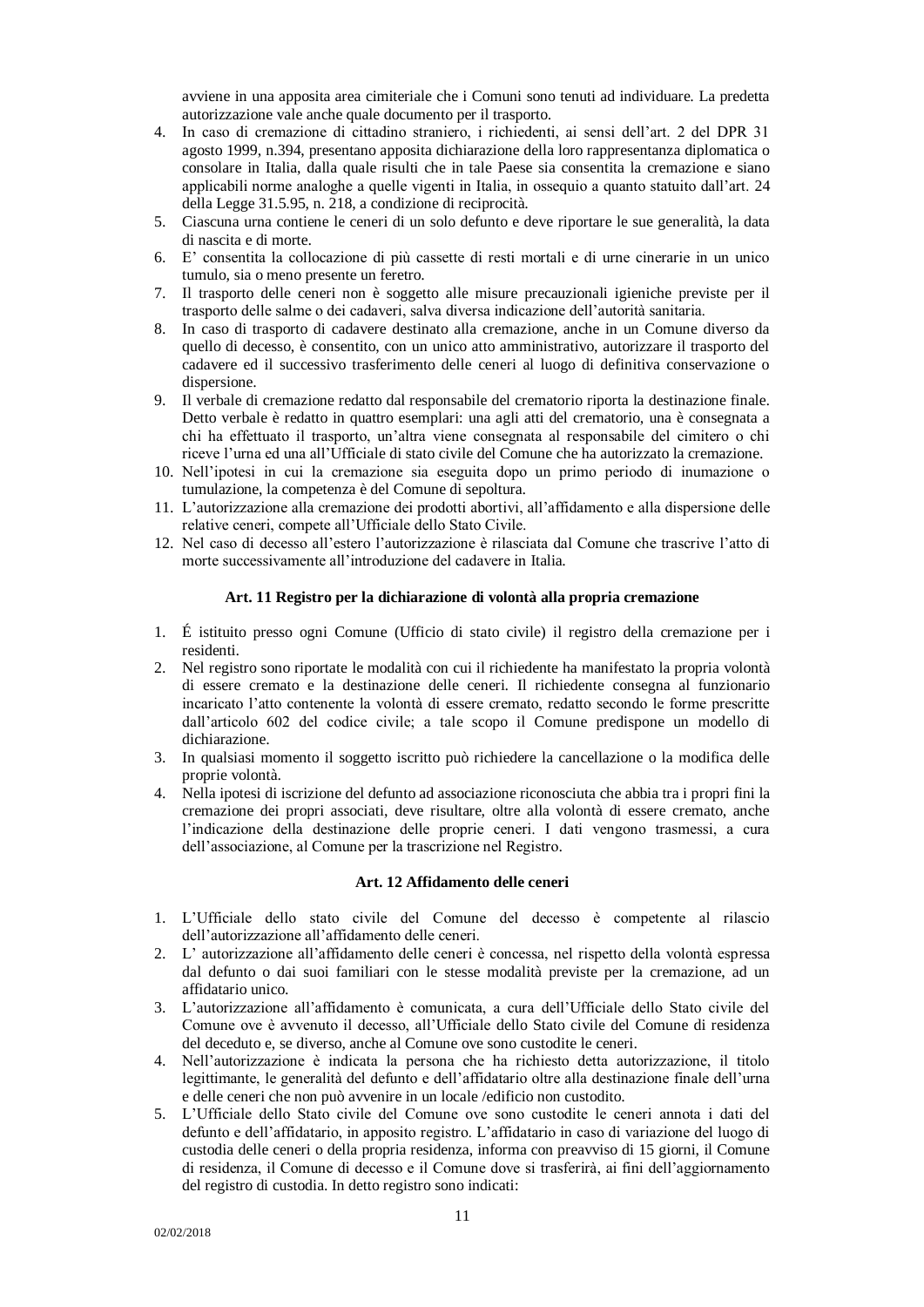**a.** l'affidatario dell'urna;

**b**. l'indirizzo di residenza;

**c**. i dati anagrafici del defunto cremato;

- **d**. il luogo di conservazione dell'urna cineraria;
- **e**. le modalità di conservazione che garantiscano da ogni profanazione;
- **f**. la data , il luogo e le modalità di eventuale dispersione delle ceneri.
- 6. In caso di trasferimento dell'affidatario in Comune di altra regione, trovano applicazione le disposizioni ivi previste dalla relativa normativa regionale. In mancanza di una normativa regionale, l'urna è destinata al cimitero del Comune ove era residente il defunto.
- 7. In caso di decesso dell'affidatario o impedimento o rinuncia all'affidamento delle ceneri e qualora non sia possibile reperire altro affidatario avente titolo, il Comune ove sono presenti le ceneri ne dispone la conservazione nel cimitero comunale per essere interrate o inserite in apposita nicchia o nel cinerario comune, dandone notizia al Comune di residenza del defunto.

#### **Art. 13 Dispersione delle ceneri**

- <span id="page-11-0"></span>1. L'Ufficiale dello Stato Civile del Comune di decesso è competente al rilascio dell'autorizzazione alla dispersione delle ceneri.
- 2. La autorizzazione alla dispersione delle ceneri è concessa nel rispetto della volontà espressa dal defunto o dai suoi familiari, con le stesse modalità previste per la cremazione.
- 3. L'autorizzazione alla dispersione delle ceneri è comunicata, a cura dell'Ufficiale dello stato civile del Comune competente al rilascio, al Sindaco del Comune ove avviene la dispersione delle ceneri.
- 4. La dispersione è eseguita dai soggetti previsti dall'art. 13 della legge regionale n.34/2008.
- 5. La dispersione delle ceneri è consentita in mare, nei laghi e nei fiumi, escluso nei tratti comunque occupati da natanti ed in prossimità di manufatti. In ogni caso la dispersione delle ceneri deve avvenire in condizioni climatiche e ambientali favorevoli alla dispersione. E' vietata:
	- **a.** nei centri abitati come definiti dal Decreto legislativo 30 aprile 1992, n. 285(codice della strada);
	- **b.** in edifici o altri luoghi chiusi.
- 6. La dispersione al suolo, nei luoghi consentiti, avviene svuotando il contenuto dell'urna in un tratto ampio di terreno, senza interrarlo o accumularlo in un punto prestabilito.
- 7. L'operazione materiale della dispersione risulta da apposito verbale redatto dall'incaricato della dispersione. Detto verbale è trasmesso, tassativamente entro 3 giorni lavorativi dalla esecuzione della dispersione, all'Ufficiale di Stato civile che ha autorizzato la cremazione.
- 8. In caso di dispersione su area privata, l'autorizzazione all'utilizzo di tale area deve essere espressa da parte del proprietario del fondo ed acquisita agli atti dell'Ufficiale di Stato civile. E' fatto divieto a chiunque di percepire compenso alcuno o altra utilità in relazione all'assenso alla dispersione delle ceneri.
- 9. Nelle aree cimiteriali, la dispersione avviene previa individuazione dello spazio da parte dei competenti uffici comunali.
- 10. Se il soggetto incaricato della dispersione delle ceneri è il rappresentante di associazione che abbia tra i propri fini la cremazione dei cadaveri degli associati, o altri soggetti delegati, deve essere consentito al coniuge o ai parenti del defunto di assistere alla dispersione.
- 11. I soggetti deputati alla dispersione comunicano al Comune di destinazione, se diverso da quello del decesso, con almeno dieci giorni di preavviso, data e modalità di dispersione delle ceneri. Quest'ultimo Comune, prima della data di dispersione, può indicare prescrizioni od opporre divieti per l'esistenza di ragioni ostative.
- 12. La dispersione delle ceneri di un soggetto deceduto in altra regione è autorizzata dall'Ufficiale dello Stato Civile del Comune della regione Puglia nel cui territorio è stata richiesta la dispersione.
- 13. La dispersione all'interno del cimitero di ciascun Comune è riservata a coloro che erano residenti al momento del decesso, o deceduti nel territorio del Comune. Il Regolamento Comunale può prevedere altri casi di ammissibilità.

# **Art. 14 Rifiuti cimiteriali**

<span id="page-11-1"></span>1. Le sostanze ed i materiali rivenienti dalle operazioni cimiteriali, compresi i pace-maker, sono identificati e trattati ai sensi del DPR 254/2003 e dal D.L.vo 152/2006 .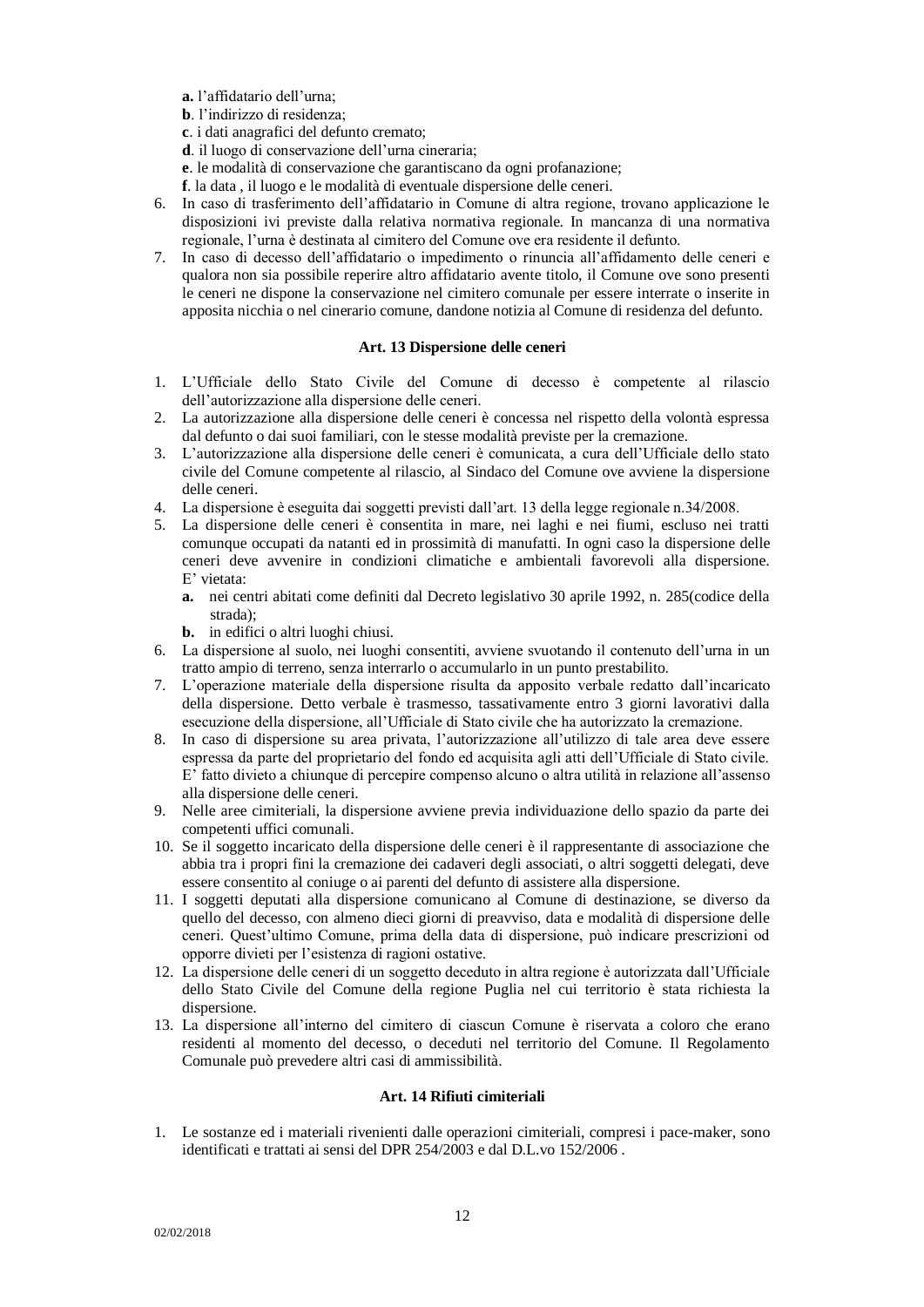# **Art. 15 Strutture per il commiato**

- <span id="page-12-0"></span>1. Chi intenda attivare una struttura per il commiato di cui all'art. 17 della L.R. 34/2008, deve possedere i requisiti previsti dall'art. 8 del presente regolamento per la conduzione dell'attività funebre.
- 2. Le strutture devono essere in possesso del certificato di agibilità e dei requisiti igienicosanitari previsti dalle norme nazionali e regionali per i servizi mortuari delle strutture sanitarie pubbliche e private accreditate.
- 3. Le strutture per il commiato devono possedere:
	- **a.** accessibilità autonoma alla struttura, con possibilità di accesso dall'esterno per i visitatori; **b.** camera ardente;
	- **c.** disponibilità di spazi per la preparazione e la sosta delle salme;
	- **d.** locale spogliatoio per il personale;
	- **e.** deposito per il materiale;
	- **f.** servizio igienico per il personale;
	- **g.** servizi igienici distinti per sesso per i visitatori, con fruibilità da parte dei soggetti diversamente abili;
	- **h.** eventuale locale per ristoro.
- 4. Le strutture devono essere dotate di condizionamento ambientale dell'aria che assicuri le seguenti caratteristiche microclimatiche:
	- **a.** temperatura interna invernale ed estiva non superiore a 18ºC enumero minimo di ricambi d'aria per ogni ora: 15 v/h per i locali con presenza di salme;
	- **b.** umidità relativa  $60 \pm 5\%$ .
- 5. La dotazione minima impiantistica richiesta è la seguente:
	- **a.** impianto illuminazione di emergenza;
	- **b.** apparecchiature di segnalazione di eventuali manifestazioni di vita della salma onde assicurarne la sorveglianza, anche a distanza, durante il periodo di osservazione.
	- **c.** gruppo di continuità che garantisca il funzionamento dell'impianto di climatizzazione e illuminazione.
- 6. Nel caso la struttura per il commiato sia utilizzata per soggetto già riconosciuto cadavere, non sono necessari i requisiti di cui alla lett. c) del comma 3 e alla lett. b) del comma 5.
- 7. Le strutture per il commiato possono essere gestite anche dai soggetti autorizzati allo svolgimento di attività funebre. La relativa autorizzazione è rilasciata dal Comune.
- <span id="page-12-1"></span>8. Il personale delle strutture per il commiato, gestite da soggetti non esercenti l'attività funebre, deve avere preventivamente frequentato i percorsi formativi obbligatori prima di essere avviato all'attività.

#### **CAPO II FORMAZIONE**

# **Art. 16 Personale e profili professionali**

<span id="page-12-3"></span><span id="page-12-2"></span>1. Il direttore tecnico, l'addetto alla trattazione degli affari e i necrofori dei soggetti esercenti l'attività funebre di cui al precedente art. 8, devono possedere specifico attestato di formazione professionale, rilasciato ai sensi dell'art. 17.

# **Art. 17 Percorsi formativi**

- <span id="page-12-4"></span>1. Per la preparazione teorico-pratica degli addetti alla attività di impresa, le imprese funebri sono tenute a disporre la partecipazione degli stessi a specifici corsi di formazione.
- 2. I corsi formativi sono svolti da soggetti pubblici e/o privati autorizzati dalla Provincia ai sensi della DGR 172/2007 o accreditati presso la Regione Puglia, ai sensi della DGR 195/2011.
- 3. Il personale per essere avviato all'attività deve essere in possesso del prescritto attestato di qualifica.
- 4. E' fatto obbligo di partecipare a corsi di aggiornamento programmati a seguito di mutamenti della normativa vigente in materia.
- 5. I programmi dei corsi, integrati da esercitazioni pratiche, verteranno sulle materie indicate nelle Tabelle I e II, di cui all'allegato a.1.
- 6. I corsi di formazione professionale per la qualificazione professionale dei soggetti esercenti l'attività funebre sono rivolti:
	- **a.** ai direttori tecnici ed addetti alla trattazione degli affari di imprese che intendono svolgere attività funebre ai sensi dell'art. 8 comma 4 lettere c) del Regolamento;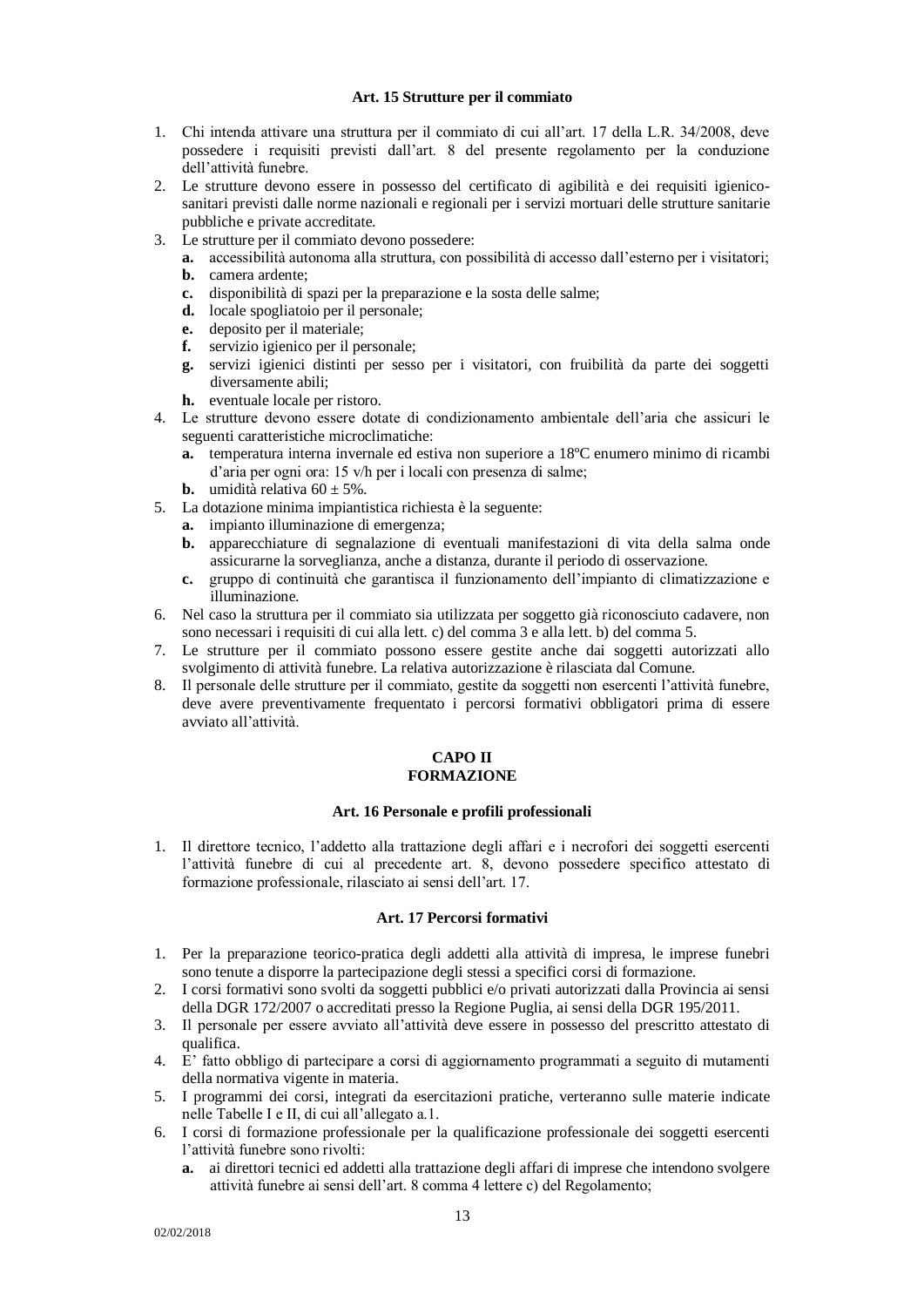**b.** agli operatori funebri o necrofori, Art 8 comma 4 lettera d) del Regolamento. Il numero massimo dei partecipanti per ogni corso è di 20 persone.

- 7. I corsi di formazione sono erogati dalla Regione Puglia direttamente o attraverso soggetti accreditati, in conformità al modello definito ai sensi dell'Accordo Stato Regioni e Province Autonome del 20/3/2008, e/o attraverso soggetti specificamente autorizzati in base alle disposizioni adottate dalla Regione Puglia.
- 8. La durata dei corsi di formazione, i requisiti di ammissione, il numero massimo dei partecipanti e le ore formative sono riportati nella tabella riassuntiva per moduli compresa nell'Allegato a.1.
- 9. La durata del corso di aggiornamento per direttori tecnici ed addetti alla trattazione degli affari è di 30 ore, mentre per gli operatori funebri e necrofori è di 25 ore.
- 10. E' prevista la partecipazione congiunta di entrambe le figure professionali delle attività funebri relativamente a quelle ore di lezione che si riferiscono a materie di interesse comune alle due figure.
- 11. La certificazione rilasciata al termine del corso, per l'abilitazione all'esercizio dell'attività deve essere conforme all'allegato "2" del presente regolamento. Il soggetto attuatore deve utilizzare la modulistica di cui agli allegati "3"e "4" già in uso nelle prove di verifica.
- 12. La verifica consiste nella somministrazione di un test con più quesiti formulati dalla commissione i quali provvederanno, altresì, a stabilire a priori i criteri di valutazione, nonché a stabilire la soglia minima di profitto che unitamente al rispetto della soglia minima di frequenza costituisce presupposto per il rilascio dell'attestato di frequenza al corso abilitante all'esercizio delle attività funebri.
- 13. In sede di prima applicazione, per il responsabile e gli operatori che risultino essere stati regolarmente assunti da almeno due anni, l'attestazione è rilasciata a seguito di partecipazione ad un corso di aggiornamento.

### **Art. 18 Obblighi del personale comunale**

<span id="page-13-0"></span>1. Il personale dei competenti uffici comunali verifica la puntuale e corretta osservanza delle procedure da parte dell'impresa funebre, con particolare attenzione alla compilazione e tempestiva consegna della documentazione prevista, nonché della permanenza dei requisiti delle imprese e delle strutture. II personale comunale segnala alle AA.SS.LL. ed agli organi di Polizia le inadempienze.

# **CAPO III AMBITO CIMITERIALE**

#### **Art. 19 Costruzione dei cimiteri**

<span id="page-13-3"></span><span id="page-13-2"></span><span id="page-13-1"></span>1. Fatta salva la normativa vigente, i progetti di ampliamento dei cimiteri esistenti e di costruzione dei nuovi sono preceduti da uno studio urbanistico della località, specialmente per quanto riguarda l'ubicazione, l'orografia, l'estensione dell'area e la natura fisico-chimica e meccanica del terreno, la profondità e la direzione della falda idrica. I progetti sono approvati dal Consiglio comunale.

#### **Art. 20 Pianta dei cimiteri**

- <span id="page-13-4"></span>1. Presso l'ufficio tecnico del Comune e presso il competente Servizio di igiene e sanità pubblica della ASL, deve essere conservata una planimetria d'insieme, redatta in conformità con quanto previsto dal D.P.R. 285/1990, in scala 1/500 e di dettaglio per le diverse zone, in scala 1:200 dei cimiteri esistenti nel territorio del Comune.
- 2. La planimetria comprende anche le zone circostanti del territorio con le relative zone di rispetto.
- 3. La piantina planimetrica è firmata dal Responsabile dell'Ufficio Tecnico Comunale e controfirmata dal Dirigente del Servizio di igiene pubblica della ASL. La stessa piantina planimetrica è aggiornata quando si creano nuovi cimiteri o sono soppressi i vecchi, quando si modificano o ampliano gli esistenti ed è rinnovata ogni 5 anni.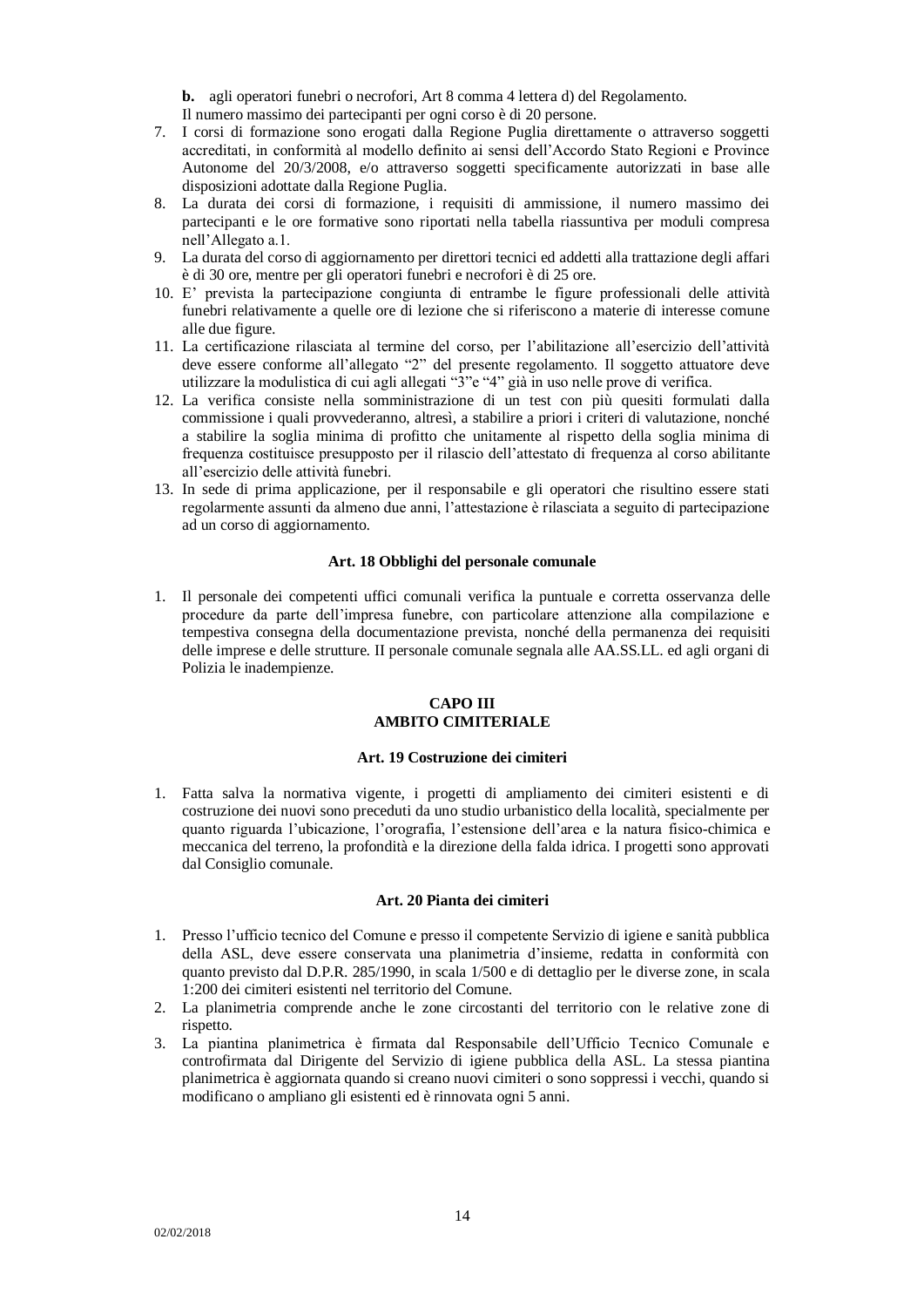# **Art. 21 Camera Mortuaria**

- <span id="page-14-0"></span>1. Per le caratteristiche della camera mortuaria, si rinvia alla normativa vigente. Essa deve essere costruita in prossimità dell'alloggio del custode, ove esistente, comunque nell'ambito dell'area cimiteriale e deve essere provvista di arredi per la deposizione dei feretri.
- 2. Durante il periodo di osservazione, ai fini del rilevamento di manifestazioni di vita, deve essere assicurata una adeguata sorveglianza, eventualmente anche mediante l'utilizzo di apparecchiature a distanza.

# **Art. 22 Tumulazioni e loculi**

- <span id="page-14-1"></span>1. Per le caratteristiche delle casse, si fa rinvio alle specifiche tecniche della vigente normativa in materia.
- 2. Sulla cassa deve essere presente apposita targhetta identificativa della ditta incaricata delle onoranze funebri.
- 3. Le casse di zinco devono essere rinforzate lungo i margini interni mediante idoneo riporto di materiale metallico saldato.
- 4. I cadaveri sono adagiati all'interno della cassa in zinco su tappetini assorbenti in materiale biodegradabile.
- 5. La costruzione e la manutenzione dei loculi rientrano nella competenza dal Comune.
- 6. Per le norme tecniche di realizzazione dei loculi, anche all'interno di cappelle private, si rinvia alle prescrizioni vigenti in materia.
- 7. All'atto della costruzione il Comune determina il prezzo per la concessione dell'uso dei loculi tenuto conto:
	- **a.** della loro ubicazione e collocazione;
	- **b.** del costo della costruzione;
	- **c.** del costo della manutenzione;
	- **d.** della durata della concessione.
- 8. I Comuni stabiliscono le condizioni per la concessione dei loculi.
- 9. Per le tumulazioni privilegiate si rimanda a quanto previsto dalla normativa nazionale e regionale vigente.

### **Art. 23 - Reparti speciali nel cimitero**

- <span id="page-14-2"></span>1. All'interno del cimitero è possibile prevedere reparti speciali, individuati dal piano di utilizzazione cimiteriale, destinati al seppellimento delle salme ed alla conservazione dei resti, ceneri ed ossa di persone appartenenti a culto diverso da quello cattolico o a comunità straniere.
- 2. Le spese maggiori per le opere necessarie per tali reparti, per la maggior durata della sepoltura rispetto a quella comune, sono a carico delle comunità richiedenti.
- 3. Gli arti anatomici vengono di norma inumati in reparto speciale del cimitero, in campo di inumazione o in sepoltura privata, salvo specifica richiesta avanzata dagli interessati.
- 4. In via eccezionale, possono essere istituiti altri reparti speciali per il seppellimento di persone decedute a seguito di calamita', o appartenenti a categorie individuate dal Consiglio Comunale.

#### **Art. 24 - Ammissione nel cimitero e nei reparti speciali**

<span id="page-14-3"></span>1. Nel cimitero, salvo sia richiesta altra destinazione, sono ricevute e seppellite, senza distinzione di origine, di cittadinanza, di religione le salme di persone: - - decedute nel territorio del Comune o che, ovunque decedute, avevano nel Comune, al momento della morte, la propria residenza.

- che hanno risieduto per più di dieci anni nel Comune di Lecce ed al momento della morte risultavano residenti in altro comune, in quanto avevano spostato la propria residenza, perché ricoverati in una struttura socio sanitaria per anziani (casa di riposo) avente la sede in altro Comune

2. Indipendentemente dalla residenza e dal luogo della morte, sono parimenti ricevute le salme delle persone concessionarie, nel cimitero, di sepoltura privata, individuale o di famiglia. Sono pure accolti i resti mortali e le ceneri delle persone sopra indicate.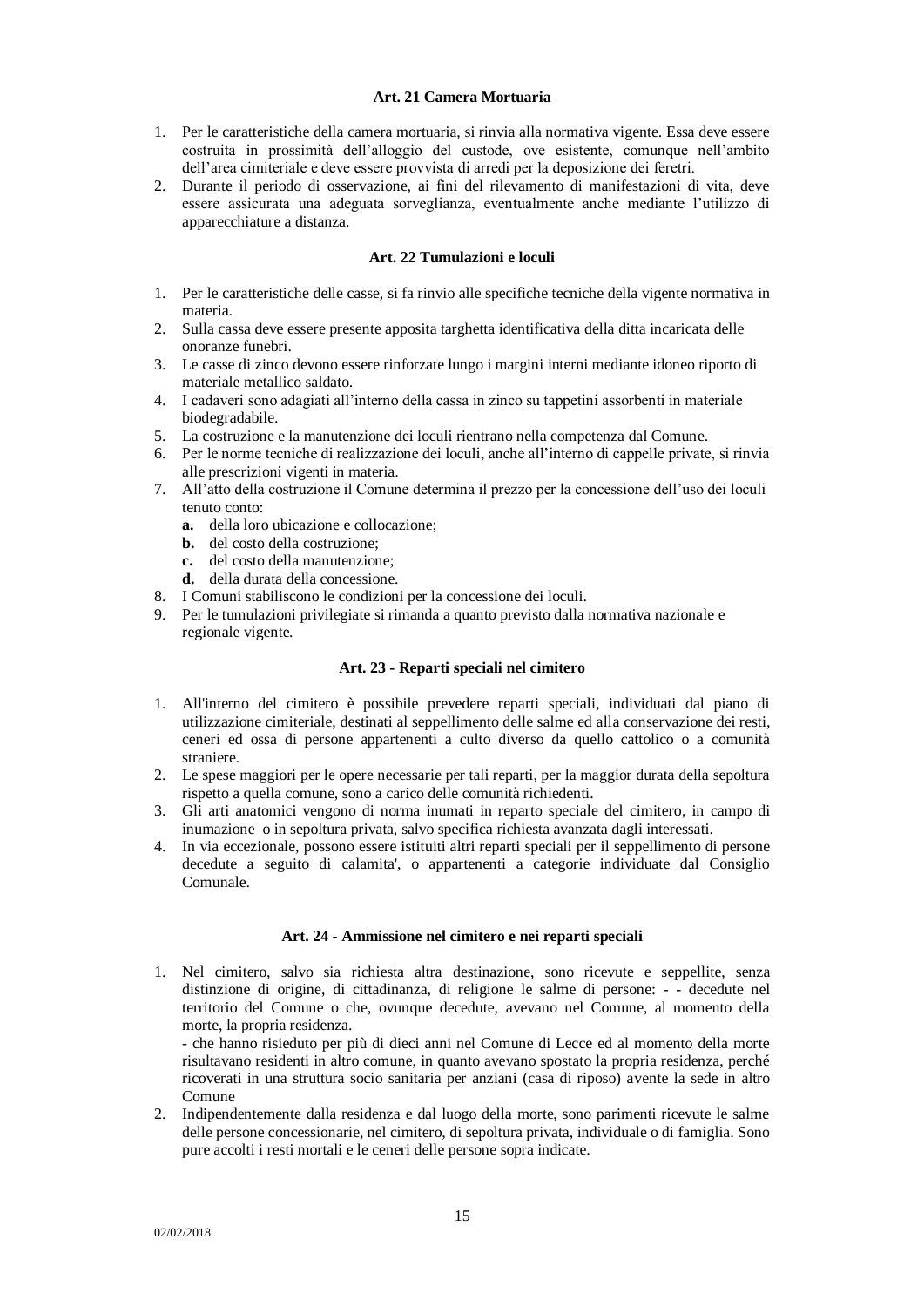3. Nei reparti speciali, sono ricevute le salme di persone che ne hanno diritto ai sensi dell'art. 23, salvo che non avessero in precedenza manifestato l'intenzione di essere sepolte nel cimitero comune. In difetto di tale manifestazione possono provvedere gli eredi.

# **Art. 25 - Disposizioni generali**

- <span id="page-15-0"></span>1. Il cimitero ha campi comuni destinati alle inumazioni ordinarie decennali.
- 2. Le caratteristiche del suolo per tali campi, la loro ampiezza, la divisione in riquadri, l'ordine d'impiego delle fosse e le misure rispettive, per adulti e per minori di 10 anni di età, devono essere conformi a quanto dispone il D.P.R. 10 settembre 1990, n. 285.
- 3. Compatibilmente con le esigenze di detti campi, nel cimitero sono previste aree ed opere riservate a sepolture private, individuali, familiari e per collettività, ai sensi e nei limiti dell'art. 90 e seguenti del D.P.R. 10 settembre 1990, n. 285.

# **Art. 26 – Disposizioni Piano Regolatore Cimiteriale**

<span id="page-15-1"></span>4. Apposito piano regolatore cimiteriale determina, per le sepolture private, la ubicazione, la misura delle aree, i diversi tipi di opera, le relative caratteristiche tecniche e di struttura in rapporto ai vari sistemi costruttivi (muratura, lastre di pietra, elementi prefabbricati, cemento armato, ecc.), in conformità a quanto disposto dagli artt. 76 e 91 del D.P.R. 10 settembre 1990, n. 285 e dal successivo art. 29.

# **Art. 27 - Inumazioni**

- <span id="page-15-2"></span>1. Le sepolture per inumazione si distinguono in comuni e private:
	- a) sono comuni le sepolture assegnate gratuitamente ogni qualvolta non sia richiesta una sepoltura privata; la durata delle stesse è di 10 anni a partire dal giorno del seppellimento.
	- b) sono private le sepolture effettuate in aree in concessione.

# **Art. 28 Cippo**

- <span id="page-15-3"></span>**1.** Ogni fossa nei campi comuni di inumazione é contraddistinta, salvo diversa soluzione prescelta dai privati a norma del successivo 3° comma, da un cippo, costituito da materiale resistente agli agenti atmosferici. Sul cippo verrà applicata, sempre a cura del Comune, una targhetta di materiale inalterabile con l'indicazione del nome e cognome, data di nascita e di morte del defunto**.**
- 2. I privati possono installare, in sostituzione del cippo, un copritomba uguale al tipo da approvare dall'Amministrazione Comunale, previa comunicazione all'Amministrazione stessa. Qualora i privati intendano installare copritomba diversi da quelli previsti dall'Amministrazione comunale, devono ottenere preventivamente l'autorizzazione da parte della stessa amministrazione.(rif. Art. 62)
- 3. L'installazione delle lapidi e dei copritomba, la loro manutenzione e la conservazione dello stato di decoro, fanno carico interamente ai richiedenti o loro aventi causa.
- 4. In caso di incuria, abbandono o morte dei soggetti tenuti alla conservazione, il Comune provvede con le modalità ed i poteri di cui agli artt. 63 e 99 del D.P.R. 10 settembre 1990, n. 285.

#### **Art. 29 - Tumulazione**

- <span id="page-15-4"></span>1. Sono a tumulazione le sepolture di feretri, cassette resti o urne cinerarie in opere murarie loculi o cripte - costruite dal Comune, dai concessionari di aree, laddove vi sia l'intenzione di conservare per un periodo di tempo determinato o in perpetuo le spoglie mortali, o dalle arciconfraternite.
- 2. Le sepolture private a sistema di tumulazione sono oggetto di concessione.
- 3. A far data dalla esecutività del presente regolamento ogni nuova costruzione a sistema di tumulazione dovrà avere loculi di dimensioni interne adeguate alla collocazione del feretro, non inferiori alle seguenti:
	- **a.** lunghezza: m. 2,25
	- **b.** altezza: m. 0,70
	- **c.** larghezza: m. 0,75.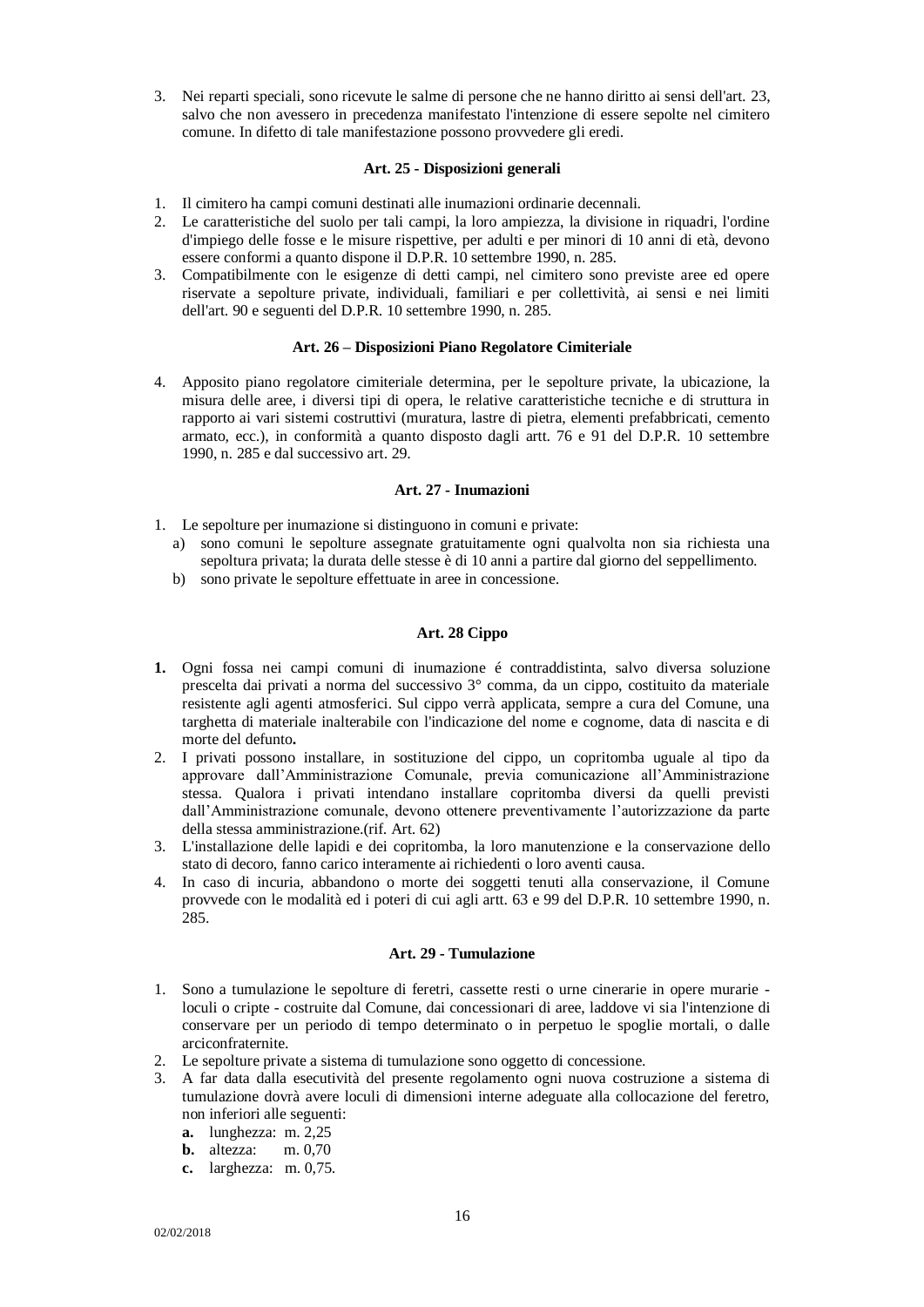A detto ingombro va aggiunto, a seconda di tumulazione laterale o frontale, lo spessore corrispondente alla parete di chiusura di cui all'art. 76, commi 8 e 9, del D.P.R. 10 settembre 1990, n. 285.

- 4. Per quanto attiene alle modalità di tumulazione ed alle caratteristiche costruttive si applicano le norme di cui agli artt. 76 e 77 del D.P.R. 10 settembre 1990, n. 285.
- 5. Per gli ossarietti individuali l'ingombro minimo interno non dovrà essere inferiore ad un parallelepipedo col lato più lungo di mt. 0,70, di larghezza di mt. 0,30 e di altezza di mt. 0,30.
- 6. Per le nicchie cinerarie individuali dette misure non potranno essere inferiori rispettivamente a mt. 0,50, mt. 0,30 e mt. 0,30.

#### **Art.30 - Esumazioni ordinarie**

- <span id="page-16-0"></span>1. Nei cimiteri il turno ordinario di inumazione è pari a quello fissato dall'art. 82 del D.P.R. 10 settembre 1990, n. 285 e cioè di 10 anni. Sono parificate ad inumazioni ordinarie quelle dovute a successiva sepoltura dopo il primo decennio, per il periodo fissato in base alle condizioni locali con ordinanza del Sindaco.
- 2. Le esumazioni ordinarie possono essere svolte in qualunque periodo dell'anno.
- 3. E' compito del necroforo incaricato stabilire se un cadavere sia o meno mineralizzato al momento dell'esumazione.

#### **Art. 31 - Avvisi di scadenza per esumazioni ordinarie**

- <span id="page-16-1"></span>1. E' compito del Responsabile del Servizio di Polizia Mortuaria autorizzare e registrare le operazioni cimiteriali che si svolgono nel territorio del Comune, anche avvalendosi di sistemi informatici.
- 2. Annualmente il Responsabile del Servizio di Polizia Mortuaria curerà la stesura di tabulati, con l'indicazione delle salme per le quali è attivabile l'esumazione ordinaria.
- 3. L'inizio delle operazioni massive di esumazione ordinaria in un campo comune é fissato con comunicazione di servizio da affiggere all'albo cimiteriale con congruo anticipo.
- 4. Per la conservazione dei resti mortali, gli interessati dovranno presentare specifica richiesta entro un termine comunque antecedente alle operazioni prestabilite di cui al comma 3°.

#### **Art. 32 - Esumazione straordinaria**

- <span id="page-16-2"></span>1. L'esumazione straordinaria delle salme inumate può essere eseguita prima del termine ordinario di scadenza, per provvedimento dell'Autorità Giudiziaria o a richiesta dei familiari e dietro l'autorizzazione del Dirigente competente, per trasferimento ad altra sepoltura nello stesso o in altro cimitero, o per cremazione (art. 83 del D.P.R. n. 285/1990).
- 2. Le esumazioni straordinarie si possono effettuare solo nei mesi da ottobre ad aprile così come stabilito dall'art. 84 del D.P.R. 10 settembre 1990, n. 285. Sono fatte salve le esumazioni straordinarie ordinate dall'Autorità Giudiziaria che si eseguono in qualunque periodo dell'anno.
- 3. Prima di procedere ad operazioni cimiteriali di esumazione straordinaria occorre verificare, dal registro delle cause di morte dell'Azienda Sanitaria Locale, se la malattia causa di morte è compresa nell'elenco delle malattie infettive o diffusive pubblicato dal Ministero della Sanità.
- 4. Quando é accertato che si tratta di salma di persona deceduta per malattia infettiva diffusiva, l'esumazione straordinaria é eseguita a condizione che siano trascorsi almeno due anni dalla morte e che il Dirigente del Servizio di igiene pubblica dell'Azienda Sanitaria Locale dichiari che non sussista alcun pregiudizio per la pubblica salute (art. 84, comma 1, lettera b, del D.P.R. n°285/1990).
- 5. Le esumazioni straordinarie sono eseguite alla presenza del Dirigente del Servizio di Igiene Pubblica dell'Azienda Sanitaria Locale o di personale tecnico da questi delegato (art. 83, comma 3, del D.P.R. n. 285/1990).

## **Art. 33 - Estumulazioni**

- <span id="page-16-3"></span>1. Le estumulazioni si suddividono in ordinarie e straordinarie (art. 86, 87, 88, 89 del D.P.R. n°285/1990)..
- 2. Sono estumulazioni ordinarie quelle eseguite allo scadere della concessione a tempo determinato o dopo una permanenza nel tumulo non inferiore ai 20 anni.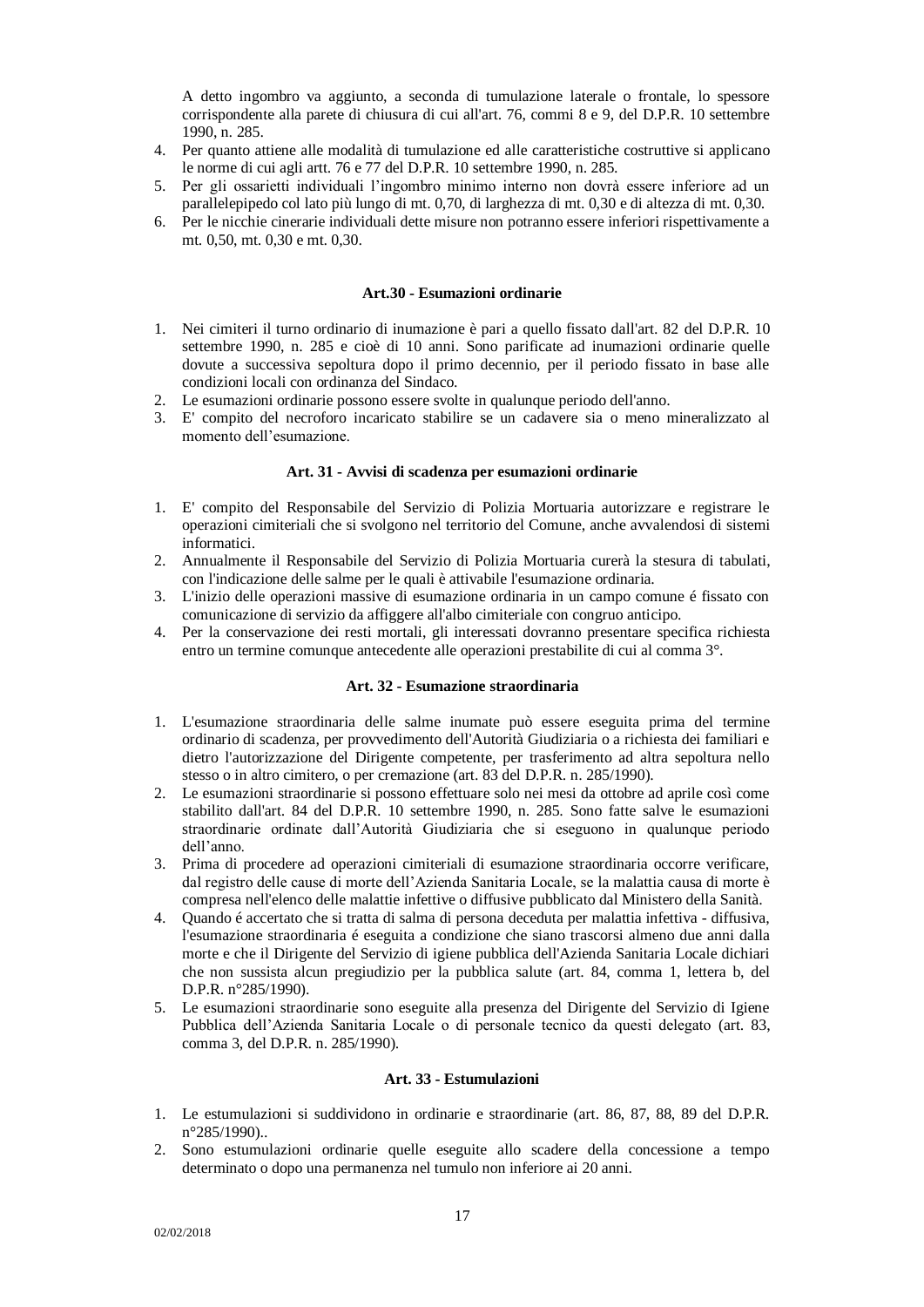- 3. Le estumulazioni straordinarie sono autorizzate dopo qualsiasi periodo di tempo in qualsiasi mese dell'anno e sono disciplinate dall'art. 88 del D.P.R. n. 285/1990.
- 4. Sono estumulazioni straordinarie le seguenti:
	- a richiesta dei familiari interessati, laddove la permanenza del feretro del tumulo sia inferiore ai 20 anni;
	- a richiesta dei responsabili delle confraternite alla scadenza del contratto di concessione, qualora non vi siano familiari interessati alla conservazione dei resti mortali;
	- su ordine dell'Autorità giudiziaria.
- 5. I feretri sono estumulati a cura degli operatori cimiteriali secondo la programmazione del servizio cimiteriale, previo parere del Dirigente Sanitario (art. 88 del D.P.R. n. 285/1990).
- 6. I resti mortali individuati sono raccoglibili in cassette di zinco da destinare a cellette ossario, loculi o tombe in concessione, previa domanda degli aventi diritto. Se allo scadere di concessioni a tempo determinato non sussiste domanda di collocazione di resti mortali questi ultimi saranno collocati in ossario comune (art. 88 del D.P.R. n°285/1990).
- 7. Se il cadavere estumulato dopo un periodo non inferiore ad anni 20 non é in condizioni di completa mineralizzazione e salvo che diversamente non disponga la domanda di estumulazione, esso è avviato per l'inumazione in campo comune previa apertura della cassa di zinco e verificata la disponibilità nel campo. Il periodo di inumazione è fissato ordinariamente in 4 anni. Periodi più brevi possono essere fissati previa adeguata motivazione.
- 8. A richiesta degli interessati, all'atto della domanda di estumulazione, il Responsabile del Servizio di Polizia Mortuaria può autorizzare la successiva tumulazione del feretro.
- 9. Tutte le operazioni di estumulazione sono svolte dal personale autorizzato, ivi comprese le necessarie opere murarie.
- 10. E' vietato eseguire sulle salme operazioni tendenti a ridurre il cadavere entro contenitori di misura inferiore a quello delle casse con le quali fu collocato nel loculo al momento della tumulazione. Il responsabile del servizio di polizia mortuaria è tenuto a denunciare all'Autorità Giudiziaria ed al Sindaco chiunque esegua sulle salme operazioni nelle quali possa configurarsi il sospetto di reato di vilipendio di cadavere previsto dall'art. 410 del codice penale (art. 87 del D.P.R. n°285/1990).

# **Art. 34 - Esumazioni ed estumulazioni gratuite e a pagamento**

- <span id="page-17-0"></span>1. Le esumazioni ordinarie da campo comune sono eseguite gratuitamente.
- 2. Qualora venga richiesta dai familiari la conservazione dei resti in ossarietto o in tomba privata, la relativa raccolta e traslazione é subordinata al pagamento della somma indicata in tariffa.
- 3. Le esumazioni e le estumulazioni straordinarie, nonché le estumulazioni ordinarie sono sottoposte al pagamento della somma prevista dalla tariffa. Per quelle richieste dall'autorità giudiziaria, si applica l'art. 106 del R.D. 23 dicembre 1865, n. 2704, e successive modificazioni ed integrazioni.

# **Art. 35 - Raccolta delle ossa**

<span id="page-17-1"></span>1. Le ossa raccolte nelle esumazioni e nelle estumulazioni devono essere depositate nell'ossario comune, salvo sia stato richiesto il collocamento in sepoltura privata o in appositi ossari delle arciconfraternite (art. 67 del D.P.R. n. 285/1990).

# **Art. 36 - Oggetti da recuperare**

- <span id="page-17-2"></span>1. Qualora nel corso di esumazioni od estumulazioni si presume possano rinvenirsi oggetti preziosi o ricordi personali, gli aventi diritto possono darne avviso al Responsabile del Servizio di custodia al momento della richiesta dell'operazione o, in ogni caso, prima che essa sia eseguita.
- 2. Gli oggetti richiesti e rinvenuti sono consegnati ai reclamanti e della consegna viene redatto processo verbale in duplice esemplare, uno dei quali é consegnato al reclamante e l'altro conservato tra gli atti dell'Ufficio di Polizia Mortuaria.
- 3. Indipendentemente dalla richiesta degli aventi diritto, gli oggetti preziosi o i ricordi personali rinvenuti in occasione di esumazioni od estumulazioni devono essere consegnati al Responsabile del Servizio di Polizia Mortuaria che provvederà ad informare gli aventi diritto. Gli oggetti rinvenuti saranno tenuti a disposizione degli stessi per un periodo di 12 mesi. Qualora non venissero reclamati, decorso il termine, potranno essere liberamente alienati dal Comune e il ricavato sarà destinato ad interventi di miglioramento degli impianti cimiteriali.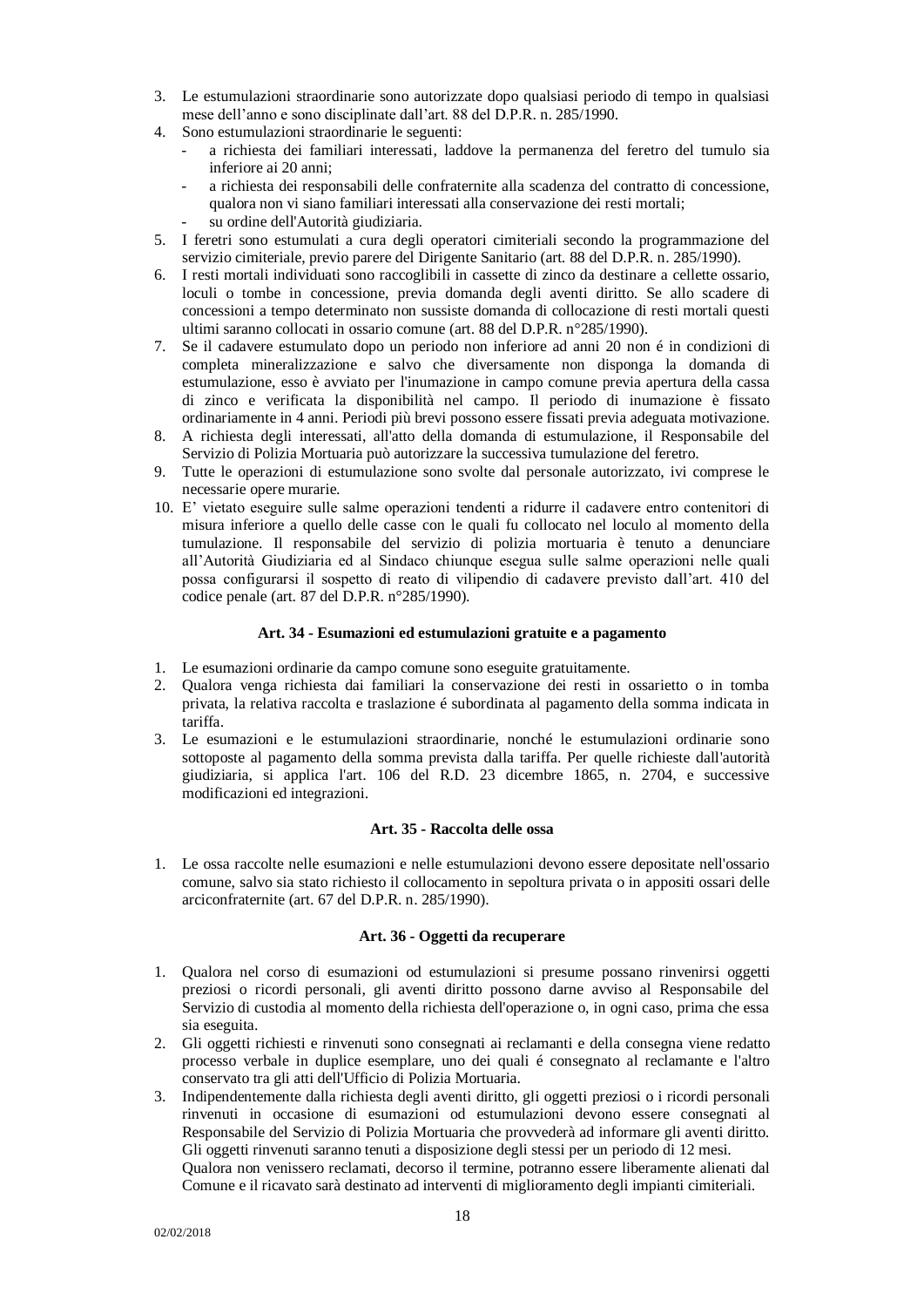Per il personale incaricato delle esumazioni costituisce grave mancanza, perseguibile anche penalmente, l'appropriazione di qualsiasi oggetto rinvenuto.

#### **Art. 37- Disponibilità dei materiali**

- <span id="page-18-0"></span>1. I materiali e le opere installate sulle sepolture comuni e private, al momento delle esumazioni o alla scadenza delle concessioni, passano in proprietà del Comune, che può impiegarli in opere di miglioramento generale dei cimiteri o, altrimenti, alienarli con il metodo dell'asta pubblica. Le tombe possono essere nuovamente concesse.
- 2. Il ricavato delle alienazioni dovrà essere impiegato per interventi di miglioramento degli impianti cimiteriali.
- 3. Su richiesta degli aventi diritto, il Sindaco può autorizzare il reimpiego di materiali e di opere di loro proprietà nel caso di cambiamento di sepoltura o in favore di sepoltura di parenti od affini entro il 2° grado, purché i materiali e le opere siano in buono stato di conservazione e rispondano ai requisiti prescritti per la nuova sepoltura in cui si intende utilizzarli.
- 4. Le croci, le lapidi e i copritomba che rimangono a disposizione del Comune dopo l'esumazione ordinaria dei campi comuni, possono essere assegnate gratuitamente a persone bisognose che ne facciano richiesta per collocarle sulla sepoltura di qualche parente che ne sia sprovvisto, purché i materiali siano in buono stato di conservazione e rispondenti ai requisiti prescritti per la nuova sepoltura.
- 5. Ricordi strettamente personali che erano collocati sulla sepoltura possono essere, a richiesta, concessi alla famiglia.
- 6. Le opere aventi valore artistico o storico sono conservate dal Comune all'interno del Cimitero o, all'esterno, in altro luogo idoneo.

#### **Art. 38- Sepolture private**

- <span id="page-18-1"></span>1. Per le sepolture private é concesso, nei limiti previsti dal piano particolareggiato cimiteriale, l'uso di aree e di manufatti costruiti dal Comune o di edicole funerarie costruite da privati su aree concesse in uso.
- 2. Le aree possono essere concesse in uso per la costruzione, a cura e spese di privati od enti, di sepolture a sistema di tumulazione individuale per famiglie e collettività.
- 3. Le aree possono essere altresì concesse per impiantare, sempre a cura e spese di privati od enti, campi a sistema di inumazione per famiglie e collettività, purché tali campi siano dotati ciascuno di adeguato ossario.
- 4. Le concessioni in uso dei manufatti costruiti dal Comune riguardano:
	- a) sepolture individuali (loculi, posti individuali, ossarietti, nicchie per singole urne cinerarie, ecc.);
	- b) sepolture per famiglie e collettività (biloculi, archi a più posti, campetti, celle, edicole, ecc.).
- 5. Il rilascio della concessione é subordinato al pagamento del canone di cui all'apposito tariffario.
- 6. L'utilizzo di loculi o di ossarietti all'interno delle arciconfraternite dovrà rispettare le norme dettate da tali culti, che preventivamente avranno ottenuto il benestare del comune.
- 7. Alle sepolture private, contemplate nel presente articolo, si applicano, a seconda che esse siano a sistema di tumulazione o a sistema di inumazione, le disposizioni generali stabilite dal D.P.R. 10 settembre 1990, n. 285 rispettivamente per le tumulazioni ed estumulazioni o per le inumazioni ed esumazioni.
- 8. Il diritto d'uso di una sepoltura consiste in una concessione amministrativa su bene soggetto al regime dei beni demaniali e lascia integro il diritto alla nuda proprietà del Comune.
- 9. Ogni concessione del diritto d'uso di aree o manufatti deve risultare da apposito atto contenente l'individuazione della concessione, le clausole e condizioni della medesima e le norme che regolano l'esercizio del diritto d'uso. In particolare, l'atto di concessione deve indicare preferibilmente:
	- la natura della concessione e la sua identificazione, il numero di posti salma realizzati o realizzabili;
	- la durata;- la/e persona/e o, nel caso di Enti e collettività, il legale rappresentante protempore, i concessionari/ie;
	- le salme destinate ad esservi accolte o i criteri per la loro precisa individuazione (sepolcro gentilizio o familiare);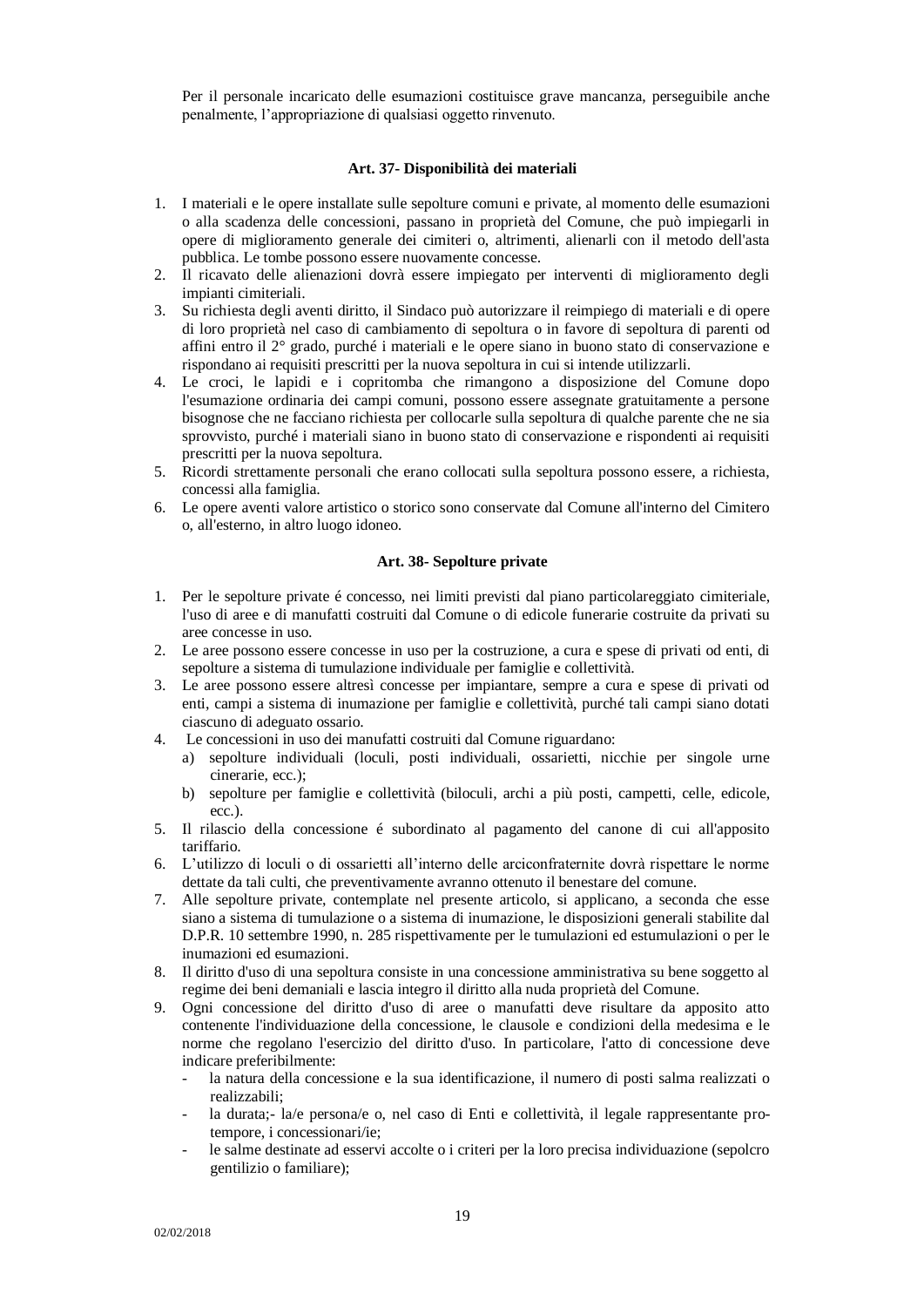- l'eventuale restrizione od ampliamento del diritto d'uso in riferimento all'avvenuta corresponsione della tariffa prevista;
- gli obblighi ed oneri cui é soggetta la concessione, ivi comprese le condizioni di decadenza.

#### **Art. 39 - Durata delle concessioni**

- <span id="page-19-0"></span>1. Le concessioni di cui all'articolo precedente sono a tempo determinato ai sensi dell'art. 92 del D.P.R. 10 settembre 1990, n. 285.
- 2. La durata é fissata:
	- a) in 99 anni per i manufatti e le aree destinate alle sepolture per famiglie e collettività;
	- b) in 99 anni per gli ossarietti e le nicchie/mensole cinerarie individuali;
	- c) in 10, 20 e 99 anni per i loculi o comunque per le sepolture private individuali, salvo quanto previsto dal successivo 5° comma.
- 3. A richiesta degli interessati è consentito il rinnovo, per un uguale periodo di tempo, dietro il pagamento del canone di concessione.
- 4. Nell'atto di concessione verrà indicata la decorrenza della stessa.
- 5. All'atto dell'assegnazione del posto salma individuale, gli interessati potranno richiedere la combinazione di una concessione temporanea, per una durata minima di 1 anno, con l'impegno, allo scadere di tale termine, di procedere alla cremazione dei resti o al prolungamento della concessione alla durata di cui alla lettera c) del 2° comma, salvo il pagamento di quanto stabilito in tariffa.

#### **Art. 40 - Modalità di concessione**

- <span id="page-19-1"></span>1. La sepoltura, individuale privata di cui al quarto comma, lettera a) dell'art. 38, deve concedersi in maniera prioritaria in presenza:
	- della salma o ceneri per i loculi concessi per 10 o 20 anni;
	- dei resti o ceneri per gli ossarietti;
	- delle ceneri per le nicchie per urne.
- 2. L'assegnazione avviene per ordine progressivo delle sepolture disponibili, osservando come criterio di priorità la data di presentazione della domanda di concessione.
- 3. La concessione in uso delle sepolture di cui al primo comma, non può essere trasferita a terzi, ma solamente retrocessa al Comune secondo quanto previsto dal presente regolamento.
- 4. La concessione di aree e di manufatti ad uso di sepoltura per famiglie e collettività, nei vari tipi di cui al II, III e IV comma, lettera b) dell'art. 38, é data in ogni tempo secondo la disponibilità, osservando come criterio di priorità la data di presentazione della domanda di concessione.
- 5. La Giunta Comunale con proprio atto motivato può concedere le aree e i manufatti di cui al comma precedente per benemerenza nei confronti di singoli cittadini.
- 6. La concessione non può essere fatta a persona o ad enti che mirino a farne oggetto di lucro o di speculazione. Ove comunque stipulata é nulla di diritto.
- 7. Le concessioni d'uso all'interno delle arciconfraternite sono sottoposte alle modalità dell'ente concedente.

## **Art. 41- Uso delle sepolture private**

- <span id="page-19-2"></span>1. Il diritto d'uso delle sepolture private, consiste in una concessione amministrativa su bene pubblico soggetto al regime dei beni demaniali e lascia integro il diritto alla nuda proprietà del Comune. Per diritto d'uso si intende il pieno esercizio nella gestione della sepoltura e specificatamente delle seguenti attività: manutenzione ordinaria e straordinaria, demolizione e rifacimento del manufatto cimiteriale; la completa gestione delle salme, resti mortali, ceneri, presenti all'interno della medesima sepoltura: estumulazione, esumazione, riduzione dei resti mortali, traslazione.
- 2. Il diritto d'uso non può essere ceduto a terzi: è concessa esclusivamente la sola rinuncia al diritto d'uso.
- 3. il diritto d'uso delle sepolture private è riservato alla persona del concessionario e a quelle della sua famiglia ovvero alle persone regolarmente iscritte all'Ente concessionario (confraternita, corporazione, istituto, ecc.), fino al completamento della capienza del sepolcro.
- 4. Ai fini dell'applicazione sia del 1° che 2° comma dell'art. 93 del D.P.R. 10 settembre 1990, n. 285, la famiglia del concessionario è da intendersi composta dal coniuge, dagli ascendenti e dai discendenti in linea retta e collaterali, ampliata agli affini, fino al 6° grado.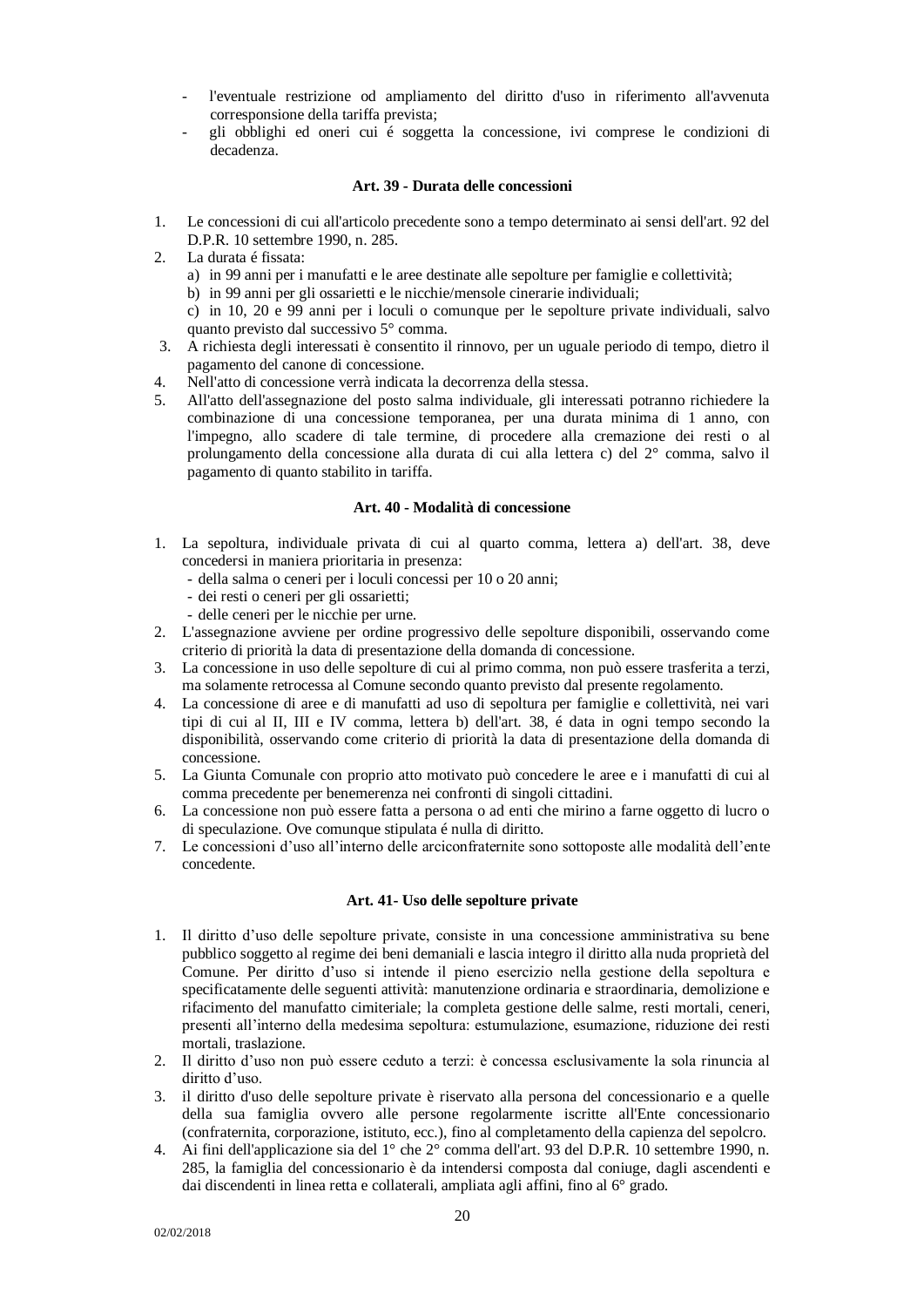- 5. Per il coniuge, per tutti gli ascendenti e per i discendenti in linea retta di 1° grado il diritto alla tumulazione è stato implicitamente acquisito dal concessionario del sepolcro, all'atto dell'ottenimento della concessione. In caso di voltura tale diritto è ampliato ai collaterali di 2° grado.
- 6. Per i collaterali e gli affini la sepoltura deve essere autorizzata di volta in volta dal titolare della concessione con una apposita dichiarazione ai sensi della Legge 4 gennaio 1968, n. 15 da presentare al Servizio di Polizia Mortuaria che, qualora ricadano gli estremi anzidetti, darà il nulla osta.
- 7. I casi di "convivenza" con i titolari della concessione verranno valutati di volta in volta in relazione alla documentazione presentata, con la stessa procedura di cui al 4° comma.
- 8. L'eventuale condizione di particolare benemerenza nei confronti dei concessionari va comprovata con apposita dichiarazione ai sensi della Legge 4 gennaio 1968, n. 15 del fondatore del sepolcro depositata presso il Servizio di Polizia Mortuaria almeno tre mesi prima del decesso della persona per la quale è richiesta la sepoltura.
- 9. Rimangono tassativamente escluse dal diritto all'uso della sepoltura tutte le persone che non risultino legate al titolare della concessione in uno dei modi sopra esposti.
- 10. Con la concessione il Comune conferisce ai privati il solo diritto d'uso della sepoltura; diritto che non é commerciabile, né trasferibile o comunque cedibile. Ogni atto contrario è nullo di diritto.
- 11. Il concessionario può far uso della concessione nei limiti dell'atto concessorio e del presente Regolamento, senza alcun diritto a che siano conservate le distanze, o lo stato delle opere e delle aree attigue, che il Comune può in ogni tempo modificare ed impiegare per esigenze del Cimitero.
- 12. In caso di decesso del concessionario di una sepoltura privata i discenndenti legittimi ai sensi del presente articolo sono tenuti a darne comunicazione al Servizio di Polizia Mortuaria entro 12 mesi dalla data di decesso, richiedendo contestualmente la voltura della concessione in suo favore. Il discendente diretto rileva la concessione con gli stessi titoli ed oneri vigenti al momento della morte del titolare.
- 13. Nel caso di premorienza di tutti gli ascendenti o discendenti in linea retta, è consentito il rinnovo e l'utilizzo della sepoltura ai collaterali e in mancanza di questi agli affini fino al 4° grado purchè indicato come erede testamentario.
- 14. La famiglia viene ad estinguersi quando non vi sono discendenti fino al 4° grado che ai sensi dell'art. 49 abbiano titolo per assumere la qualità di concessionari. Nel caso di famiglia estinta, decorsi 30 anni dall'ultimo seppellimento, il Comune provvede alla dichiarazione di decadenza della concessione, collocando i resti mortali dei defunti in loculi salma o ossario con le modalità dell'art. 84 e seguenti del D.P.R. 285/1990, per il restante periodo di concessione. (modalità campo comune dopo 10 anni). L'area suddetta una volta liberata dalle salme e dai resti mortali, può essere oggetto di assegnazione a terzi.
- 15. Nel caso di famiglia estinta, prima della dichiarazione di decadenza della concessione di cui al comma 14, chiunque abbia un interesse, anche affettivo, alla conservazione del sepolcro potrà chiedere di rinnovare la concessione, decorso un anno dalla morte dell'ultimo erede, ai sensi del comma 12 e 13 del presente articolo, a condizione che dimostri la sepoltura nel sepolcro di familiari entro il 4° grado.
- 16. Le sepolture ricadenti nelle arciconfraternite sono sottoposte alle disposizioni dettate dall'ente.
- 17. Qualora il Concessionario sia un ente o una comunità, hanno diritto di sepoltura coloro che vi appartengono in base ai rispettivi statuti.
- 18. Due o più soggetti, senza alcun rapporto di parentela, possono ottenere in concessione una medesima area per la costruzione di una tomba di famiglia; in tal caso devono essere determinati nell'atto di concessione i loculi e gli ossari a disposizione di ognuno dei due soggetti.

# **Art. 42 - Manutenzione, canone annuo, affrancazione**

- <span id="page-20-0"></span>1. La manutenzione delle sepolture private spetta ai concessionari, per le parti da loro costruite od installate. La manutenzione comprende ogni intervento ordinario e straordinario, nonché l'esecuzione di opere o restauri che il Comune ritenesse prescrivere in quanto valutata indispensabile od opportuna sia per motivi di decoro, sia di sicurezza o di igiene.
- 2. Nelle sepolture private costruite dal Comune e in cui la tipologia costruttiva sia tale da non presentare soluzioni di continuità tra una concessione e l'altra, il Comune provvede alla manutenzione ordinaria e straordinaria dei manufatti e i concessionari sono tenuti a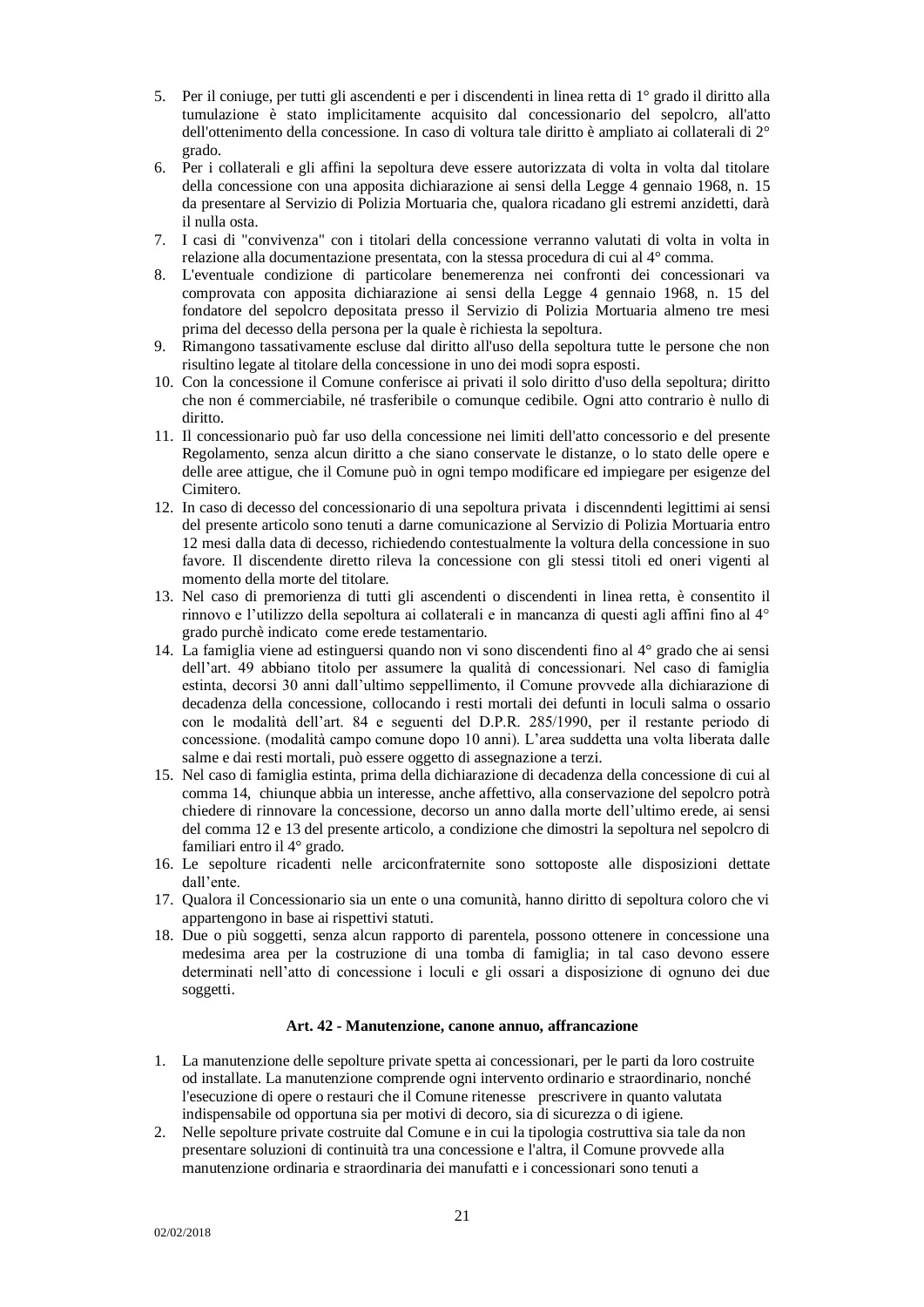corrispondere il corrispettivo delle spese sostenute in ragione del numero dei posti in concessione.

- 3. Sono escluse dalla manutenzione di cui al comma precedente:
	- le parti decorative costruite o installate dai concessionari;
	- gli eventuali corpi o manufatti aggiunti dai concessionari;
	- l'ordinaria pulizia;
	- gli interventi di lieve rilevanza che possono essere eseguiti senza particolari strumenti.
- 4. Qualora il concessionario non provveda per due volte al pagamento del corrispettivo di cui al comma 2 del presente articolo, il Comune provvede alla riscossione coattiva.
- 5. Il canone di manutenzione, di cui al comma 2 che precede, non è dovuto per le concessioni di loculi e lo culetti comunali; la manutenzione dell'edificio spetta quindi all'Amministrazione Comunale.
- 6. Le opere ricadenti all'interno delle arciconfraternite sono sottoposte al regolamento adottato dall'ente.

# **Art. 43 - Costruzione dell'opera - Termini**

- <span id="page-21-0"></span>1. Le concessioni in uso di aree per le destinazioni di cui al secondo e terzo comma dell'art. 38, impegnano il concessionario a richiedere la concessione edilizia relativa entro sei mesi dalla stipulazione dell'atto di Concessione e ad eseguire l'intera opera stessa entro 18 mesi dalla stipulazione dell'atto di Concessione.
- 2. La mancata richiesta di Concessione edilizia o la mancata edificazione entro i termini predetti comporta la decadenza della Concessione.

#### **Art. 44 - Divisione, subentri.**

- <span id="page-21-1"></span>1. Più concessionari (non più di due nuclei familiari) possono richiedere al Comune la divisione dei posti o l'individuazione di separate quote della concessione stessa.
- 2. La richiesta deve essere redatta nella forma dell'istanza e trova applicazione l'art. 20 della Legge 4 gennaio 1968, n. 15; essa deve essere sottoscritta dai concessionari aventi titolo oppure essere formulata separatamente da tutti gli stessi.
- 3. Nelle stesse forme e modalità uno o più concessionari possono dichiarare la loro rinuncia personale o per sé e per i propri aventi causa, del diritto di sepoltura. In tal caso, la rinuncia comporta accrescimento e non cessione del diritto di sepoltura nei confronti dei concessionari residuali.
- 4. Tali richieste sono recepite e registrate dal Servizio di Polizia Mortuaria.
- 5. La divisione, l'individuazione di separate quote o la rinuncia non costituiscono atti di disponibilità della concessione, ma esclusivamente esercizio del diritto d'uso.
- 6. Con atto pubblico o scrittura privata autenticata, depositata agli atti del Comune, più concessionari di un'unica concessione cimiteriale possono regolare i propri rapporti interni, ferma restando l'unicità della concessione nei confronti del Comune.

### **Art. 45 - Rinuncia a concessione a tempo determinato**

- <span id="page-21-2"></span>1. Il Comune ha facoltà di accettare la rinuncia a concessione di sepoltura individuale a tempo determinato di N anni quando la sepoltura non è stata ancora occupata da salma o quando, essendo stata occupata, sia stata trasferita la salma in altra sede. In tal caso, spetterà al concessionario, o agli aventi titolo alla concessione rinuncianti, il rimborso di una somma pari a 1/(N) della relativa tariffa, in vigore al momento della rinuncia, per ogni anno intero di residua durata.
- <span id="page-21-3"></span>2. La rinuncia non può essere soggetta a vincoli o condizione alcuna.

# **Art. 46 - Rinuncia a concessione di aree libere**

- 1. Il Comune ha facoltà di accettare la rinuncia a concessione di aree libere, salvo i casi di decadenza, quando:
	- a) non siano state eseguite le opere necessarie alla tumulazione;

b) l'area non sia stata utilizzata per l'inumazione o comunque sia libera da salme, ceneri o resti. In tal caso spetterà al concessionario o agli aventi titolo alla concessione, rinuncianti, oltre alla restituzione del deposito cauzionale, il rimborso di una somma: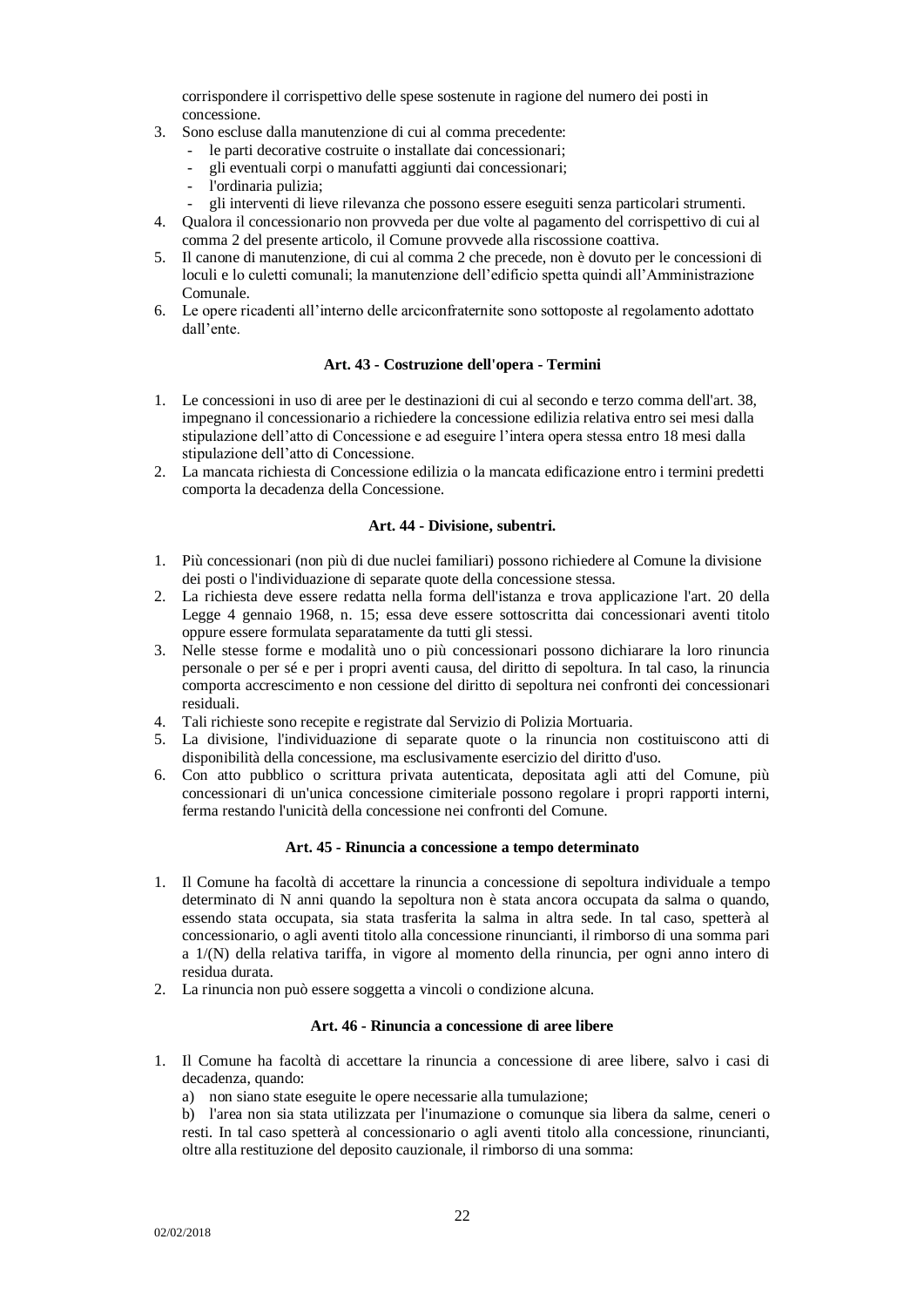- per concessioni della durata di 99 anni, in misura pari a 1/198 della tariffa in vigore al momento della presa d'atto della rinuncia da parte del Comune per ogni anno intero o frazione superiore a 6 mesi di residua durata;
- per concessioni perpetue, in misura pari al 50% della tariffa in vigore al momento della presa d'atto della rinuncia da parte del Comune.
- 2. La rinuncia non può essere soggetta a vincoli o condizione alcuna.

#### **Art. 47 - Rinuncia a concessione di aree con parziale o totale costruzione**

- <span id="page-22-0"></span>1. Il Comune ha facoltà di accettare la rinuncia della concessione di aree per la destinazione di cui al 2° comma dell'art.38, salvo i casi di decadenza, quando:
	- a) il concessionario non intenda portare a termine la costruzione intrapresa;

b) il manufatto sia interamente costruito e sia comunque libero o liberabile da salme, ceneri o resti.

- 2. In tali casi spetterà al concessionario o agli aventi titolo alla concessione, rinuncianti, oltre all'eventuale restituzione del deposito cauzionale e salvo quanto previsto nel comma successivo, il rimborso di una somma:
	- per concessioni della durata di 99 anni, in misura pari a 1/198 della tariffa in vigore al momento della presa d'atto della rinuncia da parte del Comune per ogni anno intero o frazione superiore a 6 mesi di residua durata;
	- per concessioni perpetue, in misura pari al 50% della tariffa in vigore al momento della rinuncia.
- 3. Ai concessionari é riconosciuto, salvo accettazione da parte del Comune, un equo indennizzo per le opere costruite, su valutazione da parte dell'Ufficio Tecnico Comunale, sentito il Servizio di Polizia Mortuaria, da effettuarsi in contraddittorio con il concessionario in rapporto ai posti disponibili ed allo stato delle opere.
- 4. La rinuncia non può essere soggetta a vincoli o a condizione alcuna.

# **Art. 48 - Rinuncia a concessione di manufatti**

- <span id="page-22-1"></span>1. Il Comune ha facoltà di accettare la rinuncia a concessione in uso di manufatti costruiti dal Comune di cui al 4° comma dell'art. 38, a condizione che siano liberi o liberabili da salme, ceneri o resti.
- 2. In tal caso spetterà al concessionario o agli aventi titolo alla concessione, rinuncianti, il rimborso di una somma:
	- per concessioni della durata di 99 anni, in misura pari a 1/198 della tariffa in vigore al momento della presa d'atto della rinuncia da parte del Comune per ogni anno intero o frazione superiore a 6 mesi di residua durata;
	- per concessioni perpetue, in misura pari ad 1/3 della tariffa in vigore al momento della presa d'atto della rinuncia da parte del Comune, maggiorato di un importo fino ad un ulteriore terzo della medesima tariffa in relazione allo stato di conservazione e della possibilità di un suo riutilizzo, secondo la valutazione dell'Ufficio Tecnico Comunale, d'intesa con il Servizio di Polizia Mortuaria.
- 3. Per eventuali opere eseguite a cura del concessionario, in aggiunta al manufatto concesso, si applica quanto disposto dal terzo comma dell'art. 47.
- <span id="page-22-2"></span>4. La rinuncia non può essere soggetta a vincoli o a condizione alcuna.

#### **Art. 49 – Revoca**

- 1. Salvo quanto previsto dall'art. 92, secondo comma, del D.P.R. 10 settembre 1990, n. 285, è facoltà dell'Amministrazione ritornare in possesso di qualsiasi area o manufatto concesso in uso quando ciò sia necessario per ampliamento, modificazione topografica del cimitero o per qualsiasi altra ragione di interesse pubblico.
- 2. Verificandosi questi casi la concessione in essere viene revocata dal Sindaco, previo accertamento da parte del Comune dei relativi presupposti, e verrà concesso agli aventi diritto l'uso, a titolo gratuito, per il tempo residuo spettante secondo l'originaria concessione o per la durata di 99 anni nel caso di perpetuità della concessione revocata, di un'equivalente sepoltura nell'ambito dello stesso cimitero in zona o costruzione indicati dall'Amministrazione, rimanendo a carico della stessa le spese per il trasporto delle spoglie mortali dalla vecchia tomba alla nuova.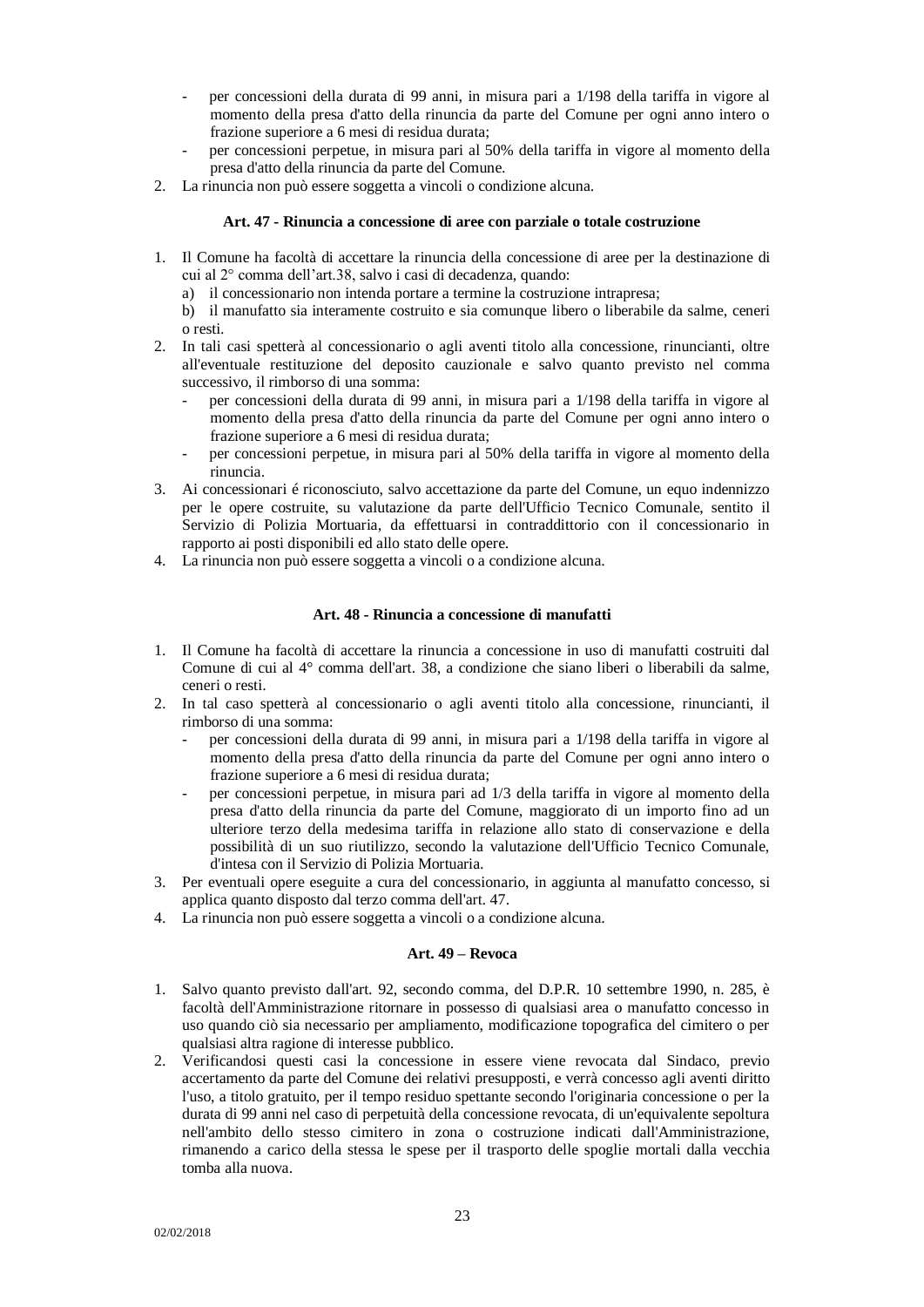3. Della decisione presa, per l'esecuzione di quanto sopra, l'Amministrazione dovrà darne notizia al concessionario, ove noto, o in difetto mediante pubblicazione all'Albo Comunale per la durata di 60 giorni, almeno un mese prima, indicando il giorno fissato per la traslazione delle salme. Nel giorno indicato la traslazione avverrà anche in assenza del concessionario.

# **Art. 50 – Decadenza**

- <span id="page-23-0"></span>1. La decadenza della concessione può essere dichiarata nei seguenti casi:
- quando la sepoltura individuale non sia stata occupata da salma, ceneri o resti per i quali era stata richiesta, entro 60 giorni dal decesso, cremazione, esumazione o estumulazione;
- quando venga accertato che la concessione sia oggetto di lucro o di speculazione;
- in caso di violazione del divieto di cessione tra privati del diritto d'uso della sepoltura, previsto all'art. 41, 10° comma;
- quando, per inosservanza della prescrizione di cui all'art. 43, non si sia provveduto alla costruzione delle opere entro i termini fissati;
- quando la sepoltura privata risulti in stato di abbandono per incuria o per morte degli aventi diritto, o quando non si siano osservati gli obblighi relativi alla manutenzione della sepoltura previsti dall'art. 42;
- quando vi sia grave inadempienza ad ogni altro obbligo previsto nell'atto di concessione.
- 2. La pronuncia della decadenza della concessione nei casi previsti ai punti e) ed f) di cui sopra, è adottata previa diffida al concessionario o agli aventi titolo, in quanto reperibili.
- 3. In casi di irreperibilità, la diffida viene pubblicata all'albo comunale e a quello del cimitero per la durata di 30 giorni consecutivi.

# **Art. 51 - Provvedimenti conseguenti la decadenza**

- <span id="page-23-1"></span>1. Pronunciata la decadenza della concessione, si disporrà, se del caso, la traslazione delle salme, resti, ceneri, rispettivamente in campo comune, ossario comune, cinerario comune.
- 2. Dopodiché il Sindaco disporrà per la demolizione delle opere o al loro restauro, a seconda dello stato delle cose, restando i materiali o le opere nella piena disponibilità del Comune.
- <span id="page-23-2"></span>3.

# **Art. 52 – Estinzione**

- 1. Le concessioni si estinguono o per scadenza del termine previsto nell'atto di concessione, ovvero con la soppressione del cimitero salvo, in quest'ultimo caso, quanto disposto nell'art. 98 del D.P.R. 10 settembre 1990, n. 285.
- 2. Prima della scadenza del termine delle concessioni di aree per sepolture per famiglie e collettività gli interessati possono richiedere di rientrare in possesso degli elementi mobili, ricordi, decorazioni e oggetti simili.
- 3. Allo scadere del termine, se gli interessati non avranno preventivamente disposto per la collocazione delle salme, resti o ceneri, provvederà il Comune collocando i medesimi, previo avvertimento agli interessati, rispettivamente nel campo comune, nell'ossario comune o nel cinerario comune.

# **Art. 53 – Orario dei cimiteri**

- <span id="page-23-3"></span>1. Il cimitero è aperto al pubblico secondo l'orario fissato, per stagioni, dal Sindaco.
- 2. L'entrata dei visitatori è ammessa fino a 30 minuti prima della scadenza dell'orario.
- 3. La visita al cimitero fuori orario è subordinata al permesso del Responsabile del Servizio di Polizia Mortuaria, da rilasciarsi per comprovati ed eccezionali motivi.
- 4. L'avviso di chiusura è dato di regola a mezzo di segnale acustico, 15 minuti prima della scadenza dell'orario, in modo che la chiusura avvenga entro l'ora prescritta.

# **Art. 54 - Disciplina dell'ingresso e circolazione veicoli**

- <span id="page-23-4"></span>1. Nel cimitero, di norma, non si può entrare che a piedi. E' possibile l'entrata di motocicli e di autoveicoli, che dovranno procedere a passo d'uomo e dovranno essere parcheggiati esclusivamente negli appositi parcheggi.
- 2. Nel cimitero è vietato l'ingresso:
	- a) alle persone in stato di ubriachezza o vestite in modo indecoroso o in condizioni comunque in contrasto con il carattere del cimitero;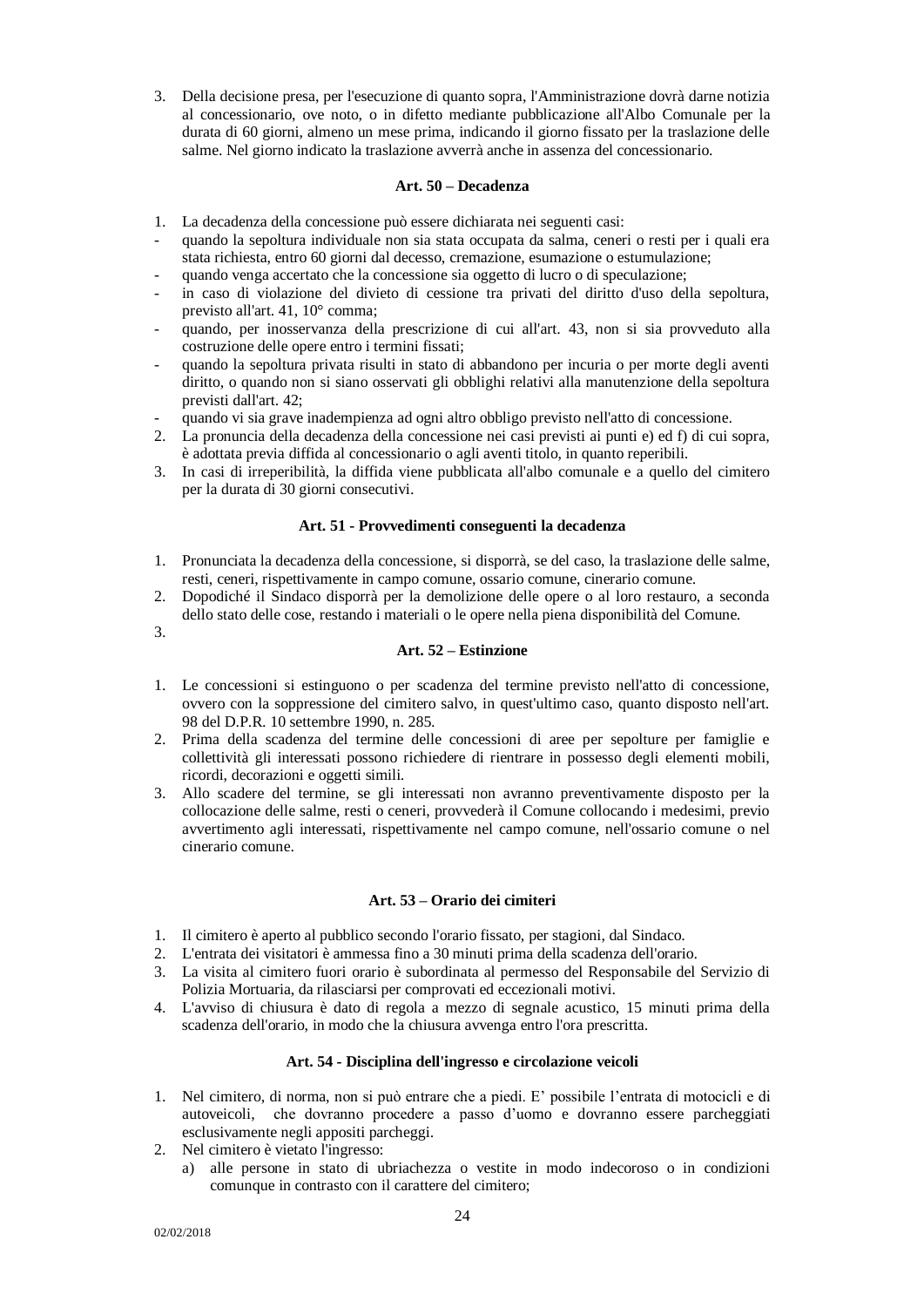- b) a coloro che intendono svolgere all'interno del cimitero attività di questua;
- c) il Responsabile del Servizio di Polizia Mortuaria può concedere il permesso di visitare tombe di familiari a mezzo di veicoli, fissando i percorsi e gli orari, secondo i criteri fissati dalla Giunta Comunale esclusivamente a persone incapaci di deambulare.

#### **Art. 55 - norme di comportamento all'interno del Cimitero**

- <span id="page-24-0"></span>1. Nel cimitero è vietato ogni atto o comportamento irriverente o incompatibile con la destinazione del luogo ed in specie:
	- fumare nei locali chiusi, tenere contegno chiassoso, cantare, parlare ad alta voce;
	- introdurre oggetti irriverenti;
	- rimuovere dalle tombe altrui fiori, piantine, ornamentazioni, lapidi;
	- gettare fiori appassiti o rifiuti fuori dagli appositi spazi o contenitori, accumulare neve sui tumuli;
	- portare fuori dal cimitero qualsiasi oggetto, senza la preventiva autorizzazione;
	- danneggiare aiuole, alberi, scrivere sulle lapidi o sui muri;
	- disturbare in qualsiasi modo i visitatori (in specie con l'offerta di servizi, di oggetti), distribuire indirizzi, volantini pubblicitari;
	- fotografare o filmare cortei, tombe, operazioni cimiteriali, opere funerarie senza la preventiva autorizzazione del Responsabile dei servizi di Polizia Mortuaria. Per cortei ed operazioni cimiteriali occorre anche l'assenso dei familiari interessati;
	- eseguire lavori, iscrizioni sulle tombe altrui, senza autorizzazione o richiesta dei concessionari;
	- turbare il libero svolgimento dei cortei, riti religiosi o commemorazioni d'uso;
	- assistere da vicino alla esumazione ed estumulazione di salme da parte di estranei non accompagnati dai parenti del defunto o non preventivamente autorizzati dal Responsabile dei servizi di Polizia Mortuaria;
	- qualsiasi attività commerciale;
- 2. Chiunque tenga, nell'interno dei cimiteri, un contegno scorretto o comunque offensivo verso il culto dei morti, o pronunci discorsi, frasi offensive del culto professato dai dolenti, sarà, dal personale addetto alla vigilanza, diffidato ad uscire immediatamente e, se del caso, consegnato agli agenti della forza pubblica o deferito all'autorità giudiziaria.

#### **Art. 56 - Riti religiosi**

- <span id="page-24-1"></span>1. I sacerdoti della chiesa cattolica ed i ministri degli altri culti di cui all'art. 8 della Costituzione, intervenuti all'accompagnamento funebre, si conformano alle disposizioni relative allo svolgimento dei funerali.
- <span id="page-24-2"></span>2. La salma può sostare in chiesa solo per il tempo necessario all'ordinaria cerimonia religiosa.

# **Art. 57 - Divieto di attività commerciali**

- 1. E' fatto divieto alle imprese:
- a) di accaparrare servizi in modo molesto o inopportuno, ricorrendo ad organizzazioni e sistemi che adombrino sospetto di accordo o di corruzione all'interno dei luoghi di cura e di degenza;
- b) di sostare negli uffici e nei locali del Comune oltre il tempo necessario per esplicare incarichi già ricevuti, allo scopo di offrire prestazioni;
- c) di sospendere il servizio assunto e già predisposto per eventuali contestazioni in ordine agli onorari o per altro motivo privato;
- d) di esporre, a vista del pubblico, feretri ed accessori nelle vetrine dei locali di attività.

# <span id="page-24-3"></span>**Art. 58 - accesso delle imprese nel cimitero per l'esecuzione di lavori riguardanti lapidi e tombe**

- 1. Per l'esecuzione di opere, nuove costruzioni, restauri, riparazioni, manutenzioni straordinarie, che non siano riservate al Comune, gli interessati debbono valersi dell'opera di privati imprenditori, a loro libera scelta.
- 2. Per l'esecuzione di ogni lavoro di cui sopra gli imprenditori dovranno munirsi di apposito titolo autorizzativo così come previsto dalla legislazione vigente.
- 3. Per le semplici riparazioni, pulitura di monumenti, lapidi, croci, ecc., e per i lavori di ordinaria manutenzione in genere, non è necessaria alcuna autorizzazione.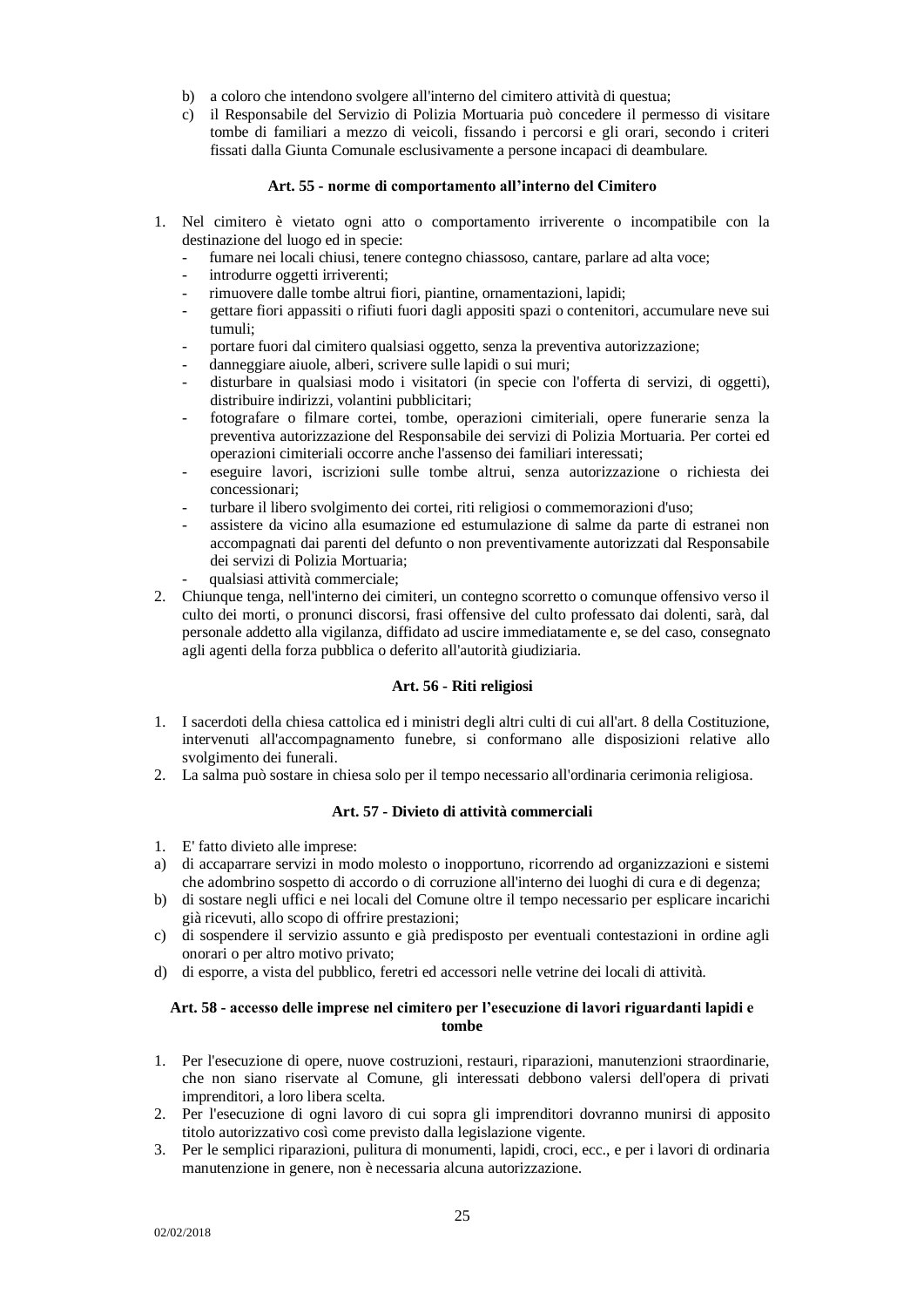- 4. E' tassativamente vietato alle imprese svolgere nel cimitero azione di accaparramento di lavori e svolgere attività comunque censurabili.
- 5. Il personale delle imprese o comunque quello ammesso ad eseguire lavori all'interno del cimitero deve tenere un comportamento consono alla natura del luogo.

#### <span id="page-25-0"></span>**Art. 59 - Autorizzazioni e permessi di costruzione di sepolture private e di collocazione di ricordi funebri**

- 1. I singoli progetti di costruzione di sepolture private, edicole funerarie debbono essere approvati dal Dirigente dell'Ufficio Tecnico Comunale, attraverso il rilascio del permesso a costruire di cui D.P.R. 6 giugno [2001,](https://it.wikipedia.org/wiki/2001) n. 380 [\(Testo unico dell'edilizia\)](https://it.wikipedia.org/wiki/Testo_unico_dell%27edilizia), Nell'atto di approvazione del progetto viene definito il numero di salme che possono essere accolte nel sepolcro o nell'edicola funeraria privata.
- 2. Se trattasi di progetti relativi ad aree per sepolture a sistema di inumazione, la capienza é determinata in base al rapporto tra la superficie dell'area ed il coefficiente 3,50.
- 3. Le sepolture private non debbono avere comunicazione con l'esterno del cimitero.
- 4. La costruzione delle opere deve essere contenuta nei limiti dell'area concessa e non deve essere di pregiudizio alle opere confinanti o ai servizi del cimitero.
- 5. Il titolo concessorio di cui sopra può contenere particolari prescrizioni riguardanti le modalità di esecuzione ed il termine di ultimazione dei lavori.
- 6. I concessionari di sepoltura privata hanno facoltà di collocare, previa autorizzazione del Responsabile del Servizio di Polizia Mortuaria, lapidi, ricordi, e similari.
- 7. Copia di tutte le autorizzazioni rilasciate viene inviata a cura del Dirigente del settore "Pianificazione e gestione sviluppo urbano" al Dirigente del settore "Servizi necroscopici e cimiteriali".

#### **Art. 60 – Responsabilità**

<span id="page-25-1"></span>1. I concessionari delle sepolture sono responsabili della regolare esecuzione delle opere e di eventuali danni recati al Comune o a terzi, salvo diritto di rivalsa nei confronti dell'imprenditore cui sono stati affidati i lavori.

#### **Art. 61 - Recinzione aree, Materiali di scavo**

- <span id="page-25-2"></span>1. Nella costruzione di tombe di famiglia, l'impresa deve recingere a regola d'arte, lo spazio assegnato, per evitare eventuali danni a visitatori o personale in servizio.
- 2. E vietato occupare spazi attigui, senza l'autorizzazione del Responsabile del Servizio di Polizia Mortuaria.
- 3. I materiali di scavo e di rifiuto devono essere di volta in volta trasportati alle discariche autorizzate o al luogo indicato dai servizi di polizia mortuaria, secondo l'orario e l'itinerario che verranno prescritti, evitando di spargere materiali o di imbrattare o danneggiare opere; in ogni caso l'impresa deve ripulire il terreno e ripristinare le opere eventualmente danneggiate.

#### **Art. 62 - Introduzione e deposito di materiali**

- <span id="page-25-3"></span>1. E' permessa la circolazione dei veicoli delle imprese per l'esecuzione dei lavori di cui agli articoli precedenti, nei percorsi e secondo gli orari prescritti dal Responsabile del Servizio di Polizia Mortuaria. La sosta é consentita per il tempo strettamente necessario al carico ed allo scarico dei materiali.
- 2. E' vietato attivare sull'area concessa laboratori di sgrossamento dei materiali.
- 3. Per esigenze di servizio può essere ordinato il trasferimento dei materiali in altro spazio.
- 4. Nei giorni festivi il terreno adiacente alla costruzione deve essere riordinato e liberato da cumuli di sabbia, terra, calce, ecc.

#### **Art. 63 - Orario di lavoro**

<span id="page-25-4"></span>1. L'orario di lavoro per le imprese edili può essere fissato dal Responsabile del Servizio di Polizia Mortuaria. Non potrà comunque eccedere il normale orario di apertura del Cimitero. Solo nel periodo estivo, compatibilmente con l'organizzazione dei servizi di custodia, l'orario di lavoro potrà eccedere il normale orario di apertura.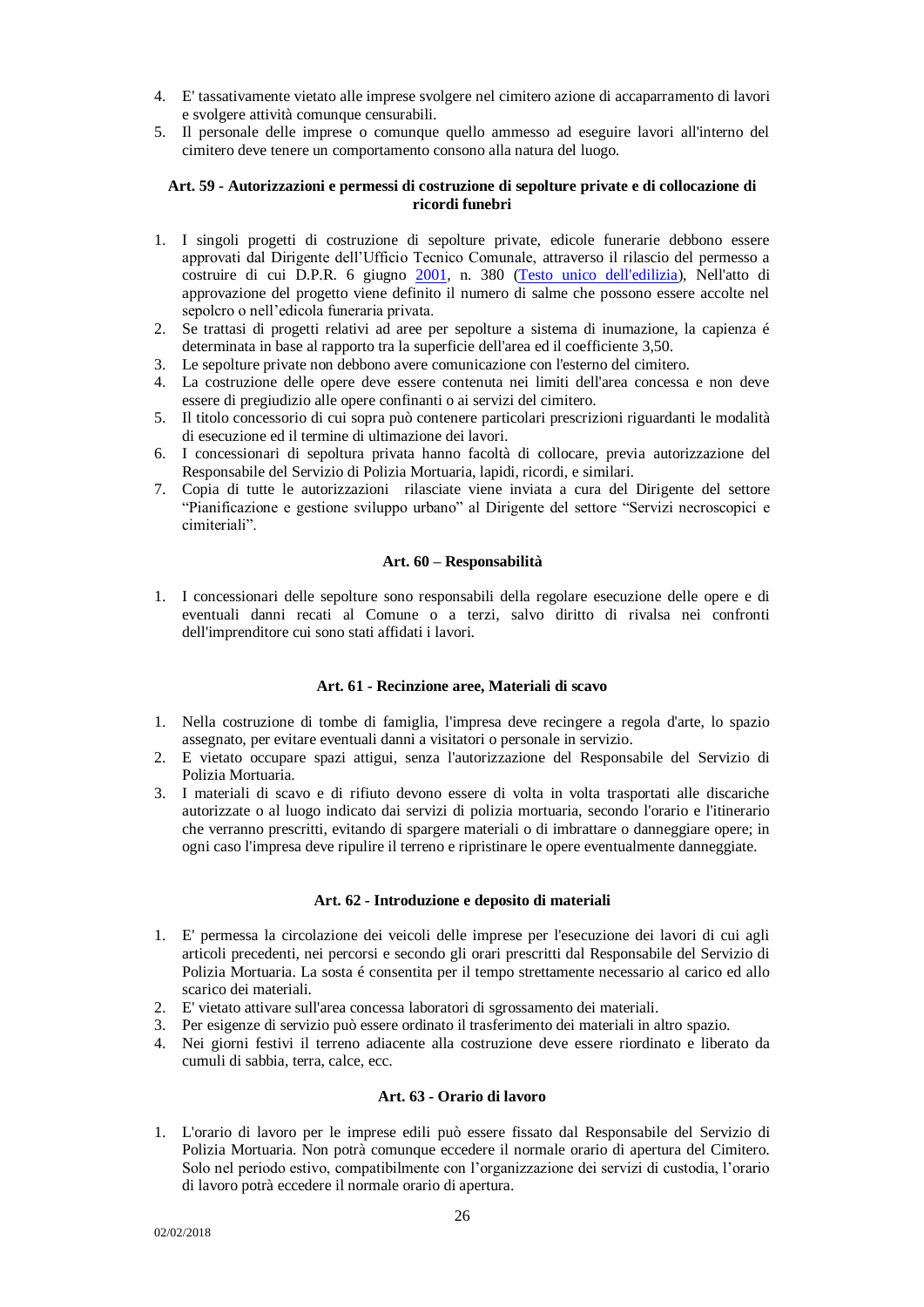#### **Art. 64 - Sospensione dei lavori in occasione della Commemorazione dei Defunti**

- <span id="page-26-0"></span>1. Il Dirigente del settore, in occasione della Commemorazione dei Defunti, potrà dettare le istruzioni di comportamento per l'introduzione e la posa in opera di materiali per opere o anche solo di lapidi individuali.
- 2. Le imprese devono sospendere tutte le costruzioni non ultimate e provvedere alla sistemazione dei materiali, allo smontaggio di armature e ponti, nel periodo indicato nelle istruzioni di comportamento di cui al comma precedente.

#### **Art. 65 - Vigilanza**

- <span id="page-26-1"></span>1. Il Responsabile dei Servizi di Polizia Mortuaria vigila e controlla, attraverso i tecnici assegnati al servizio, che l'esecuzione delle opere sia conforme ai progetti approvati, alle autorizzazioni ed ai permessi rilasciati. Egli può impartire opportune disposizioni, fare rilievi o contestazioni anche ai fini dell'adozione da parte del Sindaco dei provvedimenti previsti dalla legge.
- 2. L'Ufficio Tecnico Comunale ("Ispettorato edilizio") accerta, in corso d'opera ed a lavori ultimati, la regolare esecuzione delle opere di costruzione di sepolture familiari e propone all'Ufficio competente, nel caso di risultato favorevole, la restituzione del deposito cauzionale di cui agli artt. 81 e 83. Invia quindi copia dell'agibilità rilasciata al Responsabile dei Servizi Cimiteriali.

#### **Art. 66 - coltivazione di fiori ed arbusti**

<span id="page-26-2"></span>1. Gli ornamenti di fiori freschi non appena avvizziscono dovranno essere tolti a cura di chi li ha impiantati o deposti. Allorché i fiori e le piante ornamentali siano tenuti con deplorevole trascuratezza, cosi' da rendere indecorosi i giardinetti o i tumuli, il Responsabile del Servizio di Polizia Mortuaria li farà togliere o sradicare e provvederà per la loro distruzione.

# **Art. 67 - Riti funebri**

- <span id="page-26-3"></span>1. Nell'interno del cimitero é permessa la celebrazione di riti funebri, sia per il singolo defunto che per la collettività dei defunti.
- 2. Per le celebrazioni che possono dar luogo a numeroso concorso di pubblico deve essere dato preventivo avviso al Responsabile dei Servizi di Polizia Mortuaria.

# **Art. 68 - Epigrafi, monumenti, ornamenti, sulle tombe nei campi comuni**

- <span id="page-26-4"></span>1. Sulle tombe nei campi comuni possono essere poste lapidi, croci, monumenti, ricordi, simboli, copritomba solo se autorizzati su specifica richiesta dei familiari. Tutte le lapidi, croci, monumenti, ricordi, simboli, copritomba non autorizzati saranno rimossi. Non necessitano di autorizzazione i copritomba di cui all'art. 44 comma 2.
- 2. Ogni epigrafe deve essere autorizzata dal Responsabile dei Servizi di Polizia Mortuaria e contenere le generalità del defunto e le rituali espressioni brevi. A tal fine i familiari del defunto, o chi per essi, devono presentare il testo delle epigrafi in duplice copia, unitamente al progetto della lapide e delle opere.
- 3. Le epigrafi devono essere compilate in lingua italiana; sono permesse citazioni in altre lingue, purché il testo presentato contenga la traduzione in italiano.
- 4. Le modifiche di epigrafi, come le aggiunte, devono essere parimenti autorizzate.
- 5. Verranno rimosse le epigrafi contenenti, anche soltanto in parte, scritte diverse da quelle autorizzate, o nelle quali figurino errori di scrittura o che abusivamente fossero state introdotte nel cimitero.
- 6. Sono vietate decorazioni facilmente deperibili e l'impiego, quali portafiori, di barattoli di recupero.
- 7. Si consente il collocamento di fotografia, purché eseguita in modo da garantirne la permanenza nel tempo; è pure consentito il collocamento di piantine di fiori e di sempreverdi, avendo pero' cura che non superino le altezze stabilite o che non invadano le tombe o i passaggi attigui.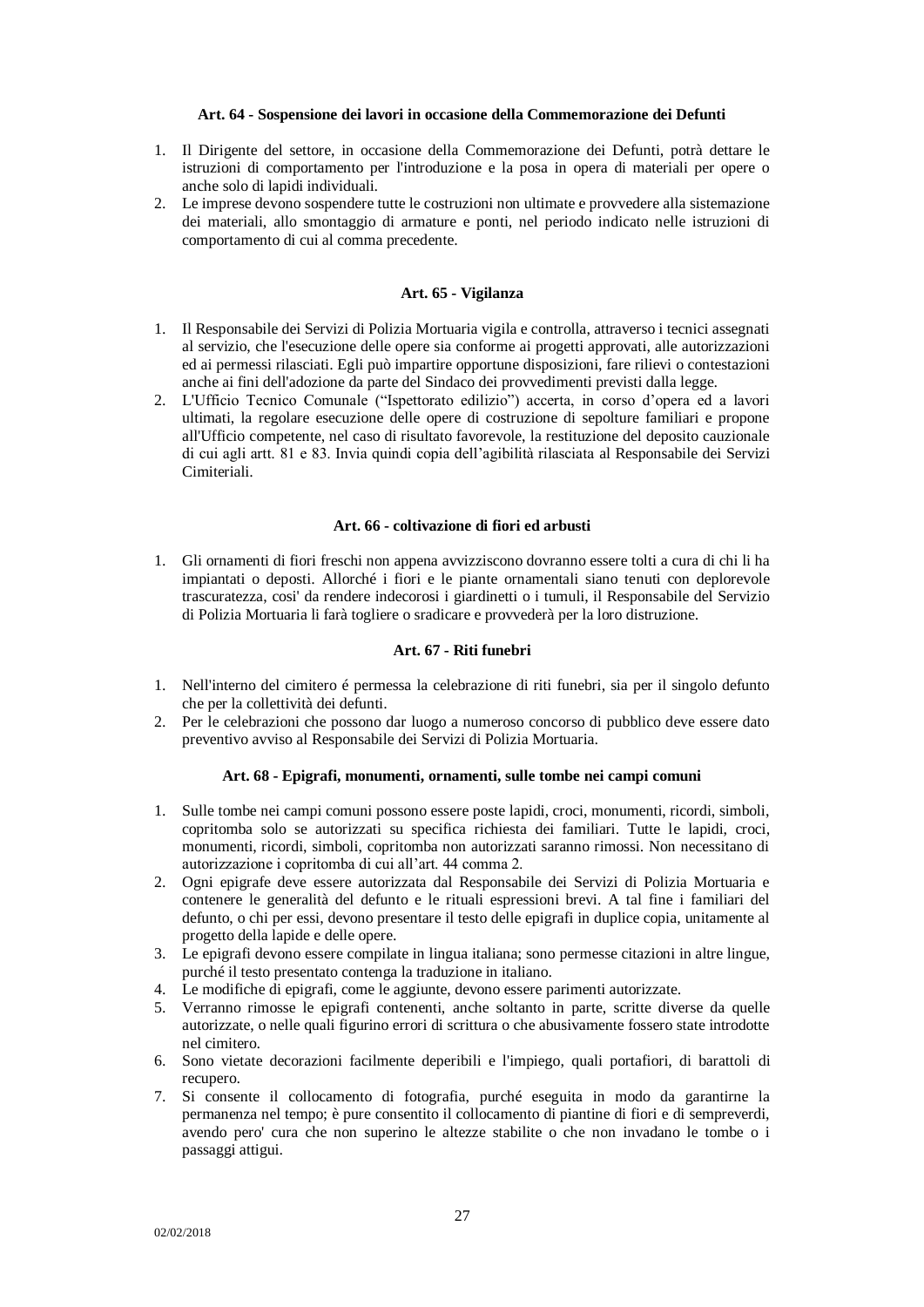- 8. Dal cimitero saranno tolti d'ufficio i monumenti, le lapidi, i copritomba, ecc., la cui manutenzione difetti al punto di rendere tali opere non confacenti allo scopo per il quale sono state collocate.
- 9. Il Responsabile dei Servizi di Polizia Mortuaria disporrà il ritiro o rimozione dalle tombe di tutti gli oggetti quali corone, vasi, piante, ecc., che si estendono fuori dalle aree concesse o coprano epigrafi in modo da renderne impossibile la lettura, o che in qualunque forma non si addicano all'estetica del cimitero o che, col tempo, siano divenuti indecorosi.
- <span id="page-27-0"></span>10. I provvedimenti d'ufficio di cui al 1° comma verranno adottati previa diffida diretta ai concessionari interessati, se noti, o pubblicata all'Albo Cimiteriale per un mese, perché siano ripristinate le condizioni di buona manutenzione e decoro.

#### **Art. 69 - SOPPRESSO**

**Art. 70 - SOPPRESSO**

**Art. 71 - SOPPRESSO**

# **Art. 72- Obblighi e divieti per il personale dei cimiteri**

- <span id="page-27-3"></span>1. Il personale del cimitero é tenuto all'osservanza del presente Regolamento, nonché a farlo rispettare da chiunque abbia accesso nel cimitero.
- 2. Il personale dei cimiteri é tenuto altresì:
- a) a mantenere un comportamento dignitoso nei confronti del pubblico;
- b) a mantenere un abbigliamento dignitoso e consono alla caratteristica del luogo;
- c) a fornire al pubblico, per quanto possibile, le indicazioni richieste;
- 3. Al personale suddetto é vietato:

<span id="page-27-2"></span><span id="page-27-1"></span>di cui al comma precedente.

- a) gestire, all'interno del cimitero, attività di qualsiasi tipo per conto di privati, sia all'interno dell'orario di lavoro, sia al di fuori di esso;
- b) ricevere compensi, sotto qualsiasi forma e anche a titolo di liberalità, da parte del pubblico o di ditte;
- c) segnalare al pubblico nominativi di ditte che svolgano attività inerenti al cimitero, anche indipendentemente dal fatto che ciò possa costituire o meno promozione commerciale;
- d) esercitare qualsiasi forma di commercio o altra attività a scopo di lucro, comunque inerente all'attività cimiteriale, sia all'interno del cimitero che al di fuori di esso ed in qualsiasi momento;
- e) trattenere per sé o per terzi cose rinvenute o recuperate nel cimitero;
- 4. Salvo che il fatto non costituisca violazione più grave, la violazione degli obblighi o divieti anzidetti e di quelli risultanti dal presente Regolamento costituisce violazione disciplinare.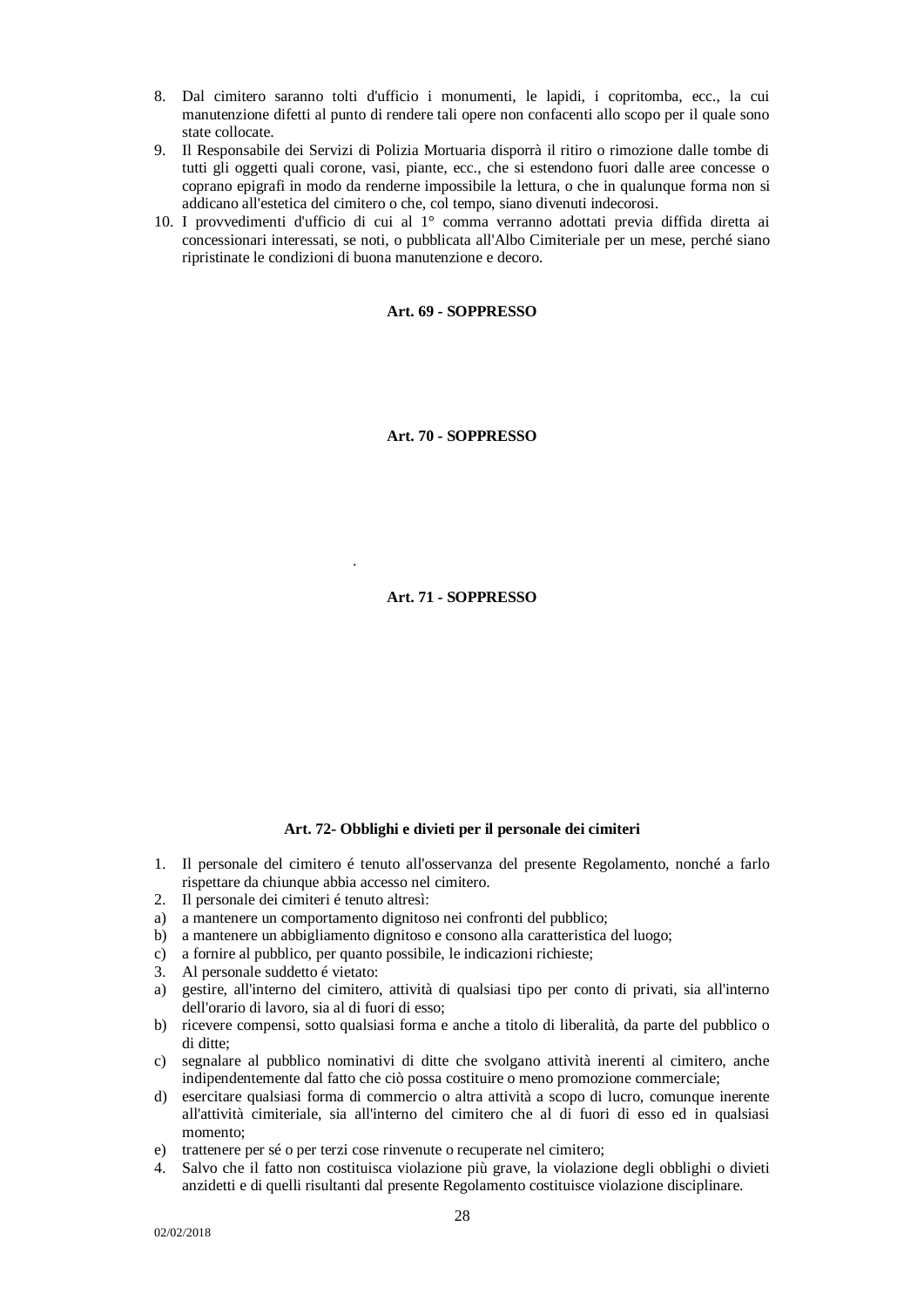5. Il personale del cimitero é alle misure necessarie in materia di prevenzione degli infortuni o di malattie connesse con l'attività svolta.

#### **Art. 73- Illuminazione votiva**

<span id="page-28-0"></span>Il Comune di Lecce assume con diritto di privativa, ai sensi del R.D. 15 ottobre 1925, n. 2578, il servizio di illuminazione votiva di tutte le tombe nel cimitero cittadino (Campi di inumazione, sepolcri individuali e collettivi, cappelle familiari, Edifici per confraternite, associazioni e/o collettività, ecc.)

Il servizio di illuminazione votiva sarà gestito in economia ovvero potrà essere dato in concessione a ditta privata con deliberazione del Consiglio Comunale. Il servizio dovrà essere gestito secondo specifico Regolamento Comunale.

#### **CAPO IV**

# **CIMITERI PER ANIMALI D'AFFEZIONE**

## **Art. 74 Costruzione dei cimiteri per animali d'affezione**

<span id="page-28-3"></span><span id="page-28-2"></span><span id="page-28-1"></span>1) I progetti di costruzione dei nuovi cimiteri o di ampliamento e di quelli esistenti sono preceduti da uno studio urbanistico della località, specialmente per quanto riguarda l'ubicazione, l'orografia, l'estensione dell'area e la natura fisico-chimica e meccanica del terreno, la profondità e la direzione della falda idrica. I progetti sono approvati dal Consiglio comunale.

2) Presso l'ufficio tecnico del Comune e presso il competente Servizio Veterinario della ASL è conservata una planimetria d'insieme, redatta in conformità con quanto previsto dal D.P.R. 285/1990, in scala 1/500 e di dettaglio per le diverse zone, in scala 1:200, dei cimiteri esistenti nel territorio del Comune.

3) La planimetria , predisposta da un tecnico abilitato, comprende le zone circostanti del territorio con le relative zone di rispetto.

#### **Art. 75 Competenza del Comune**

<span id="page-28-4"></span>1) Il Comune stabilisce l'iter amministrativo per ottenere l'autorizzazione della struttura cimiteriale, pubblica o privata, per animali da compagnia secondo le forme individuate dalla normativa vigente.

2) Il Comune concede l'autorizzazione, previo parere favorevole del Servizio Veterinario della ASL ed, eventualmente, e gestisce le strutture pubbliche direttamente o avvalendosi di un gestore.

3) Al Comune compete:

- **a.** Controllare il funzionamento amministrativo della struttura e la vigilanza sull'applicazione del presente regolamento.
- **a.** collaborare con l'eventuale gestore e di concerto con l'ASL per l'informazione ai cittadini sui servizi resi dalla struttura, anche con riguardo ai profili economici;
- **b.** individuare i parametri per la definizione degli oneri economici a carico dei proprietari degli animali per i servizi resi dalla struttura, i criteri di eventuali esenzioni, la disciplina delle concessioni delle cellette ossario e cinerario;
- **c.** concordare con il gestore gli orari di funzionamento della struttura.

4) Per la vigilanza igienico sanitaria, il Comune si avvale del Dipartimento di Prevenzione dell'ASL.

5) L'Amministrazione comunale, anche su proposta dell'ASL, adotta i provvedimenti amministrativi necessari ad assicurare la tutela dell'igiene pubblica, della salute della comunità e dell'ambiente.

#### **Art. 76 Competenza dell'Azienda Sanitaria Locale**

<span id="page-28-5"></span>1) Compete all'Area Funzionale "C" del Servizio Veterinario della ASL:

- **a.** Il rilascio dei pareri di cui all'art. 25 comma 2;
- **b.** la vigilanza igienico sanitaria sull'impianto cimiteriale, su tutte le operazioni che si svolgono all'interno dell'impianto stesso e sul trasporto al cimitero delle spoglie animali;
- **c.** la comminazione delle sanzioni di cui al D.L.vo 1/10/2012 n. 186.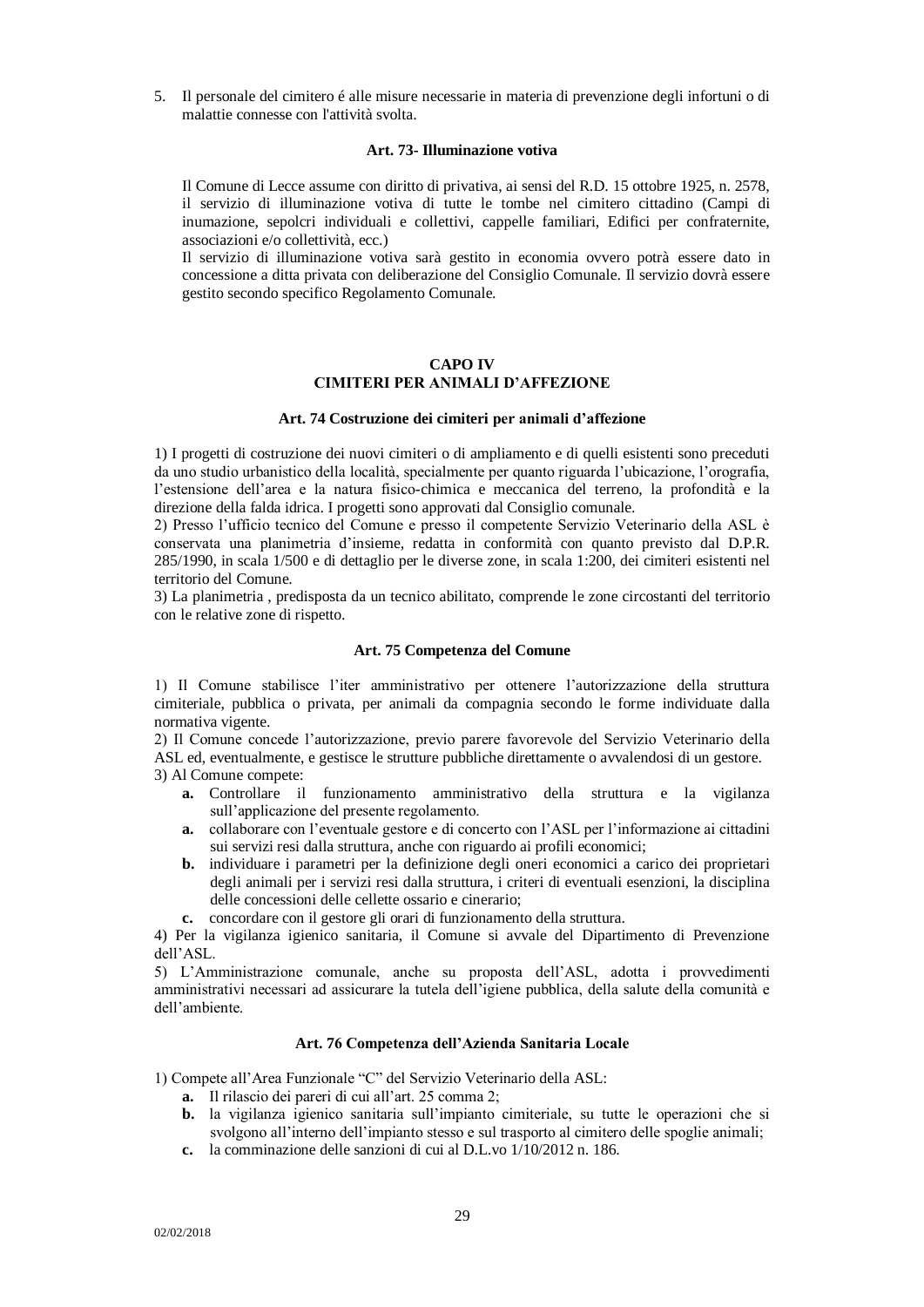#### **Art. 77 Compiti del Soggetto Gestore della Struttura**

<span id="page-29-0"></span>1) Qualora il Comune individui un soggetto terzo quale gestore della struttura pubblica, il relativo contratto di affidamento disciplina:

- **a.** la corretta gestione complessiva della struttura, comprese tutte le operazioni previste dal presente regolamento;
- **b.** il controllo sull'osservanza delle presenti norme regolamentari in collaborazione con il Comune e, per gli aspetti igienico sanitari, con l'ASL;
- **c.** la pulizia e l'ordine negli spazi aperti e confinati e gli accessi e nella viabilità interna alla struttura;
- **d.** lo smaltimento dei rifiuti cimiteriali conformemente alle prescrizioni di cui al D.P.R. n. 254/2003;
- **e.** il rapporto informativo nei riguardi del Comune e, per gli aspetti igienico sanitari, l'informazione all'ASL;
- **f.** le procedure relative all'ottenimento delle autorizzazioni amministrative da parte degli uffici tecnici competenti del Comune per l'esecuzione di interventi, nel rispetto delle disposizioni previste dal Regolamento d'Igiene del Comune, dal presente regolamento e degli strumenti urbanistici vigenti. Limitatamente ai fabbricati di servizio devono essere rispettati i requisiti e i parametri di cui al vigente Regolamento edilizio comunale;
- **g.** la manutenzione ordinaria e straordinaria degli edifici, degli impianti e relative reti di distribuzione, compresa la loro eventuale gestione, delle aree di pertinenza, delle aree verdi e alberature, delle recinzioni, della viabilità interna e relativa raccolta delle acque, degli accessi, delle attrezzature e dei mezzi che sono affidati al soggetto gestore;
- **h.** informazione preventiva al Comune prima di dare esecuzione a opere di manutenzione straordinaria, oltre che delle scadenze relative a collaudi e revisioni da parte degli enti competenti;
- **i.** l'onere delle utenze;
- **j.** l'apposizione dei cippi sulle fosse di seppellimento;
- **k.** il servizio di custodia che garantisca la reperibilità nell'arco della giornata.

2) Ulteriori competenze del gestore possono essere definite dal Comune con successivi atti e con la stipula del relativo contratto di affidamento della gestione.

3) Il servizio di custodia è articolato nella registrazione, su doppio registro o tramite strumentazione informatica, delle spoglie animali, di parti anatomiche riconoscibili, resti mortali, resti mineralizzati e ceneri ricevuti. I due registri, uno conservato dal gestore per almeno due anni e l'altro consegnato al termine di ogni anno all'archivio comunale, o l'archivio informatico accessibile all'Amministrazione comunale, riportano:

- **a.** estremi identificativi del consegnatario, se diverso dal proprietario;
- **b.** specie animale ed estremi identificativi del proprietario;
- **c.** ora e data del ricevimento di spoglie animali, di parti anatomiche riconoscibili, di resti mortali, di resti mineralizzati e di ceneri;
- **d.** estremi identificativi del sito di seppellimento delle spoglie, della parti anatomiche riconoscibili e dei resti mortali o di tumulazione dei resti mineralizzati o delle ceneri;
- **e.** ora e data di incenerimento con indicazione se trattasi di spoglie o di parti anatomiche riconoscibili o di resti mortali o di resti mineralizzati;
- **f.** qualsiasi variazione conseguente a disseppellimento, incenerimento, traslazione all'interno e all'esterno del cimitero.

4) Il gestore di una struttura privata ha gli stessi obblighi indicati in precedenza, all'infuori dal rapporto di subordinazione nei confronti del Comune. La registrazione, di cui al precedente comma, può avvenire su un unico registro ed è conservato, unitamente ai documenti di trasporto ed ai certificati sanitari, per almeno due anni dal gestore.

5) Il gestore, chiede al competente Ufficio della Regione Puglia, per il tramite della ASL, , la registrazione e/o il riconoscimento ai sensi del Reg. CE 1069/2009 e viene quindi inserito nell'elenco nazionale.

# **Art. 78 Spoglie animali destinate al Cimitero e Servizi offerti**

<span id="page-29-1"></span>1) La struttura è deputata ad accogliere spoglie di animali detti "d'affezione" o "da compagnia", classificate nella "Categoria 1" dei "sottoprodotti" di origine animale non destinati all'alimentazione di cui al Regolamento CE n° 1069/2009, art. 8.

2) Possono essere conferite alla struttura le spoglie di animali ovunque deceduti, di proprietà di cittadini residenti nel territorio nazionale. E' richiesta una certificazione medica veterinaria, attestante la causa di morte con l'esclusione di malattie infettive e diffusive gravi. Tale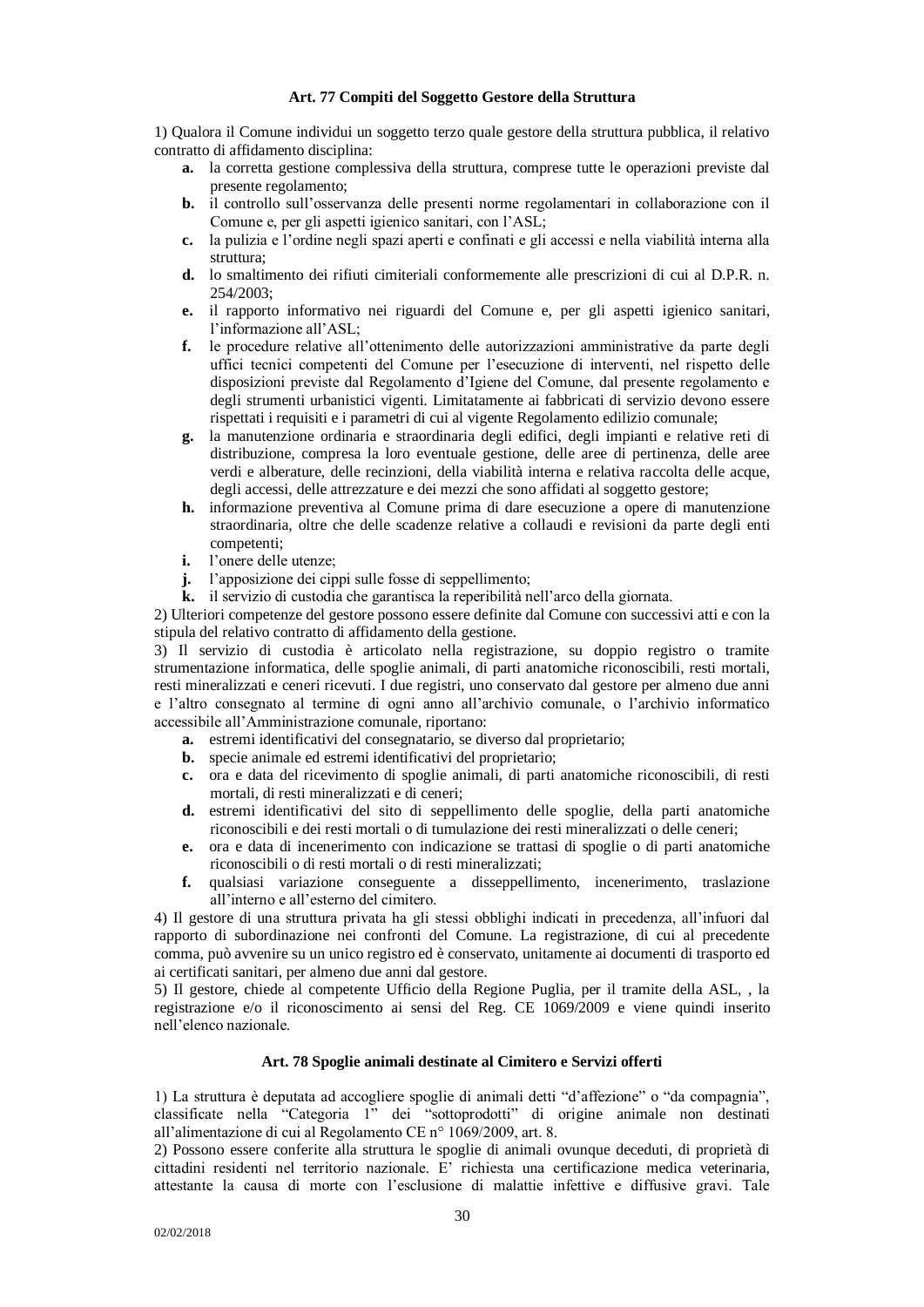certificazione è richiesta anche per il trasporto delle spoglie animali. Le suddette limitazioni non si applicano alle spoglie e agli altri sottoprodotti animali destinati all'incenerimento.

3) I limiti di taglia per l'accettazione delle spoglie sono non oltre cm 160 di lunghezza e non oltre Kg 110 di peso; eccezioni ai limiti massimi di taglia richiedono caso per caso autorizzazione del Comune, sentito il parere consultivo dell'ASL.

4) Indipendentemente dalla taglia, sono accolte nel cimitero le parti anatomiche riconoscibili, (arti o parti di essi), i resti mortali (da incompleta scheletrizzazione), i resti mineralizzati (da completa scheletrizzazione) e le ceneri degli animali di cui al precedente comma 2.

5) Possono essere offerti a pagamento i seguenti servizi:

- **a.** trasporto o traslazione di spoglie, parti anatomiche riconoscibili, resti mortali, resti mineralizzati e ceneri;
- **b.** confezionamento feretri;
- **c.** seppellimento di spoglie, parti anatomiche riconoscibili e resti mortali con apposizione dei cippi sulle fosse;
- **d.** disseppellimento degli stessi;
- **e.** incenerimento di spoglie, parti anatomiche riconoscibili, resti mortali e resti mineralizzati;
- **f.** tumulazione in cellette ossario di resti mineralizzati;
- **g.** tumulazione di ceneri in cellette cinerarie o loro dispersione nel terreno di apposita area del cimitero;
- **h.** estumulazione dalle cellette ossario e cinerarie al termine del periodo di concessione.
- I prezzi per tali servizi devono essere adeguatamente pubblicizzati.

6) Sono escluse dal cimitero e dai servizi offerti le spoglie, le parti anatomiche, i resti mortali, i resti mineralizzati e le ceneri di animali deceduti a seguito di malattie infettive diffusive degli animali di cui al Regolamento di Polizia Veterinaria (D.P.R. n. 320/1954).

# **Art. 79 Trasporto**

<span id="page-30-0"></span>1) Il trasporto al cimitero per animali d'affezione delle spoglie, delle parti anatomiche riconoscibili, dei resti mortali, dei resti mineralizzati e delle ceneri, può avvenire a cura degli stessi proprietari degli animali, che si avvalgono di qualsiasi automezzo, nel rispetto del Regolamento CE n° 1069/2009 e del Regolamento UE n° 142/2011, delle loro modificazioni e dei provvedimenti normativi nazionali emanati per la loro applicazione (Conferenza Unificata del 07.02.2013: Accordo tra il Governo, le Regioni e le Province autonome di Trento e di Bolzano e le Autonomie locali sul documento recante: "Linee guida per l'applicazione del Regolamento (CE) n. 1069/2009 del Parlamento europeo e del Consiglio del 21 ottobre 2009 recante norme sanitarie relative ai sottoprodotti di origine animale e ai prodotti derivati non destinati al consumo umano).

2) Le spoglie e le altre parti animali destinate al trasporto devono essere racchiuse in contenitore di materiale biodegradabile, a perfetta tenuta ed ermeticamente chiuso, sul quale è presente una etichetta di colore nero riportante la dizione "sottoprodotto di origine animale di categoria 1 destinato solo all'eliminazione". 3) Le spoglie e i sottoprodotti animali, da chiunque trasportati, sono accompagnati da certificazione medica veterinaria, la certificazione è redatta su modello di cui all'art. 37 c. 1 lett. a.4, che riporta il Comune nel quale l'animale è deceduto e che escluda qualsiasi pregiudizio per la salute pubblica e in particolare che la morte dell'animale non sia dovuta alle malattie infettive diffusive degli animali di cui al Regolamento di Polizia Veterinaria.

4) Qualora il trasporto di spoglie di animali o loro parti venga effettuato, per conto terzi, da apposite ditte, queste devono essere registrate, ai sensi dell'art. 23 del Reg. CE n° 1069/2009, presso l'Autorità competente regionale, ed effettuare la comunicazione dei mezzi di trasporto e/o contenitori riutilizzabili in dotazione, secondo quanto previsto dalla Delibera di Giunta Regionale Puglia n°2234 del 30/11/2013. Il trasportatore, durante il trasporto, oltre la certificazione veterinaria, dovrà avere al seguito il documento commerciale (DDT) di cui all'allegato VIII, capo III del Reg. UE 142/2011, che dovrà essere conservato per almeno due anni, assieme all'apposito registro delle partite del trasportatore.

5) Il trasporto delle ceneri animali può avvenire in qualsiasi condizione, purché le ceneri siano racchiuse in contenitori formati da qualsiasi tipo di materiale resistente ed ermeticamente chiusi, sui quali è applicata una etichetta di colore nero riportante la dizione " prodotto derivato di origine animale di categoria 1".

<span id="page-30-1"></span>6) Il confezionamento finale del feretro, qualora non realizzato ai fini del trasporto che comunque deve avvenire con contenitore a perfetta tenuta e con chiusura ermetica, può realizzarsi all' interno e a cura del cimitero.

#### **Art. 80 Caratteristiche strutturali e funzionali**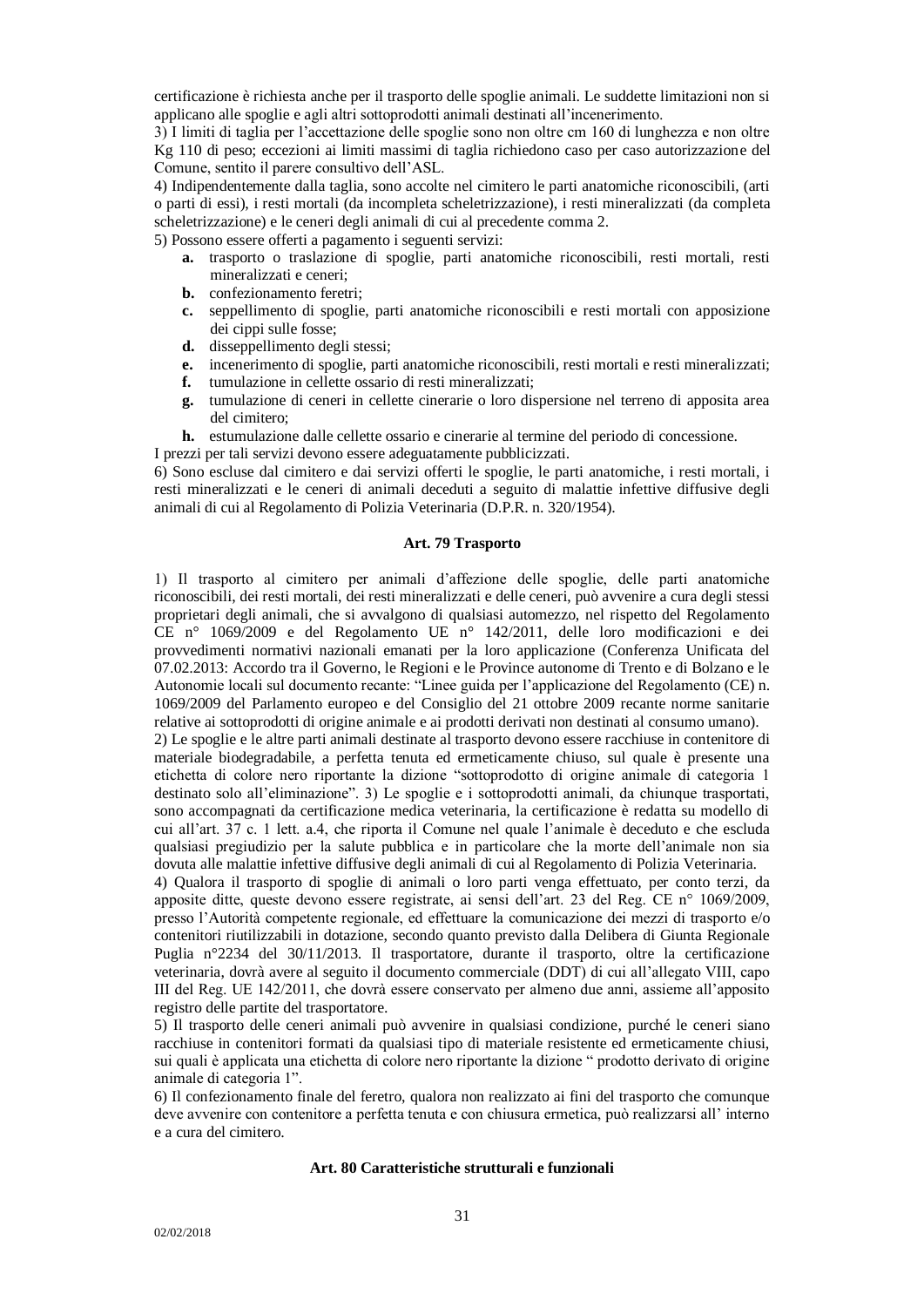1) Presso il servizio di custodia e presso i competenti uffici comunali e della ASL è depositata una planimetria in scala 1:500, aggiornata, dalla quale risultano le seguenti caratteristiche della struttura:

- **a.** la fascia di rispetto;
- **b.** le aree di parcheggio;
- **c.** la viabilità interna;
- **d.** la distribuzione dei lotti destinati all'interramento delle spoglie animali;
- **e.** gli edifici dei servizi collaterali
- 2) Alla planimetria è allegata una relazione tecnica dalla quale risultano:
	- **a.** collocazione urbanistica dell'area complessiva dell'impianto;
		- **b.** la sua estensione;
		- **c.** l'orografia;
		- **d.** la natura fisico chimica del terreno;
	- **e.** la profondità e la direzione della falda freatica.

3) La distanza minima del confine recintato dell'area cimiteriale da qualsiasi edificazione presente e futura non è inferiore a m. 50, con divieto, in tale fascia di rispetto, di edificazioni o di ampliamenti che interessino l'area di rispetto di edifici preesistenti.

4) E' resa disponibile un'area di parcheggio pubblico e di servizio, anche all'interno della fascia di rispetto ma comunque all'esterno dell'area cimiteriale.

5) L'area cimiteriale è dotata di recinzione di altezza non inferiore a m. 2,50 dal piano di campagna, con cortina di verde e con esclusione di semplice rete metallica.

6) Il terreno, nella parte della struttura destinata a seppellimento delle spoglie animali e degli altri sottoprodotti, è sciolto fino alla profondità di m. 2,50, asciutto e con adeguato grado di porosità e di capacità per l'acqua.

7) La profondità della falda freatica deve essere tale da assicurare una distanza di almeno m. 0,50 tra il livello massimo di falda e il fondo delle fosse per seppellimento.

8) L'intera area cimiteriale deve disporre di un sistema di raccolta delle acque meteoriche, con scoli superficiali ed eventuale drenaggio.

9) La viabilità interna è assicurata tramite viali carrabili e vialetti pedonali tra le fosse; i percorsi distributivi primari e quelli periferici interni alle zone di seppellimento sono dotati di scoli superficiali delle acque meteoriche; devono essere presenti punti di erogazione idrica nell'area destinata al seppellimento.

10) E' assicurato il superamento delle barriere architettoniche.

11) La struttura dispone, ove possibile, degli allacciamenti idrico, fognario e alla rete elettrica. Ove ciò non fosse possibile, deve essere dotata di sistemi sostitutivi.

12) Deve essere assicurato il conferimento dei rifiuti cimiteriali a ditta regolarmente autorizzata allo smaltimento.

# **Art. 81 Impianti e funzioni collaterali**

1) La struttura deve essere dotata dei seguenti impianti:

- **a.** aree di seppellimento;
- **b.** area per dispersione ceneri;
- **c.** cella frigorifera a contenuto plurimo;
- **d.** colombario ossario;
- **e.** colombario cinerario;
- **f.** sistema di smaltimento dei rifiuti cimiteriali ai sensi del D.P.R. 15.7.2003, n. 254;
- **g.** g. eventuale forno inceneritore.

#### **Art. 82 Fosse di seppellimento**

<span id="page-31-0"></span>1) Il cimitero dispone di apposite aree o campi ove realizzare le fosse per il seppellimento delle spoglie, delle parti anatomiche riconoscibili e dei resti mortali; le aree, se più di una, sono individuate con numeri romani, e distinte per turni di disseppellimento di cui al successivo comma 2, art. 33.

2) Le fosse, individuate singolarmente con numeri arabi, sono disposte in file, a loro volta individuate con lettere dell'alfabeto. L'identificativo della fossa, individuato come sopra, è riportato sul registro delle partite.

La profondità delle fosse varia da un minimo di m. 1,50 per animali di piccola taglia, parti anatomiche riconoscibili e resti mortali, a un massimo di m. 2,00 per animali di media e grande taglia.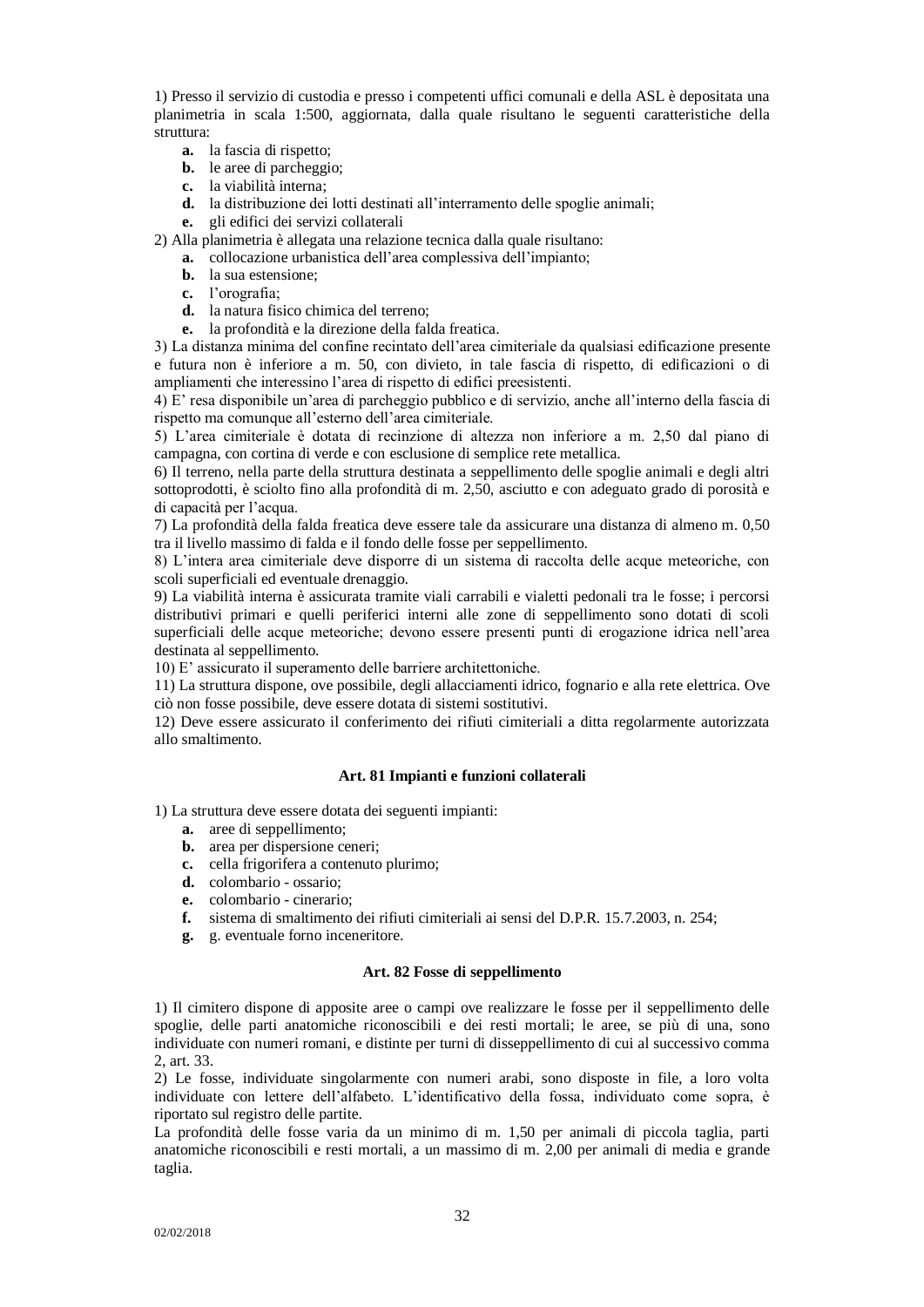3) La copertura del terreno sopra al contenitore inserito nella fossa deve variare da un minimo di m. 0,70 (profondità della fossa m. 1,50) a un massimo di m. 1,50 (profondità della fossa m. 2,00).

4) Le dimensioni delle fosse variano da m. 1,10 x 0,80 (animali di piccola e media taglia) a m. 2,20 x 0,80 (animali di grande taglia); possono essere previste fosse di dimensioni inferiori per il seppellimento di piccoli animali (uccelli, gatti, ecc.), parti anatomiche riconoscibili e resti mortali. La distanza tra le fosse è di norma m. 0,50, riducibile a m. 0,30 per i piccoli animali.

Ogni fossa è contraddistinta da un cippo con l'identificativo di cui al comma 2 e da una lapide o targa con estremi identificativi dell'animale (specie e nome dell'animale, data di morte).

Il cippo può essere omesso qualora l'identificativo è riportato sulla lapide o sulla targa che possono contenere ulteriori indicazioni (foto, frasi ricordo, ecc.)

# **Art. 83 Sistema di seppellimento**

<span id="page-32-0"></span>1) Le spoglie animali, le parti anatomiche riconoscibili e i resti mortali sono racchiusi, ai fini del seppellimento, in contenitori di legno o altro materiale biodegradabile, a perfetta tenuta e con chiusura ermetica.

2) Su ogni contenitore destinato al seppellimento è apposta targhetta metallica con gli estremi per l'identificazione dell'animale.

3) Il turno di disseppellimento è di 5 anni per gli animali di piccola e media taglia, le parti anatomiche riconoscibili e i resti mortali, di 10 anni per le spoglie degli animali di grande taglia; i disseppellimenti ordinari sono eseguiti in qualsiasi periodo dell'anno.

4) I resti mineralizzati derivati dal disseppellimento o consegnati al cimitero dai proprietari degli animali sono posti in cellette ossario, previo loro inserimento in appositi contenitori dotati di targhetta identificativa, oppure sono individualmente inceneriti, a seconda delle richieste dei proprietari.

5) I resti mineralizzati non richiesti dai proprietari degli animali, compresi quelli da estumulazione al termine del periodo di concessione delle cellette ossario, sono trattati analogamente a quanto disposto al precedente comma 4, anche se non individualmente e senza targa identificativa.

6) Sono ammessi disseppellimenti straordinari disposti dall'autorità giudiziaria o, previa autorizzazione comunale, richiesti dai proprietari degli animali per altra sepoltura o per incenerimento.

7) In via straordinaria e previa comunicazione ai competenti Uffici comunali e alla ASL, sono ammessi, fatte salve misure di Polizia Veterinaria, singoli seppellimenti di spoglie di animali da compagnia, parti anatomiche riconoscibili, resti mortali e resti mineralizzati, in terreni privati degli stessi proprietari degli animali, sempre che idonei sotto il profilo idrogeologico, e situati al di fuori dei centri abitati. In tali casi le fosse hanno le stesse caratteristiche di profondità e dimensione di quelle previste nel cimitero.

<span id="page-32-1"></span>8) Restano invariati gli obblighi di comunicazione di morte, quale che sia la forma di smaltimento.

#### **Art. 84 Sistema di incenerimento**

1) L'incenerimento, nei cimiteri ove previsto, deve essere realizzato con impianto di bassa capacità, per il quale non si applica la Direttiva 2000/76/CE. L'impianto, installato in idonea e separata zona, all'interno dell'area cimiteriale, accoglie esclusivamente gli animali d'affezione per i quali il cimitero è destinato secondo il presente regolamento. Sono incenerite nell'impianto le spoglie animali, le parti anatomiche riconoscibili, i resti mortali e i resti mineralizzati.

2) L'impianto, deve ottenere il riconoscimento, ai sensi dell'art. 24 del Reg. CE n° 1069/2009, con le modalità riportate nella DGR n°2234 del 30/11/2013 e deve soddisfare le condizioni generali, di funzionamento e i requisiti di cui al Regolamento UE n° 142/2001(Allegato III capo I e III).

3) Devono essere osservate le seguenti prescrizioni:

- **a.** le spoglie e le parti animali sono incenerite il prima possibile dopo l'arrivo al cimitero e sono comunque conservate, per il tempo strettamente necessario fino all'eliminazione, all'interno dei loro contenitori, in condizioni adeguate di temperatura (cella frigo o congelatore) e in ambienti idonei di protezione da macro e microfauna;
- **b.** l'incenerimento si realizza introducendo nella camera di combustione il contenitore integro ed ermeticamente chiuso;
- **c.** devono essere presenti i dispositivi di abbattimento delle emissioni che permettono l'osservanza delle norme in materia di tutela della qualità dell' aria dagli inquinanti atmosferici.

4) Le ceneri derivate dal processo di combustione sono inserite in contenitori costituiti da materiali di varia natura, a perfetta tenuta e con chiusura ermetica, etichettati in modo da identificare la specie e le caratteristiche segnaletiche dell'animale.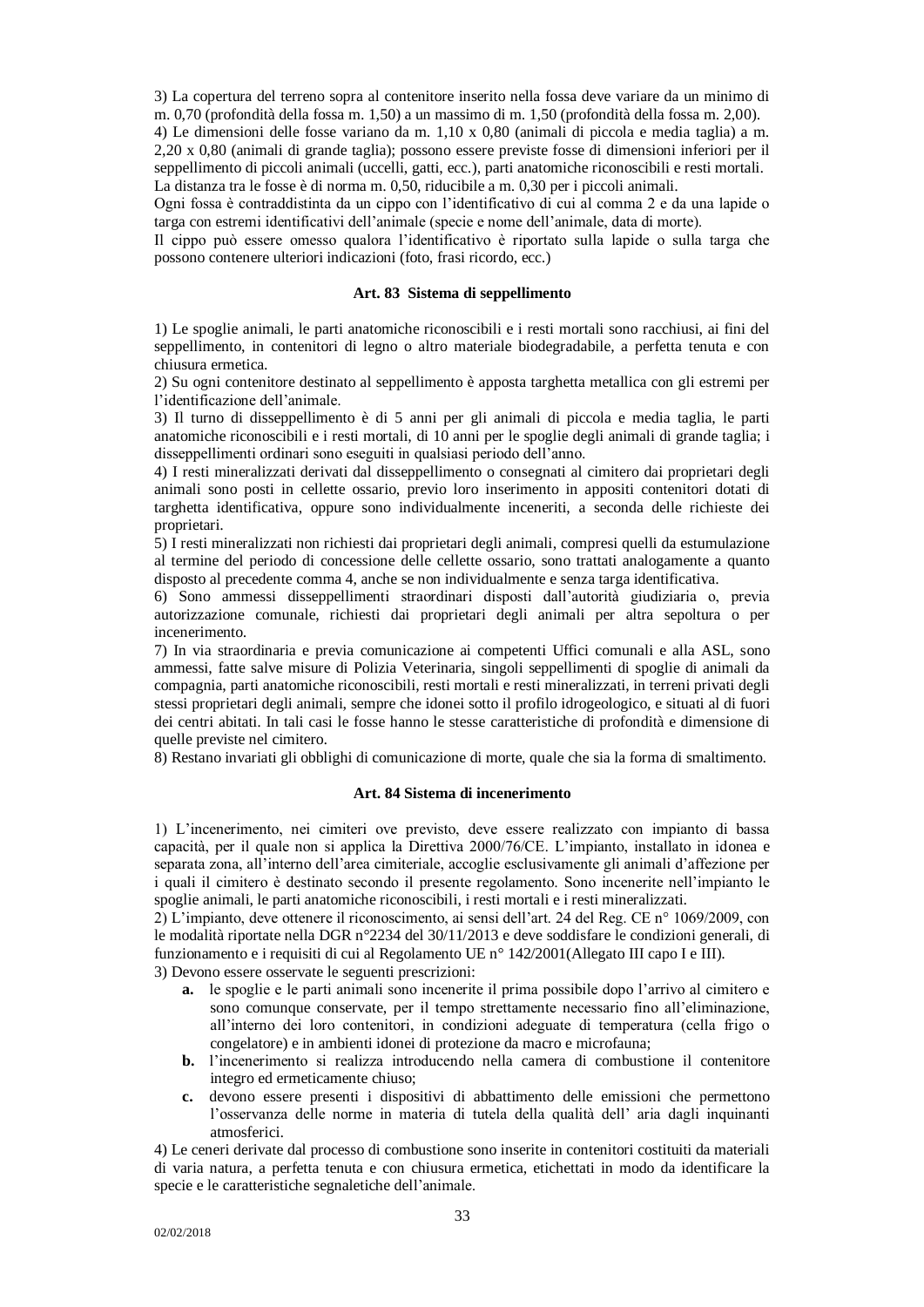5) I contenitori sono inseriti in cellette cinerarie o consegnati ai proprietari degli animali.

6) Le ceneri possono essere disperse nel terreno di apposite aree a ciò predisposte all'interno del cimitero.

<span id="page-33-0"></span>7) Le ceneri possono essere disperse, a cura dei proprietari degli animali e previa autorizzazione comunale, in aree private con il consenso delle proprietà delle aree interessate e senza dare luogo ad attività aventi fini di lucro; la dispersione delle ceneri è vietata nei centri abitati, così come definiti dall'art. 3, comma 1, punto 8 del D.lgs. n. 285/1992.

#### **CAPO V SANZIONI**

#### **Art. 85 Sanzioni amministrative**

<span id="page-33-2"></span><span id="page-33-1"></span>1) Per le violazioni delle disposizioni della Legge Regionale n. 34/08 e del presente Regolamento, salvo che il fatto non costituisca reato e qualora non contemplate nel D.lgs 186/2012, si applicano le seguenti sanzioni amministrative:

- **a.** da  $\epsilon$  500,00 a  $\epsilon$  1.000,00 per la violazione prevista dal comma 5 dell' art.15 della L.R. 34/08;
- **b.** da  $\in$  1.000,00 a  $\in$  2.000,00 per violazione di cui agli artt. 10 e 10/bis L.R. 34/08;
- **c.** da € 3.000,00 a € 9.000,00 per violazione del comma 3, art. 16 della L.R. 34/08. Per le altre infrazioni,
- **d.** da  $\in$  300,00 a  $\in$  600,00, per ogni violazione delle disposizioni contenute nel Cap II e Cap III del presente Regolamento;
- **e.** da € 25,00 a € 500,00, per ogni violazione delle disposizioni contenute nel Cap V del presente Regolamento;

2) Le sanzioni di cui alla lettera d) sono introitate nel bilancio Comunale.

<span id="page-33-3"></span>3) Le sanzioni di cui alle lettere a), b), c) ed e) sono introitate nel bilancio Regionale.

#### **Art. 86 Norme transitorie**

1) Le imprese già esercenti l'attività funebre alla data di entrata in vigore del presente regolamento, entro centottanta giorni devono adeguare i requisiti di cui al presente articolo ed entro diciotto mesi ai requisiti formativi previsti per i dipendenti.

2) Per le strutture cimiteriali per animali d'affezione già in esercizio alla data dell'entrata in vigore del presente provvedimento, è previsto un periodo di mesi sei, a partire da tale data, per l'adeguamento funzionale-amministrativo. L'adeguamento strutturale a quanto richiesto dal presente atto, dovrà avvenire entro due anni dalla sua entrata in vigore, pena la sospensione o la revoca dell'autorizzazione.

3) In caso di revoca di autorizzazione, il Comune predisporrà gli interventi per il trasferimento, in strutture autorizzate, delle spoglie degli animali presenti e per la bonifica dell'area, con spese a carico del gestore inadempiente.

# **Art. 87**

<span id="page-33-4"></span>1) Al fine di uniformare su tutto il territorio regionale le procedure, al presente Regolamento sono allegati i seguenti certificati, modelli e modelli-tipo obbligatori, relativi alle attività di polizia mortuaria e medicina necroscopica, per farne parte integrante:

- a) Certificati:
- a.1 Trasporto salma;

a.2 Necroscopico - Accertamento realtà della morte;

a.3 Nulla osta sanitario alla cremazione;

a.4 Certificato per il trasporto degli animali d'affezione morti.

b) Modelli

a.1 attestato di formazione per la qualificazione professionale dei responsabili delle imprese funebri;

a.2 attestato di formazione per la qualificazione professionale di operatore funebre; a.3 elenco partecipanti ammessi alla verifica finale;

c) Modelli-tipo:

b. 1 dichiarazione di morte;

b. 2 avviso di morte;

b. 3 conferimento mandato per servizio funebre;

b. 4 istanza e autorizzazione al trasporto di cadavere;